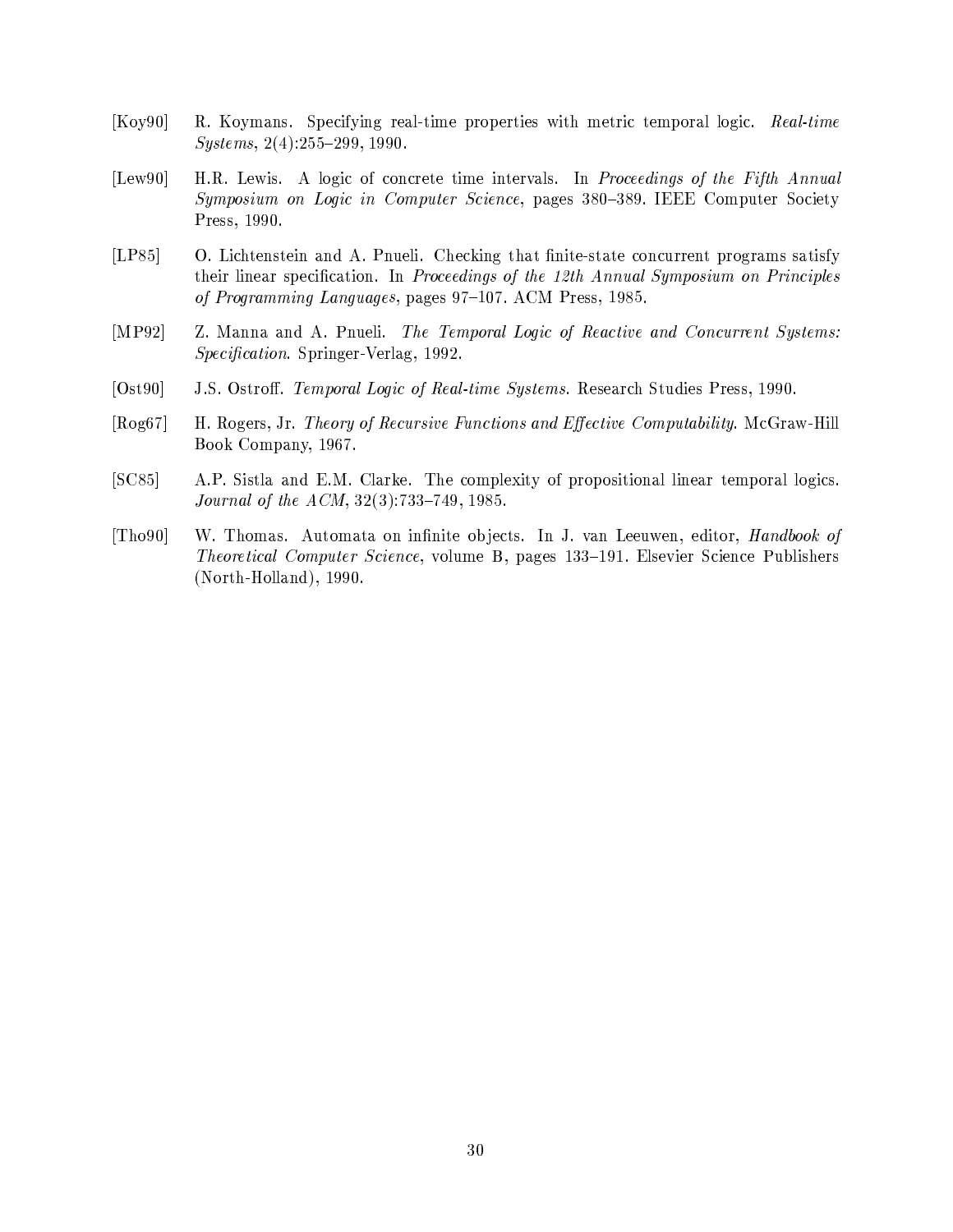The time complexity of the model-checking algorithm for MITL is polynomial in the qualitative part of the system description, exponential in the qualitative part of the specification, exponential in the timing part of the system description, and doubly exponential in the timing part of the specification (this double exponential disappears for  $MITL_{0,\infty}$ -specifications). Compared to this the modelchecking algorithm for propositional linear temporal logic is polynomial in the size of the system description and exponential in the size of the specification. Thus, in the general case the move to real time adds an exponential. This blow-up seems, however, unavoidable for formalisms for quantitative reasoning about time; it occurs already in the simplest, discrete-time, case of synchronous systems that proceed at the rate of one transition per time unit [EMSS90, AH93, AH94].

**Acknowledgment.** We wish to thank an anonymous referee for pointing out the PSPACEfragment of Section 4.5.

# References

- $[ACD93]$ R. Alur, C. Courcoubetis, and D.L. Dill. Model checking in dense real time. Information and Computation,  $104(1):2-34$ , 1993.
- $[AD94]$ R. Alur and D.L. Dill. A theory of timed automata. Theoretical Computer Science, 126:183-235, 1994.
- $[AH92]$ R. Alur and T.A. Henzinger. Logics and models of real time: a survey. In J.W. de Bakker, K. Huizing, W.-P. de Roever, and G. Rozenberg, editors, Real Time: Theory in Practice, Lecture Notes in Computer Science 600, pages 74-106. Springer-Verlag, 1992.
- $[AH93]$ R. Alur and T.A. Henzinger. Real-time logics: complexity and expressiveness. Information and Computation,  $104(1):35-77, 1993$ .
- $[AH94]$ R. Alur and T.A. Henzinger. A really temporal logic. Journal of the ACM, 41(1):181– 204, 1994.
- $[CES86]$ E.M. Clarke, E.A. Emerson, and A.P. Sistla. Automatic verification of finite-state concurrent systems using temporal-logic specifications. ACM Transactions on Programming Languages and Systems,  $8(2):244-263, 1986$ .
- [EMSS90] E.A. Emerson, A.K. Mok, A.P. Sistla, and J. Srinivasan. Quantitative temporal reasoning. In R.P. Kurshan and E.M. Clarke, editors, CAV 90: Computer-aided Verification, Lecture Notes in Computer Science 531, pages 136–145. Springer-Verlag, 1990.
- $[HLP90]$ E. Harel, O. Lichtenstein, and A. Pnueli. Explicit-clock temporal logic. In Proceedings of the Fifth Annual Symposium on Logic in Computer Science, pages 402-413. IEEE Computer Society Press, 1990.
- [HNSY94] T.A. Henzinger, X. Nicollin, J. Sifakis, and S. Yovine. Symbolic model checking for real-time systems. Information and Computation, 111(2):193-244, 1994.
- $[HPS83]$ D. Harel, A. Pnueli, and J. Stavi. Propositional dynamic logic of regular programs. Journal of Computer and System Sciences, 26(2):222-243, 1983.
- $[JM86]$ F. Jahanian and A.K. Mok. Safety analysis of timing properties in real-time systems. IEEE Transactions on Software Engineering, SE-12(9):890-904, 1986.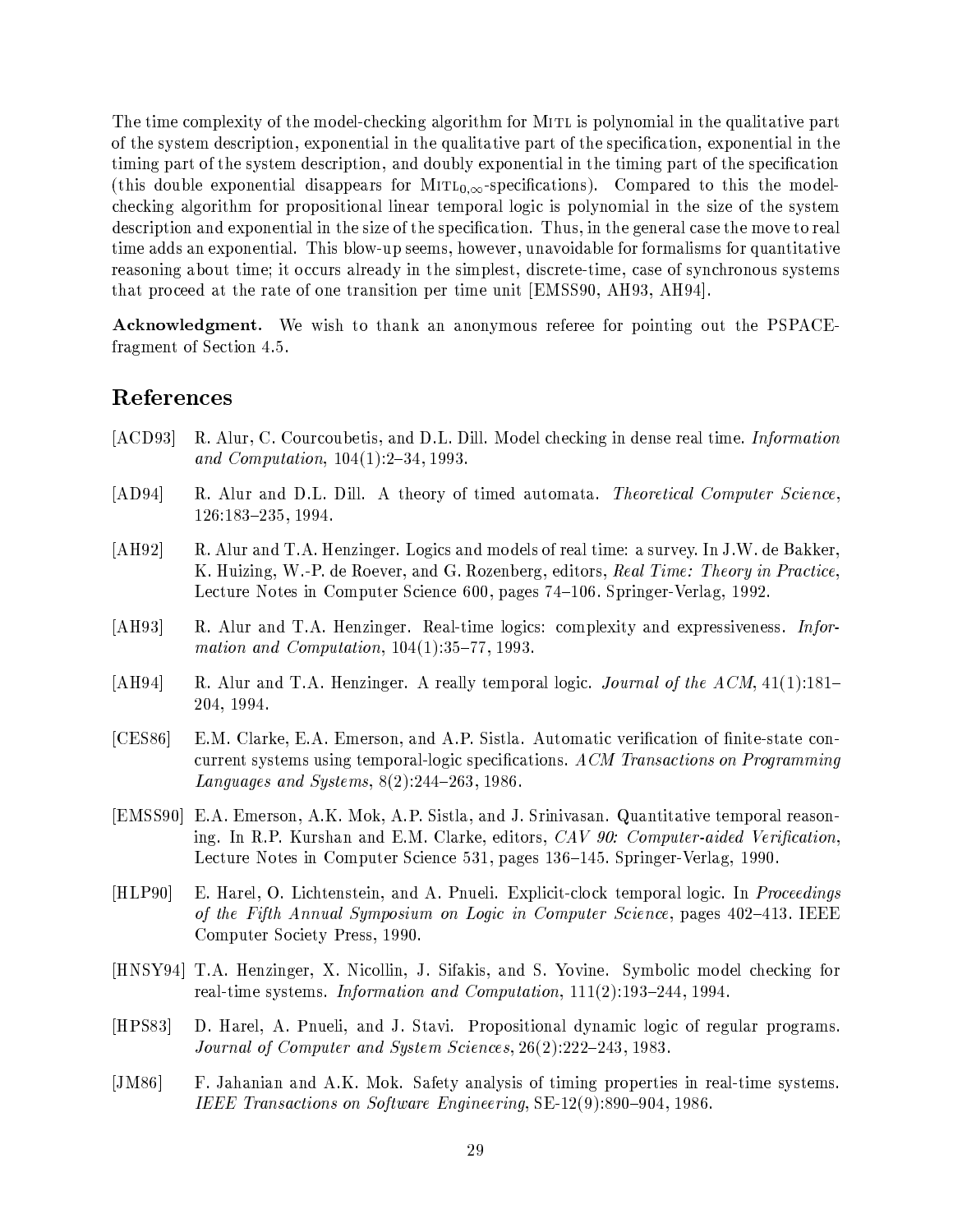The PSPACE-hardness of  $Mirt_{0,\infty}$  follows from the PSPACE-hardness of propositional temporal logic with *until* [SC85].  $\Box$ 

Thus, the complexity of MITL decreases from EXPSPACE to PSPACE if we prohibit bounded intervals with nonzero left end-points. This phenomenon has been observed also by [EMSS90] for discrete-time logics.

## $\overline{5}$ **MITL-based Real-time Verification**

Model checking is a powerful and well-established technique for the automatic verification of finitestate systems; it compares a temporal-logic specification of a system against a state-transition description of the system. In the untimed case, the system is modeled by its state-transition graph, and the specification may be presented either as a branching-time formula [CES86] or as a lineartime formula [LP85, SC85]. In the discrete-time case, the untimed model-checking algorithms can be extended to real-time logics using a special tick transition [EMSS90, AH93, AH94]. In the continuous-time case, model-checking algorithms are known for branching-time specifications of timed automata [ACD93]. We present the first model-checking algorithm for a linear-time logic with a continuous-time semantics, by comparing MITL-specifications against system descriptions given as timed automata.

We model a real-time system by a timed automaton  $A$  and write the requirements specification as a formula  $\phi$  of MITL.

DEFINITION 5.1 The model-checking problem for MITL is to decide whether or not all timed state sequences that are accepted by a given timed automaton A satisfy a given MITL-formula  $\phi$ .

$$
L(A) \stackrel{?}{\subseteq} L(\phi)
$$

 $\Box$ 

We use our construction for testing the satisfiability of MITL-formulas to solve the model-checking problem. First, we construct the fair timed automaton  $B_{\neg \phi}$  that accepts precisely the models of the negated formula  $\neg \phi$ . Hence the model-checking problem can be reformulated as follows:

$$
L(A) \subseteq L(\phi) \text{ iff } L(A) \cap L(B_{\neg \phi}) = \emptyset.
$$

Second, we construct the product automaton  $A \times B_{\neg \phi}$  and check it for emptiness (see Sections 3.3 and 3.2). The size of the product automaton is polynomial in the sizes of A and  $B_{\neg \phi}$ ; that is, the description of  $A \times B_{\neg \phi}$  is exponential in the length of  $\phi$ , and polynomial in the length of the description of A. Since the emptiness problem for fair timed automata can be solved in PSPACE, the model-checking problem for MITL can be solved in EXPSPACE.

THEOREM 5.2 The model-checking problem for MITL is EXPSPACE-complete.

PROOF. We have already outlined how the model-checking problem can be solved in EXPSPACE. To prove EXPSPACE-hardness, we observe that, as with all linear-time logics, the satisfiability problem for MITL can be reduced to the model-checking problem: the MITL-formula  $\phi$  is unsatisfiable iff  $L(A_U) \subseteq L(\neg \phi)$  for the universal timed automaton  $A_U$ , which accepts all possible timed state sequences. □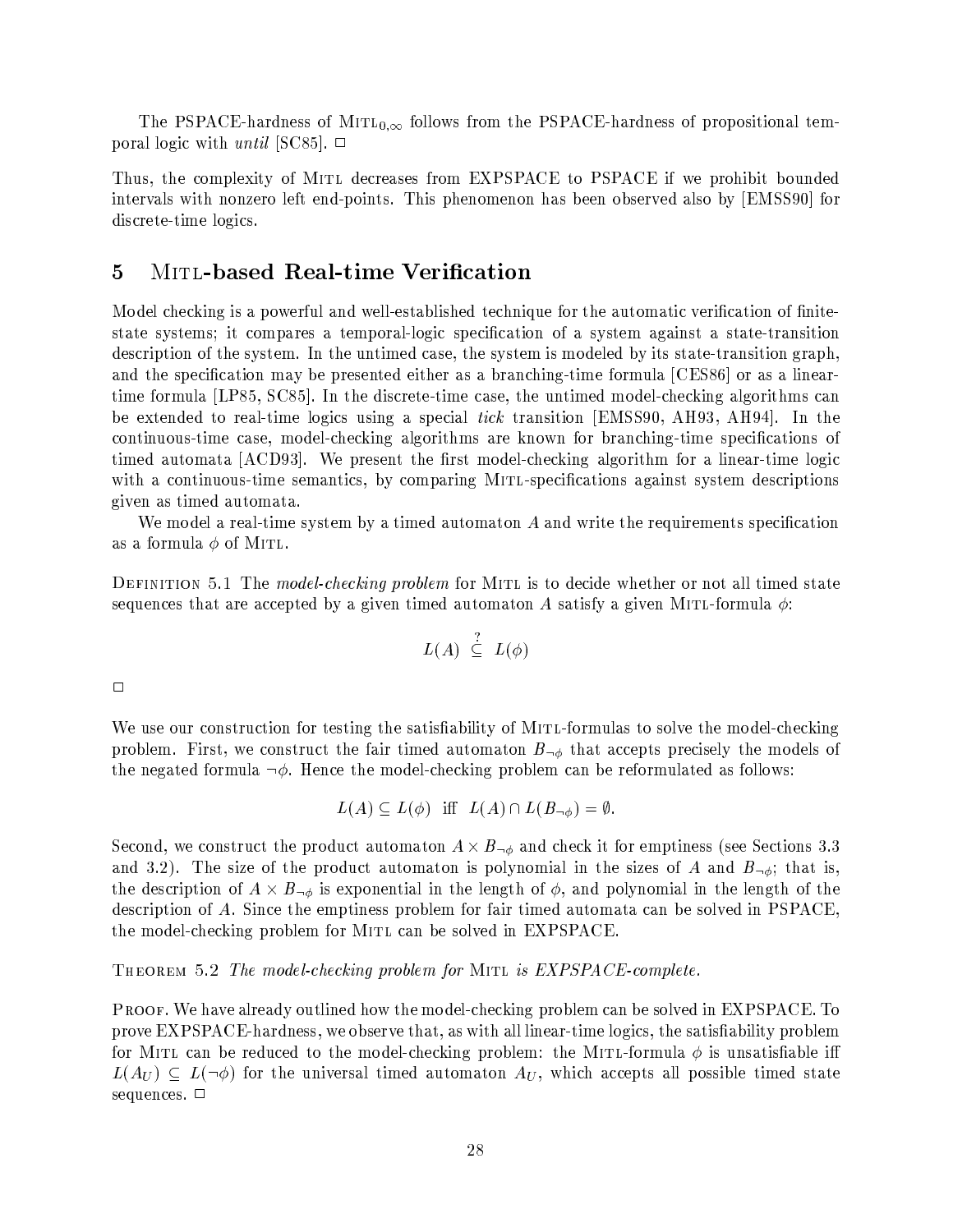THEOREM 4.13 The satisfiability problem for MITL is EXPSPACE-complete. In particular, the proposed algorithm checks the satisfiability of the MITL-formula  $\phi$  in time  $O(2^{N \cdot K \log(N \cdot K)})$ , where  $K-1$  is the largest integer constant appearing in  $\phi$ , and N is the number of propositions, boolean connectives, and temporal operators in  $\phi$ .

**PROOF.** The first step of the algorithm transforms the given formula  $\phi$  into the equivalent formula  $\phi^*$  in normal form. By Lemma 4.2, the number of subformulas of  $\phi^*$  is  $O(N)$ , and the size of the closure set  $Closure(\phi^*)$  is  $O(N \cdot K)$ . Hence the number of locations of the automaton  $B_{\phi^*}$  is  $O(2^{N\cdot K})$ . The number of clocks of  $B_{\phi^*}$  is  $O(N\cdot K)$ . Furthermore, for every clock x, the largest integer constant appearing in a clock constraint for  $x$  is bounded by  $K$ . Consequently, the size of the region graph for  $B_{\phi^*}$  is  $O(2^{N \cdot K} \cdot (N \cdot K)! \cdot (N \cdot K)^K)$  (see Section 3.2). Hence the algorithm that checks the emptiness of  $L(B_{\phi^*})$  runs in time  $O((N \cdot K)^{N \cdot K})$ .

For containment in EXPSPACE, observe that the automaton  $B_{\phi^*}$  need not be constructed explicitly. The emptiness of  $L(B_{\phi^*})$  can be checked nondeterministically by repeated testing that there is an edge between two vertices of region graph for  $B_{\phi^*}$ , while only a constant number of vertices needs to be stored [AD94]. Recall that a vertex of the region graph is described using space logarithmic in the number of locations of  $B_{\phi^*}$ , polynomial in the number of clocks of  $B_{\phi^*}$ , and polynomial in the length of the largest constant appearing in the clock constraints of  $B_{\phi^*}$ . It follows that a vertex of the region graph is described using space polynomial in  $N \cdot K$ . The transitions of the automaton  $B_{\phi^*}$  are defined locally, and all consistency conditions are easy to check. Consequently, given the descriptions of two vertices of the region graph for  $B_{\phi^*}$ , it can be tested in polynomial time if there is an edge between the two vertices. It follows that the satisfiability of  $\phi$  can be decided in space polynomial in  $N \cdot K$ , that is, in EXPSPACE.  $\Box$ 

#### A PSPACE-fragment of MITL  $4.5$

The main source of complexity for the construction of the automaton  $B_{\phi}$  are type-3 and type-4 formulas. Disallowing these formulas reduces the complexity by one exponential.

DEFINITION 4.14 MITL<sub>0. $\infty$ </sub> is the fragment of MITL that consists of all formulas  $\phi$  such that for each interval I appearing in  $\phi$ , either  $\ell(I) = 0$  or  $r(I) = \infty$ .  $\Box$ 

Equivalently, MITL<sub>0, $\infty$ </sub> is the fragment of MITL where all interval subscripts are of the form  $\geq a$ ,  $> a, < b, \text{ and } \leq b.$ 

THEOREM 4.15 The satisfiability problem for MITL<sub>0, $\infty$ </sub> is PSPACE-complete. In particular, the proposed algorithm checks the satisfiability of the MITL<sub>0, $\infty$ </sub>-formula  $\phi$  in time  $O(2^{N \cdot \log(N \cdot K)})$ , where  $K-1$  is the largest integer constant appearing in  $\phi$ , and N is the number of propositions, boolean connectives, and temporal operators in  $\phi$ .

**PROOF.** By transforming the MITL<sub>0, $\infty$ </sub>-formula  $\phi$  into normal form, we obtain an equivalent formula  $\phi^*$  that does not contain type-3 and type-4 subformulas. Each type-1 or type-2 subformula introduces only one clock and two clock constraints in the closure set  $Closure(\phi^*)$ ; the size of Closure( $\phi^*$ ) is therefore bounded by N. Consequently, the automaton  $B_{\phi^*}$  has  $O(2^N)$  locations and  $O(N)$  clocks. The size of the largest integer constant that appears in the clock constraints of  $B_{\phi^*}$  is K. From the region-graph construction, it follows that the emptiness of  $L(B_{\phi^*})$  can be checked in time  $O(2^N \cdot N! \cdot K^N)$ . The PSPACE upper bound follows, as before, by the observation that the search in the region graph can be performed without explicitly constructing the automaton  $B_{\phi^*}$ .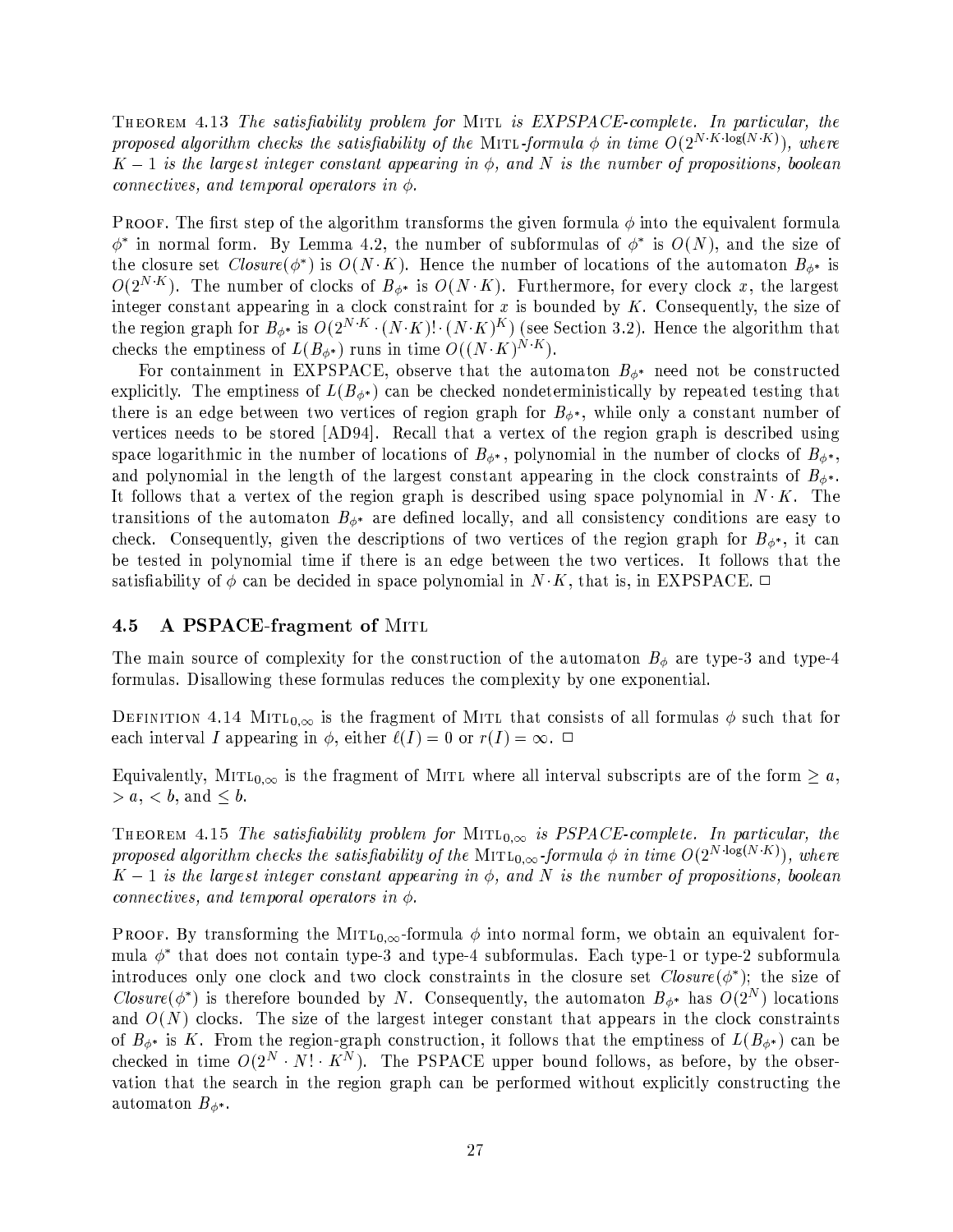#### 4.3.5 Correctness

The following main lemma states the correctness of our construction by relating the fair runs of the automaton  $B_{\phi}$  to the models of the formula  $\phi$ .

LEMMA 4.11 For every MITL-formula  $\phi$  in normal form,  $L(B_{\phi}) = L(\phi)$ .

COROLLARY 4.12 The MITL-formula  $\phi$  is satisfiable iff  $L(B_{\phi}) \neq \emptyset$ .

**PROOF.** Let  $\rho$  be a fair run of  $B_{\phi}$ , and let  $\tau_{\rho}$  be a timed state sequence that is generated by  $\rho$ . We first prove, by induction on the structure of  $\phi$ , that for all formulas  $\psi$  in  $Closure(\phi)$  and all  $t \in \mathbb{R}^+,$ if  $\psi$  is contained in the location  $v_{\rho}(t)$ , then  $\tau_{\rho}^t \models \psi$ . By Remark 2.6, it follows that the timed state sequences accepted by  $B_{\phi}$  are models of  $\phi$ .

We consider only the case that  $\psi$  is the type-3 formula  $\psi_1 \mathcal{U}_I \psi_2$ . Let  $t \in \mathbb{R}^+$  and assume that  $\psi$  is contained in  $v_{\rho}(t)$ . Also assume that the clock interval  $C = C_i(\psi)$  satisfies the consistency conditions for type-3 formulas in  $v_{\rho}(t)$ . By Lemma 4.6, it suffices to show that the interval  $I' =$  $t+(K-C)$  is a witness for  $\psi$  under  $\tau_{\rho}^t$ . The clock constraint  $(K-C)\cap I\neq\emptyset$  is in  $v_{\rho}(t)$  and, therefore,  $I' \cap (t+I) \neq \emptyset$ . If the location  $v_{\rho}(t)$  is open, then  $v_{\rho}(t)$  contains C, and if  $v_{\rho}(t)$  is singular, then the successor location contains  $C$ . All following locations contain  $C$  until a location with the clock constraint  $(K - C) = \emptyset$  is reached, marking the end of I'. Since the clocks associated with C are not reset, they continue to represent the same witness I'. Since  $I' \cap (t + I) \neq \emptyset$ , each location  $v_{\rho}(t')$  with  $t < t' < I$  contains C. The consistency conditions, then, require that  $v_{\rho}(t')$  contains the clock constraint  $0 < (K - C)$  and, hence, the formula  $\psi_1$ . Therefore, by the induction hypothesis,  $\tau_{\rho}^{t'} \models \psi_1$ . Similarly, each location  $v_{\rho}(t'')$  with  $t'' \in I'$  contains the clock constraint  $0 \in (K - C)$ or  $0 = (K - C)$  and, hence, the formula  $\psi_2$ . Furthermore, if  $t'' \neq r(I')$ , then  $v_{\rho}(t'')$  contains  $0 \in (K - C)$  and  $\psi_1$ . Therefore, by the induction hypothesis that  $\tau_{\rho}^{t''} \models \psi_2$  and, if  $t'' \neq r(I')$ , then  $\tau_{\rho}^{t''} \models \psi_1$ . Thus I' satisfies all criteria to be a witness for  $\psi$  under  $\tau_{\rho}^t$ .

Conversely, let  $\tau$  be a timed state sequence in  $\phi$ -normal form. We construct a fair run  $\rho$  of  $B_{\phi}$ such that for all formulas  $\psi$  in  $Closure(\phi)$  and all  $t \in \mathbb{R}^+$ , if  $\tau^t \models \psi$ , then  $v_\rho(t)$  contains  $\psi$ . It follows that  $B_{\phi}$  accepts all models of  $\phi$ .

We consider again the type-3 case of  $\psi = \psi_1 \mathcal{U}_I \psi_2$ . Let  $t \in \mathbb{R}^+$  such that  $\tau^t \models \psi$ . By Lemma 4.8, the automaton  $B_{\phi}$  can, at time t, either share an already activated clock interval  $C_i(\psi)$ , or it has enough clocks to activate an unused clock interval  $C_j(\psi)$ . If C is the activated clock interval and  $K-C$  stands for the guessed witness, then all the consistency conditions for type-3 formulas are satisfied. In the first location that contains the clock constraint  $(K - C) = \emptyset$ , the automaton discards the clock interval C from the location, and the associated clocks may be reused later.  $\Box$ 

We therefore have an algorithm for checking the satisfiability of a given MITL-formula  $\phi$ : first, we construct the fair timed automaton  $B_{\phi}$ , and then we check if  $L(B_{\phi})$  is nonempty.

#### Complexity of MITL 4.4

We show that the time complexity of our algorithm for checking the satisfiability of  $\phi$  is doubly exponential in the length  $\log K$  of the integer constants that appear in  $\phi$ , and singly exponential in the number N of logical and temporal operators in  $\phi$ . Moreover, the algorithm also implies an upper bound of EXPSPACE for deciding MITL. A matching lower bound of EXPSPACE for MITL can be obtained along the lines of the proof that the discrete-time logic MTL is EXPSPACE-hard  $[AH93]$ .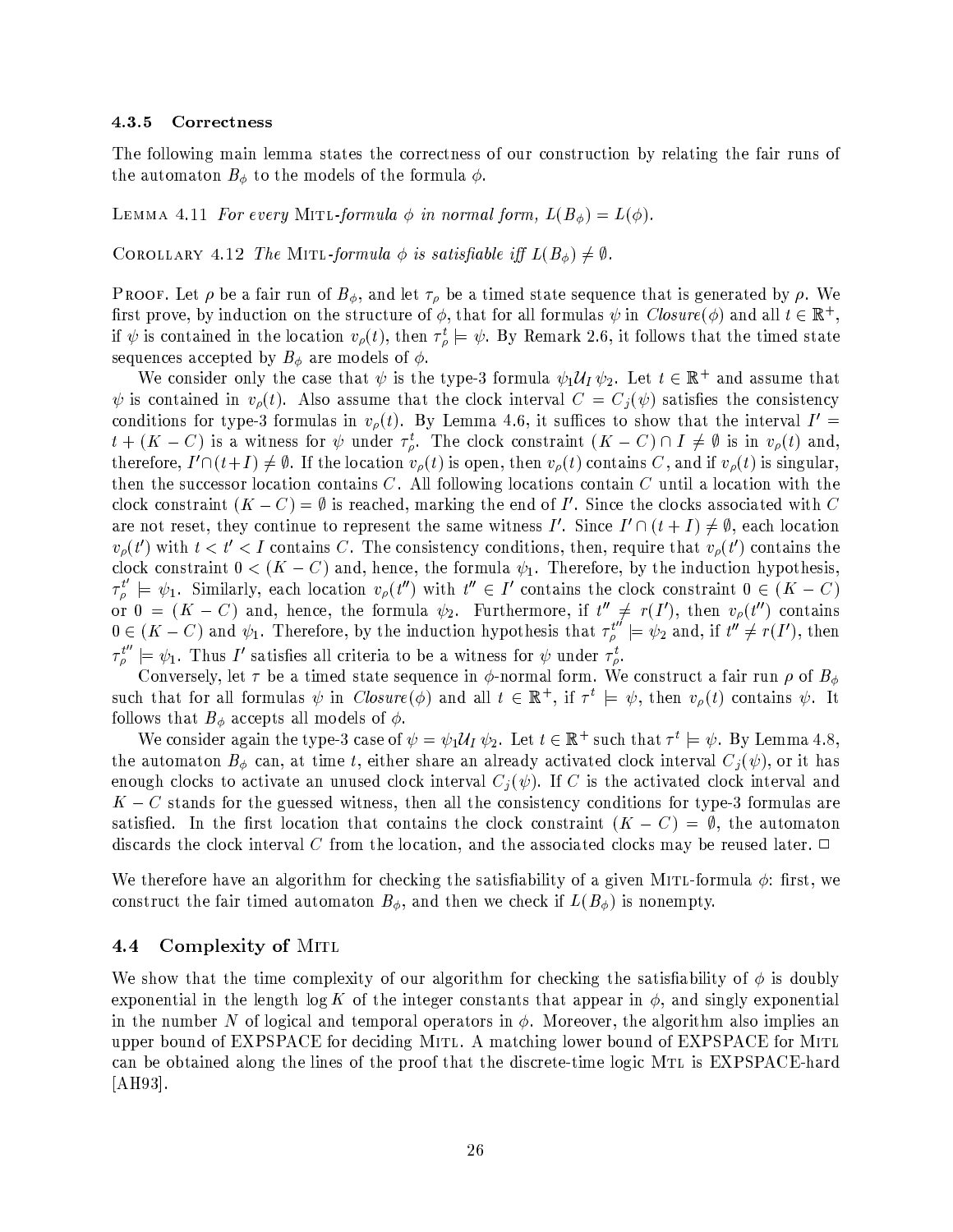- $I \subseteq (K C)$  is in v, and
- either C is in v, or v is singular and C is in v' and the clocks associated with C are not in  $\gamma$ .

If  $\Diamond_{(0,\infty)\cap(-I)}\psi_2$  holds, then so does  $\psi$ . The second clause corresponds to guessing a witness: the first condition checks that the interval  $K - C$  is an appropriate candidate for witnessing the formula  $\psi$ ; the second condition activates this clock interval C to represent a witnessing interval for  $\psi$ .

Second, if some clock interval  $C = C_j(\psi)$  is in v, then

- either  $0 < (K C)$  or  $0 \in (K C)$  or  $0 = (K C)$  is in v, and
- if either  $0 \in (K C)$  or  $0 = (K C)$  is in v, then  $\psi_1$  is in v, and
- either  $\psi_2$  is in v, or the clocks associated with C are not  $\gamma$  and either C or  $(K C) = \emptyset$  is in  $v'$ .

These conditions ensure that the active clock interval  $C$  represents indeed a witness for the formula  $\psi$  and that it is kept active as long as necessary.

**Type-5 formulas.** Let  $\psi = \psi_1 \mathcal{U} \psi_2$  be a type-5 formula in *Closure*( $\phi$ ). Whenever  $\psi$  is in v, then either

- v is singular and  $\psi$  is in v', or
- v is open and  $\psi_1$  is in v, and either  $\psi_2$  is in v or  $\psi_2$  is in v' or both  $\psi_1$  and  $\psi$  are in v'.

These conditions ensure that unconstrained *until* formulas are propagated correctly (remember that singular and open intervals alternate). These conditions, however, admit the possibility that a run consists of locations containing  $\psi$  and  $\psi_1$  without ever visiting a location containing  $\psi_2$ . We use a fairness requirement to ensure that whenever a run  $\rho$  visits a location v containing the type-5 formula  $\psi$ , then some later location v' along  $\rho$  contains  $\psi_2$ .

**Type-6 formulas.** Let  $\psi = \Box \psi'$  be a type-6 formula in  $Closure(\phi)$ . Whenever  $\psi$  is in v, then either

- v is singular and  $\psi$  is in v', or
- v is open and  $\psi'$  is in v and both  $\psi'$  and  $\psi$  are in v'.

These conditions guarantee that unconstrained *always* formulas are propagated forever.

#### 4.3.4 **Fairness requirements**

For each type-5 formula  $\psi = \psi_1 \mathcal{U} \psi_2$  in  $Closure(\phi)$ , we define the fairness requirement

$$
F_{\psi} = \{ v \subseteq \text{Closure}(\phi) \mid \psi_2 \in v \text{ or } \psi \notin v \}.
$$

The fairness condition of  $B_{\phi}$  consists of the fairness requirements  $F_{\psi}$ , one for each type-5 formula  $\psi$  in *Closure*( $\phi$ ).

This concludes the definition of the fair timed automaton  $B_{\phi}$ .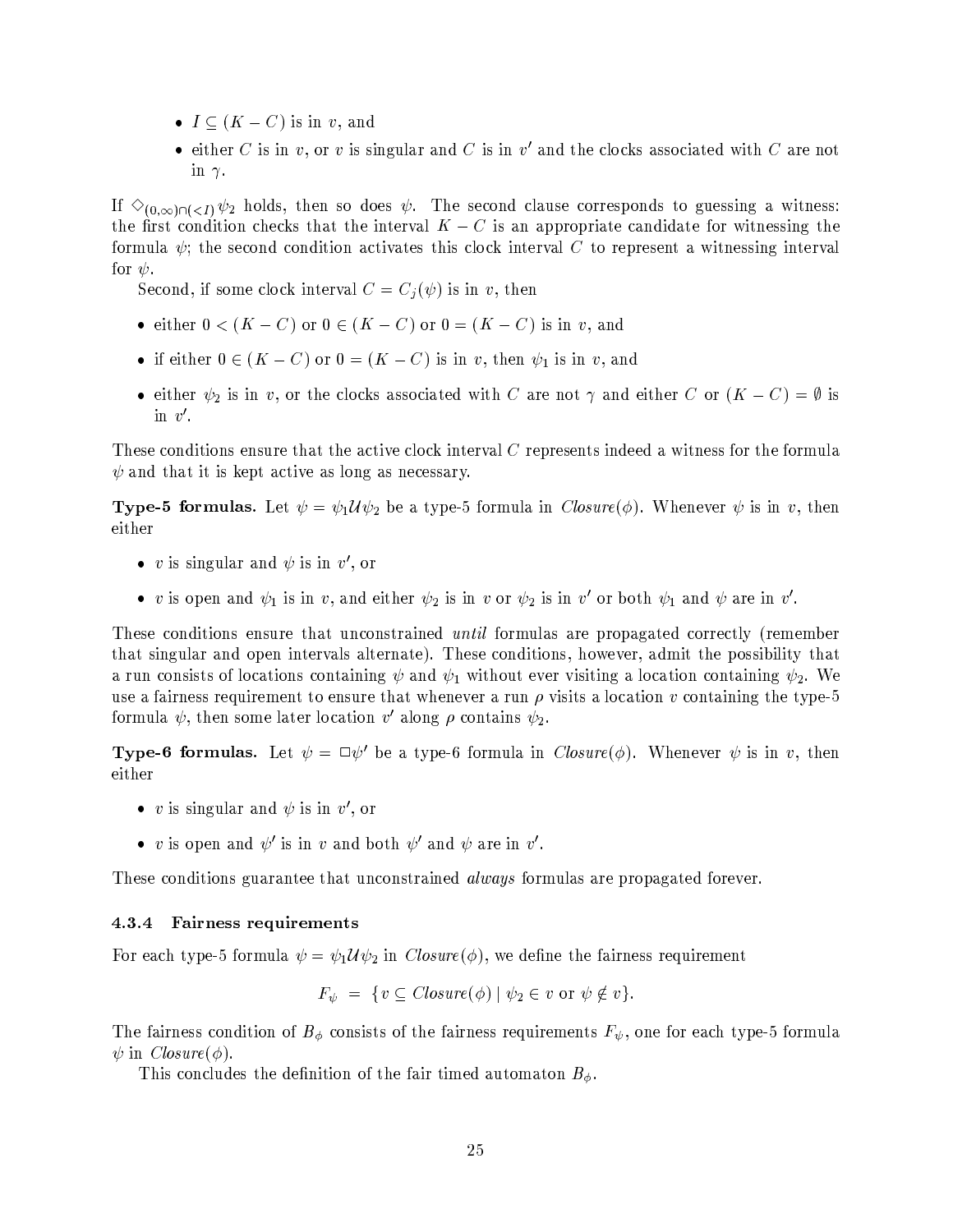These conditions verify the proof obligation that is represented by the clock  $x_{\psi}$  and keep it active as long as necessary.

**Type-2 formulas.** Let  $\psi = \Box_I \psi'$  be a type-2 formula in  $Closure(\phi)$ . First, if  $\psi$  is in v, then either

- v is singular and  $x_{\psi}$  is in  $v'$  and  $x_{\psi} \in \gamma$ , or
- v is open and I is right-closed and  $\hat{\psi}$  is in v, or
- v is open and I is right-open and  $x_{\psi}$  is in v and  $x_{\psi}$  is in v' and  $x_{\psi} \in \gamma$ .

These conditions activate a clock to represent a proof obligation, and reset it, as is justified in Section 4.2.1. Recall that if v is open, then instead of checking  $\psi$  it suffices to check  $\psi$ .

Second, if  $x_{\psi}$  is in  $v$  then

- $\bullet \psi'$  is in v, and
- either  $x_{\psi}$  or  $x > I$  is in v'.

The first condition verifies the proof obligation that is represented by the clock  $x_{\psi}$ , and the second condition keeps it active as long as necessary.

**Type-3 formulas.** Let  $\psi = \psi_1 \mathcal{U}_I \psi_2$  be a type-3 formula in  $Closure(\phi)$ .

First, if  $\psi$  is in v, then there is some clock interval  $C = C_j(\psi)$  such that

- $(K C) \cap I \neq \emptyset$  is in v, and
- either C is in v, or v is singular and C is in v' and the clocks associated with C are not in  $\gamma$ .

The first condition checks that the interval  $K - C$  is an appropriate candidate for witnessing the formula  $\psi$ . The second condition activates the clock interval C to represent a witnessing interval for  $\psi$ . Note that if v is singular, the corresponding clock interval is activated only in the following open location. This is because, to check that the interval  $K - C$  is indeed a witness, no conditions are required of a singular state.

Second, if some clock interval  $C = C_i(\psi)$  is in v, then

- either  $0 < (K C)$  or  $0 \in (K C)$  or  $0 = (K C)$  is in v, and
- if either  $0 < (K C)$  or  $0 \in (K C)$  is in v, then  $\psi_1$  is in v, and
- if either  $0 \in (K C)$  or  $0 = (K C)$  is in v, then  $\psi_2$  is in v, and
- the clocks associated with C are not in  $\gamma$  and either C or  $(K C) = \emptyset$  is in v'.

These conditions ensure that the active clock interval C represents indeed a witness for the formula  $\psi$  and that it is kept active as long as necessary.

**Type-4 formulas.** Let  $\psi = \psi_1 I W \psi_2$  be a type-4 formula in *Closure*( $\phi$ ). First, if  $\psi$  is in v, then either

- 1.  $\Diamond_{(0,\infty)\cap(-I)}\psi_2$  is in v, or
- 2. there is some clock interval  $C = C_j(\psi)$  such that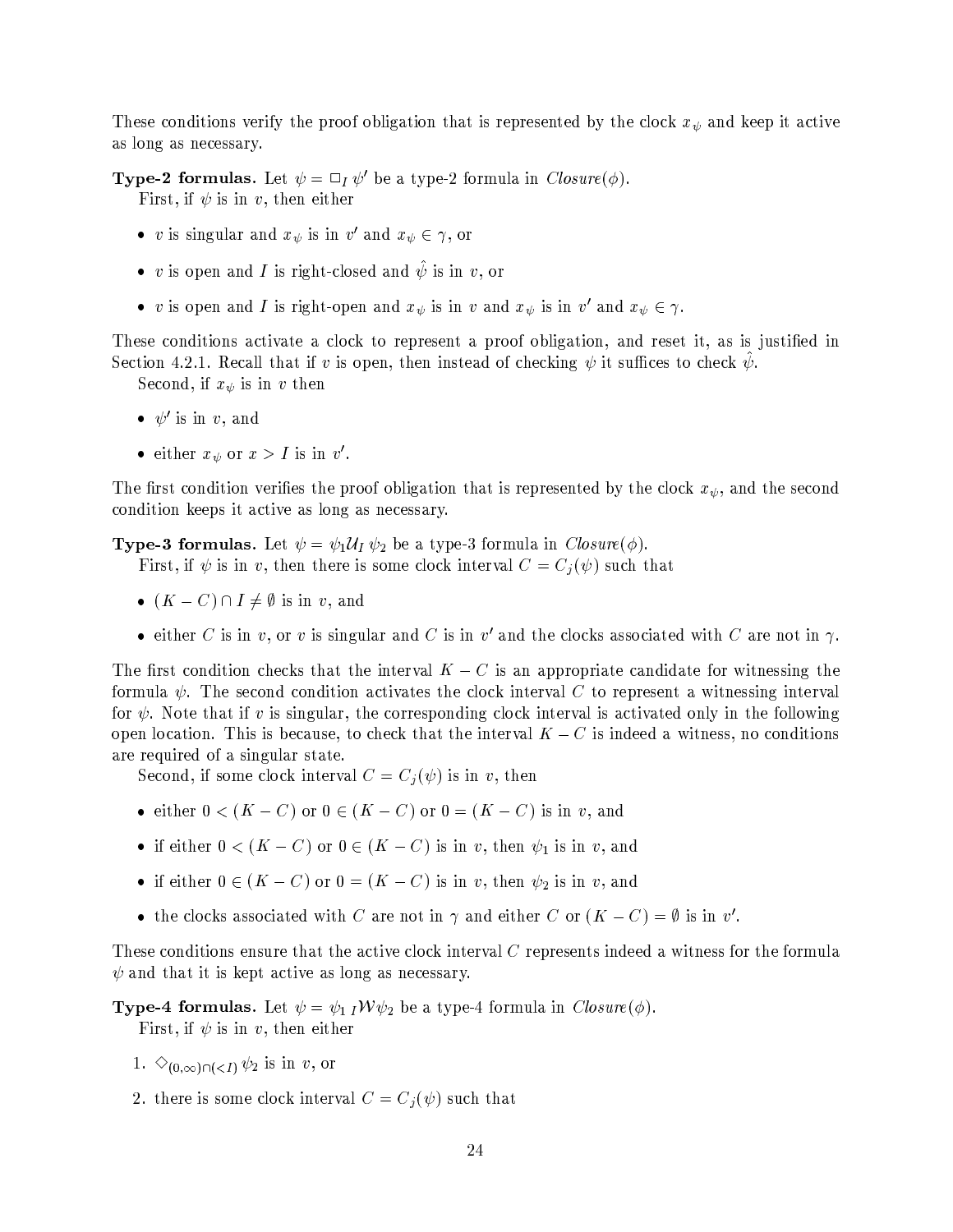type-2 formulas. The clock intervals in v indicate which clock intervals are currently active and represent witnessing intervals for type-3 and type-4 formulas.

#### Automaton transitions  $4.3.3$

The transitions of  $B_{\phi}$  are the triples  $v \rightarrow v'$  that satisfy the following catalog of consistency criteria.

# Logical consistency.

- For each proposition p in  $Closure(\phi)$ , precisely one of p and  $\neg p$  is in v.
- If the formula  $\psi_1 \wedge \psi_2$  is in v, then both  $\psi_1$  and  $\psi_2$  are in v.
- If the formula  $\psi_1 \vee \psi_2$  is in v, then either  $\psi_1$  or  $\psi_2$  is in v.

These conditions ensure that no reachable location contains subformulas of  $\phi$  that are mutually inconsistent.

## Timing consistency.

- For each type-1 or type-2 formula  $\psi$  in  $Closure(\phi)$ , v contains at most one of the clock constraints  $x_{\psi} \in I$  and  $x_{\psi} > I$ .
- For each clock interval C in Closure( $\phi$ ), v contains at most one of the clock constraints  $0 < (K - C), 0 \in (K - C), 0 = (K - C),$  and  $(K - C) = \emptyset$ . Furthermore, no two clock intervals in v share clocks; for instance, v does not contain both the clock intervals  $(x, y)$  and  $[x, y]$ .
- If v contains  $x_{sing} = 0$ , then  $x_{sing} \notin \gamma$ . If v does not contain  $x_{sing} = 0$ , then  $x_{sing} \in \gamma$  and v' contains  $x_{sing} = 0$ .

These conditions ensure that no reachable location contains clock constraints that are mutually inconsistent. The location v is *singular* iff it contains the clock constraint  $x_{sing} = 0$ ; otherwise we say that  $v$  is *open*. The third condition ensures that singular and open locations alternate along all runs.

**Type-1 formulas.** Let  $\psi = \Diamond_I \psi'$  be a type-1 formula in  $Closure(\phi)$ .

First, if  $\psi$  is in v, then either

- v is singular and  $x_{\psi}$  is in  $v'$ , or
- v is open and I is right-open and  $\psi$  is in v, or
- v is open and I is right-closed and  $x_{\psi}$  is in v.

These conditions activate a clock to represent a proof obligation. Lemma 4.4 justifies the decision to start a clock corresponding to the weaker formula  $\psi$  when v is open.

Second, if  $x_{\psi}$  is in v, then

- $x_{\psi} \in I$  is in v, and
- either  $\psi'$  is in v, or  $x_{\psi}$  is in v' and  $x_{\psi} \notin \gamma$ .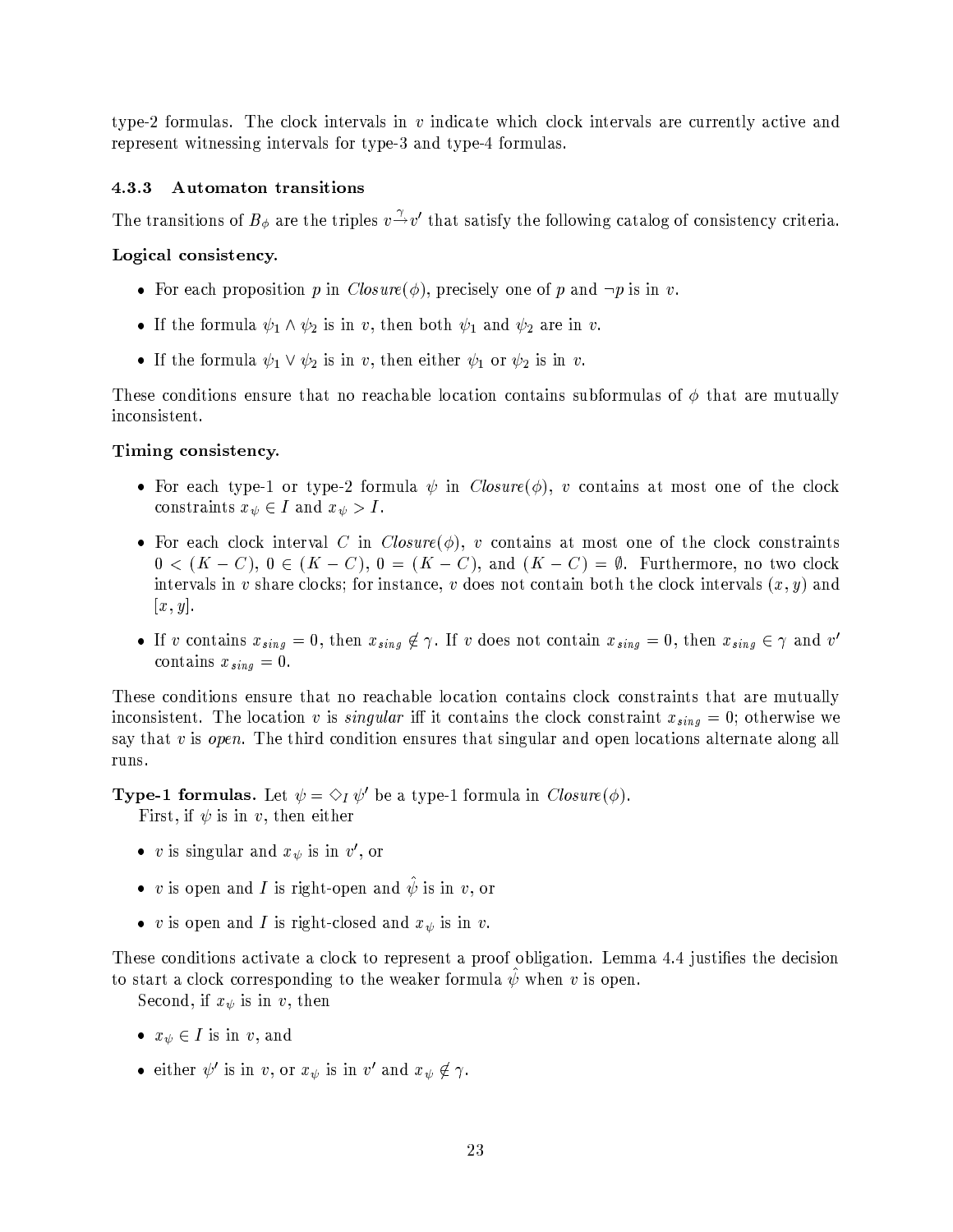#### 4.3 Constructing the timed automaton

Now we define the fair timed automaton  $B_{\phi}$ . For type-1 and type-2 subformulas  $\psi$  of  $\phi$ , the automaton uses one clock,  $x_{\psi}$ , per formula. For each type-3 subformula, the automaton uses  $2K$ pairs of clocks. These clocks always appear in pairs, to form clock intervals. From any pair of clocks x and y, four different clock intervals can be formed:  $(x, y)$ ,  $(x, y)$ ,  $(x, y)$ , and  $[x, y]$ . By Lemma 4.8, for checking type-3 formulas we need only open and singular witnessing intervals. Thus, associated with each type-3 subformula  $\psi$  of  $\phi$ , the automaton uses 4K clock intervals; they are denoted  $C_1(\psi), \ldots, C_{4K}(\psi)$ . For each type-4 subformula of  $\phi$ , the automaton uses K clock pairs giving 4K clock intervals. In addition to these clocks, the automaton uses the clock  $x_{sinq}$  to enforce that all runs alternate singular and open intervals.

#### $4.3.1$ Closure set

DEFINITION 4.10 The *closure set Closure* ( $\phi$ ) of the MITL-formula  $\phi$  consists of the following elements:

- All subformulas of  $\phi$ ; for each proposition p appearing in  $\phi$ , the negation  $\neg p$ ; for each type-1 subformula  $\psi = \Diamond_I \psi'$  of  $\phi$ , the type-1 formula  $\psi = \Diamond_{I \cup \{r(I)\}} \psi'$ ; for each type-2 subformula  $\psi = \Box_I \psi'$  of  $\phi$ , the type-2 formula  $\hat{\psi} = \Box_{I - \{r(I)\}} \psi'$ ; and for each type-4 subformula  $\psi_1 I W \psi_2$ of  $\phi$ , the type-1 formula  $\Diamond_{(0,\infty)\cap(-I)}\psi_2$ .
- For each type-1 and type-2 formula  $\psi$  in the closure set, the clock  $x_{\psi}$ ; and for each type-3 or type-4 formula  $\psi$  in the closure set, the clock intervals  $C_1(\psi)$  through  $C_{4K}(\psi)$ .
- For each clock  $x_{\psi}$  in the closure set, where  $\psi$  is  $\Diamond_I \psi'$  or  $\Box_I \psi'$ , the clock constraints  $x \in I$ and  $x > I$ ; and for each clock interval  $C = C_i(\psi)$  in the closure set, where  $\psi$  is  $\psi_1 \mathcal{U}_I \psi_2$ or  $\psi_1 I W \psi_2$ , all clock constraints of the form  $0 < (K - C), 0 \in (K - C), 0 = (K - C),$  $(K - C) = \emptyset, I \subseteq (K - C),$  and  $(K - C) \cap I \neq \emptyset$ .

It should be noticed that these conditions are indeed clock constraints. For instance, the condition  $0 \in (K - [x, y))$  stands for the clock constraint  $x \leq K \wedge y > K$ ; the condition  $0 = (K - [x, y))$  is false.

• The clock constraint  $x_{sing} = 0$ .

The number of subformulas of  $\phi$  is  $O(N)$  and the number of clocks is  $O(K)$  for each subformula of  $\phi$ . Hence the size of the closure set  $Closure(\phi)$  is  $O(N \cdot K)$ .

#### **Automaton locations** 4.3.2

The control locations of  $B_{\phi}$  are the subsets of  $Closure(\phi)$ . A location  $v \subseteq Closure(\phi)$  is initial iff both  $\phi$  and  $x_{sing} = 0$  are in v. For each location v, the propositional constraint  $\alpha(v)$  is the conjunction of all propositions and negated propositions in v. The clock constraint  $\beta(v)$  is the conjunction of all clock constraints in  $v$ .

Notice that the propositional constraint of each location contains a single state. Hence every run of  $B_{\phi}$  generates, up to equivalence, a unique timed state sequence. For each location v, the temporal formulas in  $v$  represent temporal conditions on the future of all runs through  $v$ . The clocks in  $v$  indicate which clocks are currently active and represent proof obligations for type-1 and

 $\Box$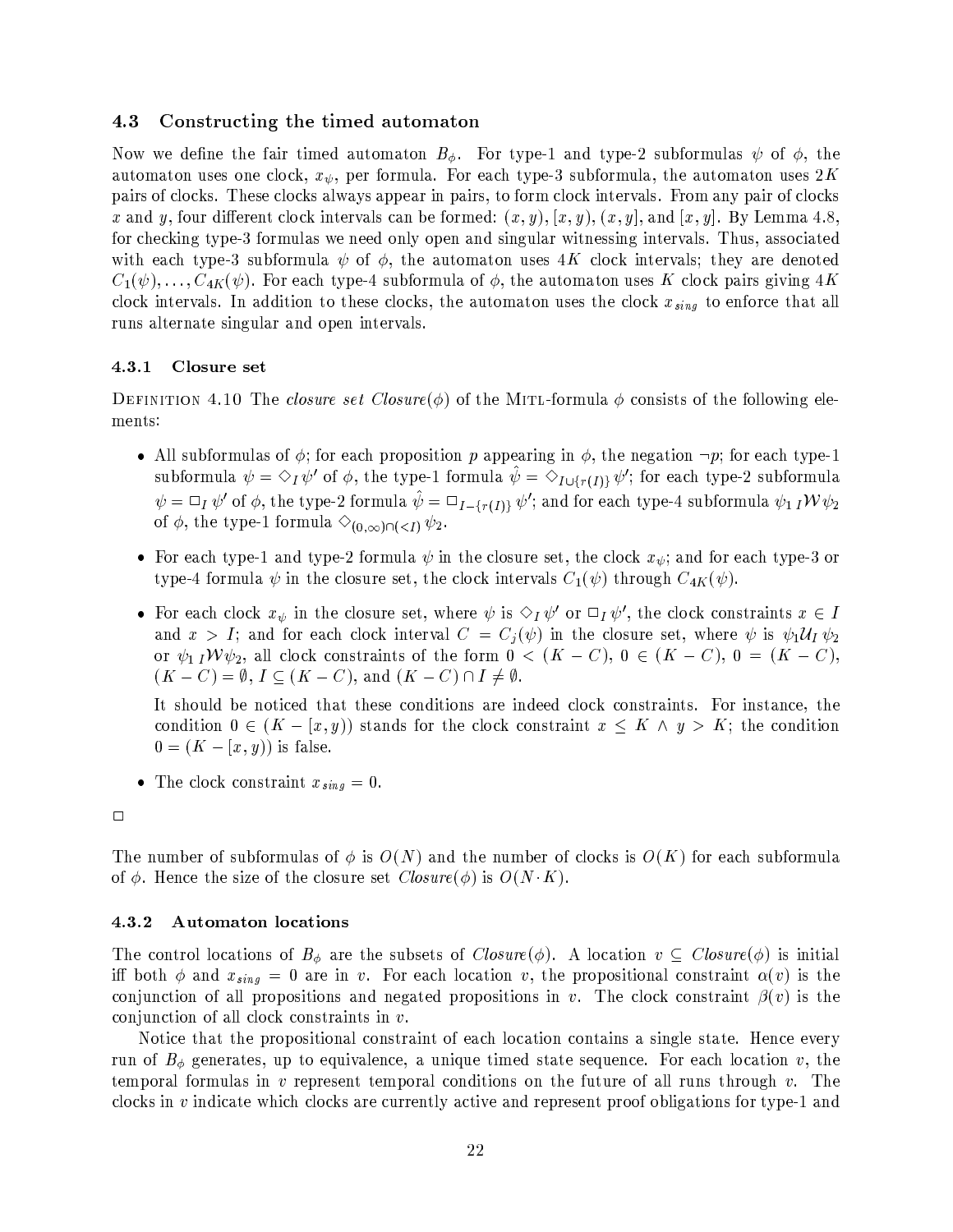constant appearing in  $\phi$ ). We write  $K - C$  for the interval  $\{K - \sigma(x), K - \sigma(y)\}\$ , for any type of clock interval  $C = \{x, y\}.$ 

For simplicity, let us consider a type-3 formula  $\psi$  of the form  $\Diamond_I \psi'$ . The automaton starts, nondeterministically, any of its clocks at any time. When guessing a witnessing interval  $I'$ , it writes the prediction that "the clock interval  $C = \{x, y\}$  witnesses the formula  $\psi$ " into its memory. If the clock x is started at time  $t_1$ , and y is started at time  $t_2 \geq t_1$ , then the guess is that the interval  $I' = \{t_1 + K, t_2 + K\}$  witnesses  $\psi$ . To check the truth of  $\psi$  at time  $t \geq t_2$ , the automaton needs to check that its guess I' is indeed a witness. The condition  $I' \cap (t+I) \neq \emptyset$  translates to verifying the clock constraint  $(K - C) \cap I \neq \emptyset$ . It remains to be checked that  $\psi'$  is true throughout the interval I'; that is, the automaton needs to verify that  $\psi'$  holds at all states for which the clock constraint  $0 \in (K - C)$  is true.

Lemma 4.8 is the key to constructing an automaton that needs only *finitely* many clocks. For each type-3 formula  $\psi = \psi_1 \mathcal{U}_I \psi_2$ , at most two witnessing intervals need to be guessed per time interval of unit length. Furthermore, the fact that the right end-point of a witnessing interval is bounded allows the automaton to reuse every clock after a period of length  $r(I) + 1$ . Thus, to check the formula  $\psi$ , we need, at any point in time, at most  $2r(I) + 2$  active clock intervals; that is, clock intervals that represent guesses of witnessing intervals and, therefore, have to be verified later. Consequently, 4K clocks suffice to check any type-3 subformula of  $\phi$ .

# Type 4.

LEMMA 4.9 Let  $\psi$  be a type-4 formula. For every timed state sequence  $\tau$ , there is a bounded interval I' such that, for all  $t \in [0,1)$ ,  $\tau^t \models \psi$  iff either  $\tau^t$  satisfies the type-1 formula  $\Diamond_{(0,\infty)\cap(\langle \tau \rangle)} \psi_2$  or I' witnesses  $\psi$  under  $\tau^t$ . Furthermore,  $r(I') \leq r(I) + 1$ .

**PROOF.** Let  $\tau = (\overline{s}, \overline{I})$  be a  $\psi$ -fine timed state sequence with only singular and open intervals, including the singular interval  $I_n = [r(I) + 1, r(I) + 1]$ . We choose the interval I' as follows:

- Let i be the minimal  $i \geq 0$  such that  $I_i \cap I \neq \emptyset$  and either
	- 1.  $\tau^k \models \psi_1$  for all  $k \geq i$  with  $I_k \cap I \neq \emptyset$ , or
	- 2. there is some  $i \leq j \leq n$  such that  $\tau^j \models \psi_1 \wedge \psi_2$ , and  $\tau^k \models \psi_1$  for all  $i \leq k < j$ .
- Given i, let j be the maximal  $i \leq j \leq n$  such that either  $\tau^k = \psi_1$  for all  $i \leq k \leq j$ , or  $\tau^k \models \psi_1 \wedge \psi_2$  for some  $i \leq k \leq j$ . Note that if i exists, then so does j; in particular, if i exists because of clause 2, then  $\hat{\jmath} = n$ .

If no appropriate i exists, let  $I' = \emptyset$ ; otherwise, let I' be the union of all  $I_k$  for  $i \leq k \leq j$ .

Assume that  $t \in [0,1)$ ; then  $\tau^t \models \psi$  iff either (1)  $\tau^i \models \psi_1$  for all i with  $I_i \cap (t+I) \neq \emptyset$ , or (2)  $\tau^i \models \psi_1 \wedge \psi_2$  for some i with  $I_i \cap (t+I) \neq \emptyset$ , and  $\tau^j \models \psi_1$  for all  $j < i$  with  $I_j \cap (t+I) \neq \emptyset$ , or (3)  $\tau^{t'} \models \psi_2$  for some  $t < t' < t + I$ . In either of the first two cases, I' witnesses  $\psi$  under  $\tau^t$ ; the third case is equivalent to  $\tau^t$  satisfying the formula  $\Diamond_{(0,\infty)\cap(-\mathcal{I})}\psi_2$ .

Conversely, if  $\tau^t$  satisfies  $\Diamond_{(0,\infty)\cap(\angle I)}\psi_2$ , then  $\tau^t \models \psi$ . If I' witnesses  $\psi$  under  $\tau^t$ , then  $\tau^t \models \psi$ by Lemma 4.6.  $\Box$ 

It follows that for each type-4 formula, a single witness per unit interval suffices. Thus, to check the type-4 formula  $\psi_1 I W \psi_2$ , we need, at any point in time, no more than  $r(I) + 1$  active clock intervals. Consequently, 2K clocks suffice to check any type-4 subformula of  $\phi$ .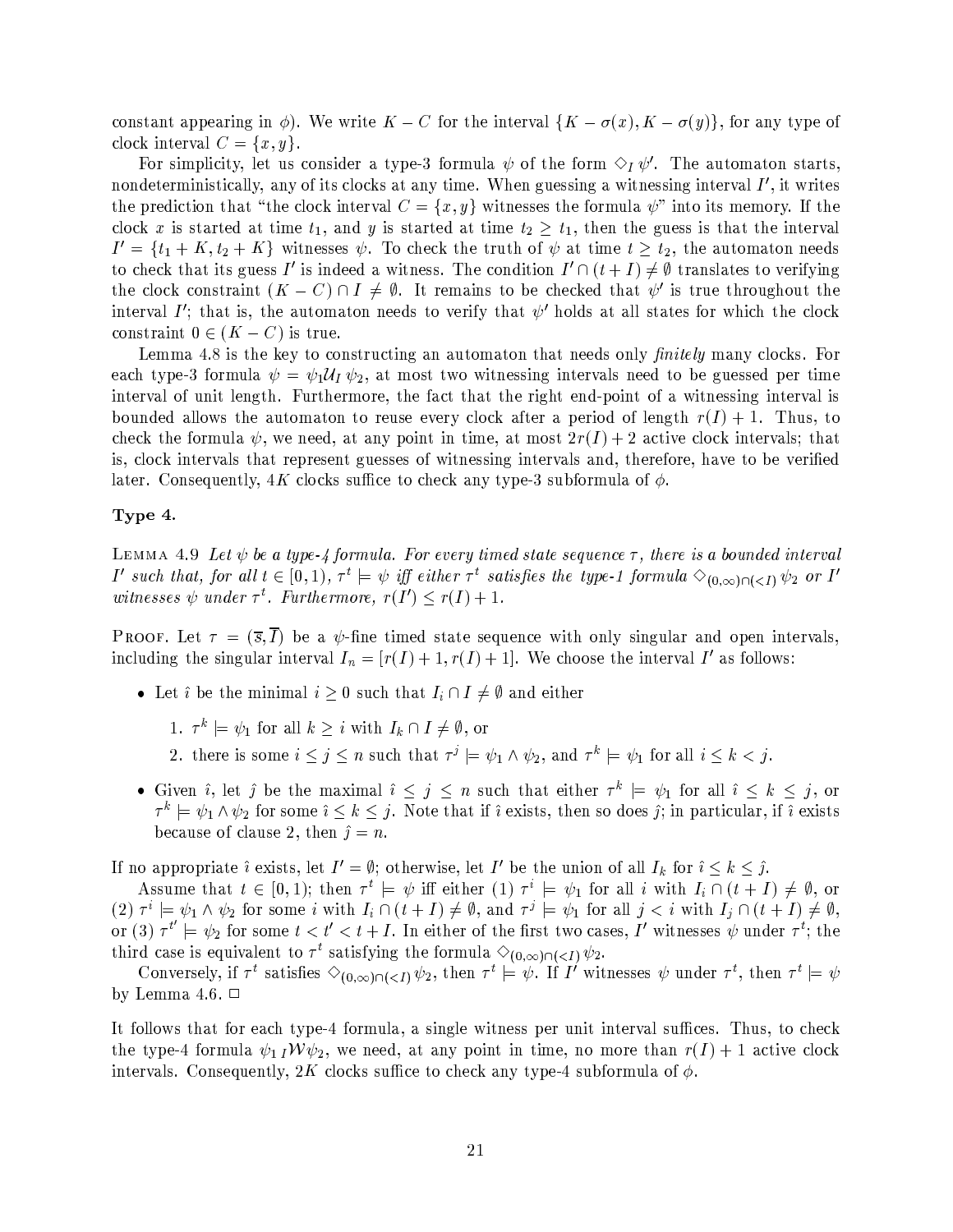LEMMA 4.6 Let  $\psi$  be a type-3 or type-4 formula, let  $\tau$  be a timed state sequence, and let  $t \in \mathbb{R}^+$ . There is a witnessing interval for  $\psi$  under  $\tau^t$  iff  $\tau^t \models \psi$ .

**PROOF.** If  $\tau^t \models \psi$  for the type-3 formula  $\psi = \psi_1 \mathcal{U}_I \psi_2$ , then  $\tau^{t'} \models \psi_2$  for some  $t' \in t + I$  and the singular interval [t', t'] witnesses  $\psi$  under  $\tau^t$ . If  $\tau^t = \psi$  for the type-4 formula  $\psi = \psi_1 N \psi_2$ , then the interval  $t + I$  witnesses  $\psi$  under  $\tau^t$ .

The other direction of the lemma follows from the semantic clauses for the *until* and *unless* operators.  $\Box$ 

Next we show that the same interval may serve as a witness for a temporal formula under (infinitely) many suffixes of a timed state sequence.

# Type 3.

EXAMPLE 4.7 Consider the following timed state sequence  $\tau$  over the two propositions p and q:

$$
(\{p\}, [0, 1.2]) \rightarrow (\{p, q\}, (1.2, 1.6)) \rightarrow (\{p\}, [1.6, \infty)).
$$

Along  $\tau$  the proposition p is always true, and the proposition q is true only during the interval  $I_q = (1.2, 1.6)$ . The interval  $I_q$  witnesses the formula  $p\mathcal{U}_{(1,2)}q$  under  $\tau^t$  for every time  $t \in [0, 0.6)$ . On the other hand, the interval [1.6,3] witnesses the formula  $\square_{(1,2)} \neg q$  under  $\tau^t$  for every time  $t \in [0.6, 1]$ .  $\Box$ 

LEMMA 4.8 Let  $\psi$  be a type-3 formula. For every timed state sequence  $\tau$ , there are two bounded (singular or open) intervals I' and I'' such that, for all  $t \in [0,1)$ ,  $\tau^t \models \psi$  iff either I' or I'' witnesses  $\psi$  under  $\tau^t$ . Furthermore,  $r(I') \leq r(I) + 1$  and  $r(I'') \leq r(I) + 1$ .

**PROOF.** Let  $\tau = (\overline{s}, \overline{I})$  be a  $\psi$ -fine timed state sequence with only singular and open intervals, including the singular interval  $[r(I) + 1, r(I) + 1]$  (split intervals if necessary). Recall that the  $\ell(I)$ and  $r(I)$  are integers such that  $r(I) > \ell(I) > 0$ . We choose the two intervals I' and I'' as follows:

- Let  $\hat{i}$  be the *maximal*  $i \ge 0$  such that  $I_i \cap I \ne \emptyset$ , both  $\tau^i \models \psi_2$  and  $\tau^i \models \psi_1 \vee p_{sing}$ , and  $\tau^k \models \psi_1$  for all  $0 \le k < i$ . If no such *i* exists, let  $I' = \emptyset$ ; otherwise, let  $I' = I_i$ .
- Let j be the minimal  $j \geq 0$  such that  $I_i \cap (1+I) \neq \emptyset$ , both  $\tau^j \models \psi_2$  and  $\tau^j \models \psi_1 \vee p_{sing}$ , and  $\tau^k \models \psi_1$  for all  $0 \leq k < j$  with  $I_k \cap (\langle (1+I) \rangle \neq \emptyset)$ . If no such j exists, let  $I'' = \emptyset$ ; otherwise, let  $I''=I_{\hat{i}}$ .

Assume that  $\tau^t \models \psi$  for some  $t \in [0,1)$ . Then  $\tau^{t'} \models \psi_1$  for all  $t' < I$ . If  $I' \cap (t + I) \neq \emptyset$ , then <br> I' witnesses  $\psi$  under  $\tau^t$ . Otherwise, let  $t' \in (t + I)$  be such that  $\tau^{t'} \models \psi_2$  and  $\tau^{t''} \models \psi_1$  for all  $t'' \in (t,t')$ . In this case I'' is nonempty, and if  $t' \in I_k$  then  $j \leq k$ . Hence  $I_j \cap (t+I) \neq \emptyset$ , and I'' witnesses  $\psi$  under  $\tau^t$ .

Conversely, if either I' or I'' witnesses  $\psi$  under  $\tau^t$ , then  $\tau^t \models \psi$  by Lemma 4.6.  $\Box$ 

Now we can be more precise about how we construct the timed automaton  $B_{\phi}$  that accepts the models of  $\phi$ . To check the truth of type-3 subformulas of  $\phi$ , the automaton guesses corresponding witnessing intervals. The boundaries of a witnessing interval are marked by clocks: a *clock interval* is a bounded interval that is defined by its *type* (e.g., left-closed and right-open) and a pair of clocks. Given a time t and a clock interpretation  $\sigma$ , the clock interval  $C = [x, y]$ , for two clocks x and y, represents the closed witnessing interval  $[t + K - \sigma(x), t + K - \sigma(y)]$ ; the clock interval  $C = [x, y)$  represents the corresponding half-open interval, etc. (recall that  $K - 1$  is the largest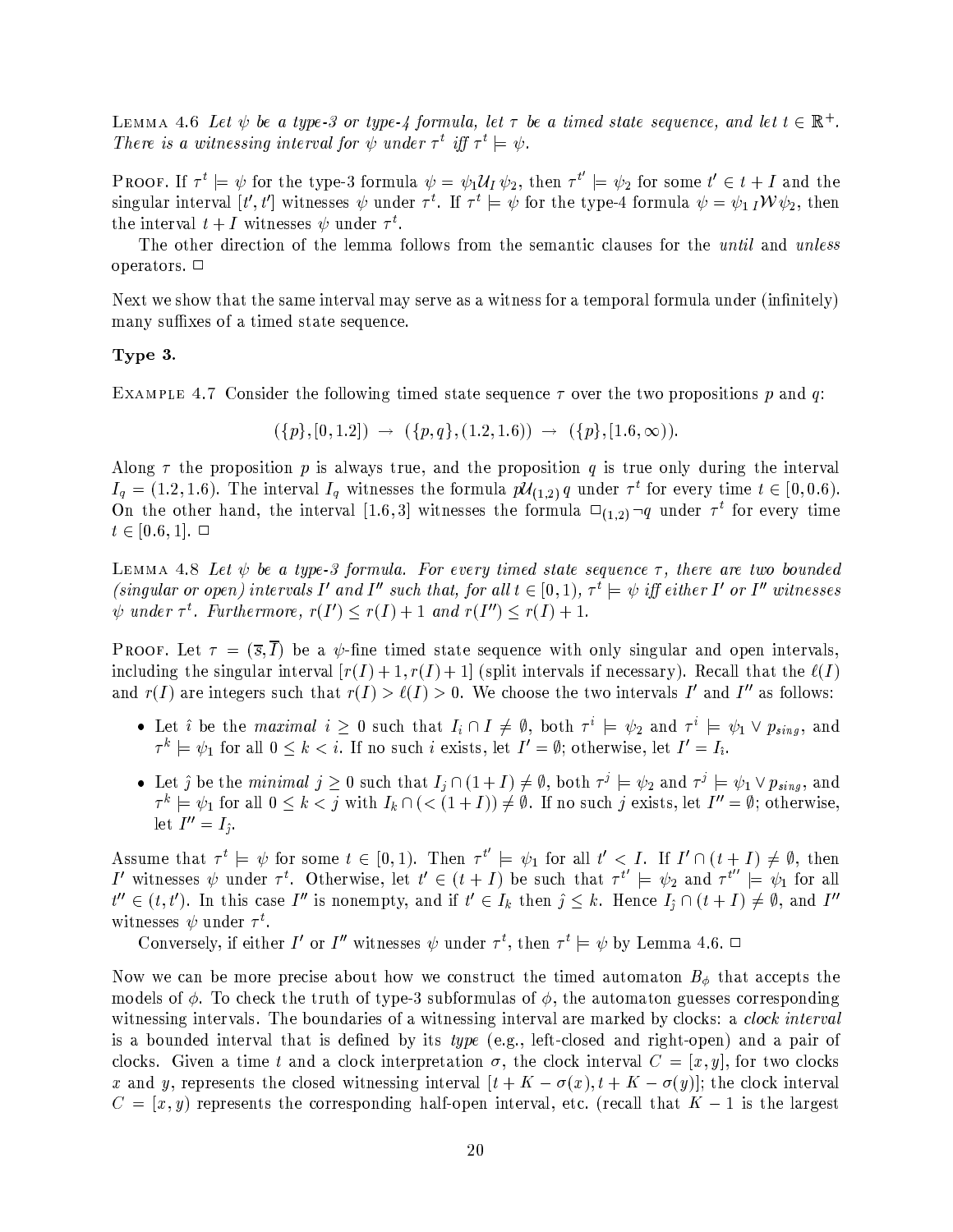

Figure 3: The timed automaton  $B_{\phi_0}$ 

Thus  $I_1$  is the last q-interval within  $(1,2)$ , and  $I_2$  is the first q-interval within  $(2,3)$ . The formula  $\Diamond_{[1,2]} q$  holds during the intervals  $(0,t'_1)$  and  $(t_2,1)$ , and does not hold during the interval  $[t'_1,t_2]$ . To check the formula  $\phi_0$ , then, the automaton  $B_{\phi_0}$  must nondeterministically guess four times,  $t_1, t'_1, t'_2$  $t_2$ , and  $t_2'$ : it requires that no p-state lies within  $[t_1', t_2]$ , and it checks that the guesses are correct. In this case we say that the intervals  $I_1$  and  $I_2$  witness the formula  $\Diamond_{[1,2]} q$  throughout the intervals  $(0, t'_1)$  and  $(t_2, 1)$ , respectively. Notice that we cannot choose a particular time instant from  $I_1$  as a witness for  $(0, t'_1)$ ; only if  $I_1$  is right-closed can we choose its right end-point as the witness.

In the following we develop an algorithm based on this idea of guessing, in advance, time intervals that witness temporal formulas and, later, checking the correctness of these guesses. The crucial fact that makes this strategy work, with a finite number of clocks, is that the same interval may serve as a witness for many points in time. In particular, the strategy fails if we were to allow singular intervals in formulas. Consider, for example, the formula

$$
\phi_{\pm} = \Box_{(0,1)}(p \rightarrow \Diamond_{[1,1]} q).
$$

There, for each p-state at time t in the interval  $(0,1)$ , the automaton needs to check that there is a q-state at time  $t+1$ . The strategy of guessing witnesses is not helpful: a q-state at time t in the interval  $(1,2)$  serves as a witness only for the single time instant  $t-1$ ; hence there is a potentially unbounded number of witnesses.

## Witnessing intervals.

DEFINITION 4.5 Let  $\tau$  be a timed state sequence and let  $t \in \mathbb{R}^+$ . The interval I' witnesses the type-3 formula  $\psi_1 \mathcal{U}_I \psi_2$  under  $\tau^t$  iff  $I' \cap (t+I) \neq \emptyset$  and  $\tau^t \models \psi_1 \mathcal{U}_{J-t} \psi_2$  for every nonempty interval  $J \subseteq I'$ . The interval I' witnesses the type-4 formula  $\psi_1 I W \psi_2$  under  $\tau^t$  iff  $(t+I) \subseteq I'$  and  $\tau^t \models \psi_1|_{I'=t} \mathcal{W} \psi_2.$ 

Observe that if I' witnesses  $\psi_1 \mathcal{U}_I \psi_2$  under  $\tau^t$ , then  $\psi_1$  holds throughout the interval  $(t, r(I'))$ , and  $\psi_2$  holds throughout the interval I'. Witnessing intervals are defined to have the following property.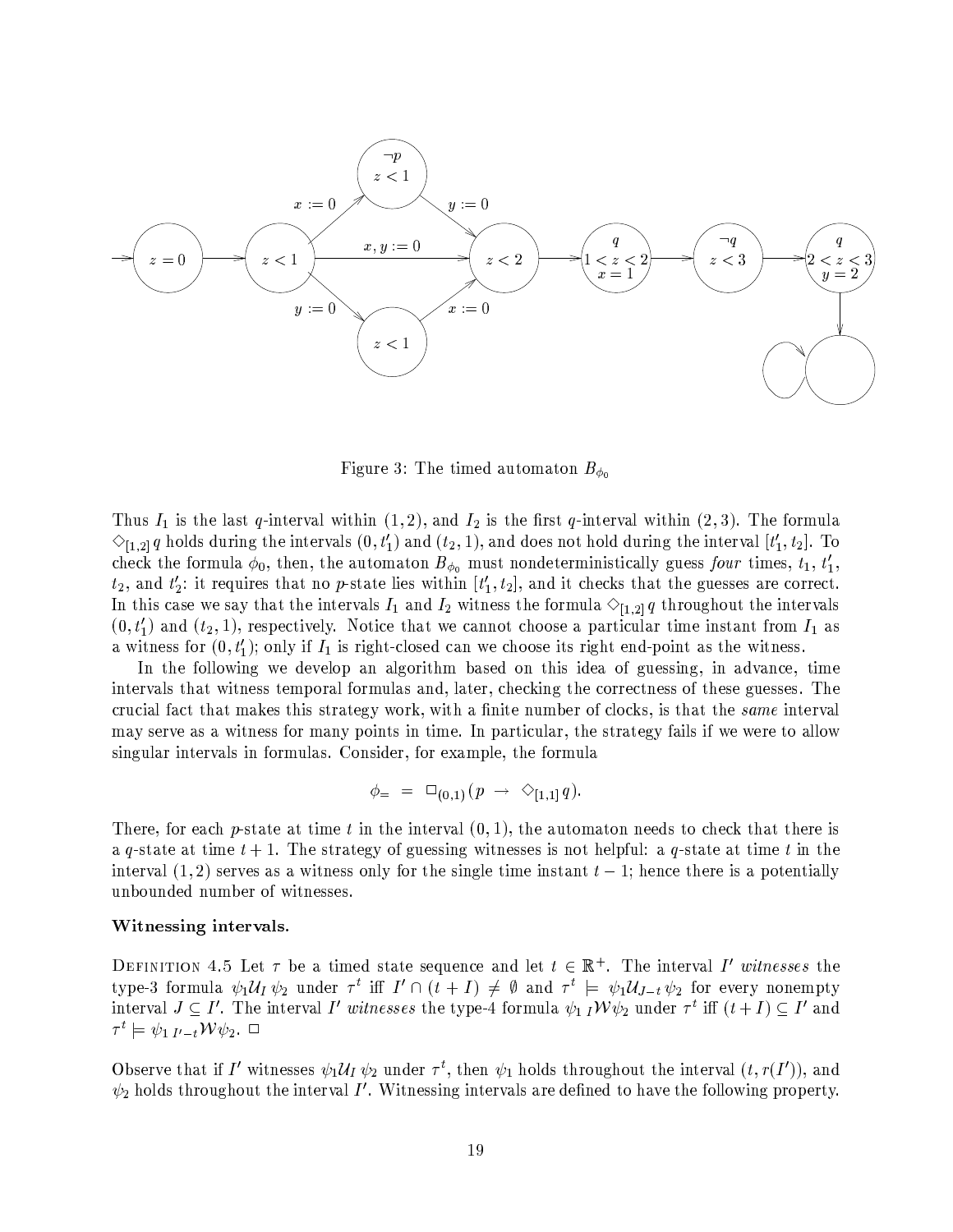that as long as the clock constraint  $x \in I$  holds, so does  $\psi'$ . The proof obligation is discharged as soon as  $x > I$ . If the automaton encounters another  $\psi$ -state within the interval  $t + I$ , say at time t', it simply resets the clock  $x$ , and thus overwrites the previous proof obligation. This strategy is justified by the observation that if  $\psi'$  holds throughout the interval  $(t, t']$  and  $\tau^{t'} \models \Box_I \psi'$ , then also  $\tau^t$  =  $\Box_I \psi'$ . Once the proof obligation is discharged, the clock x can be reused to check  $\psi$  again whenever necessary.

As in the case of type-1 formulas, we need to be more careful when checking  $\psi$  during open intervals. For the type-2 formula  $\psi = \Box_I \psi'$ , let  $\hat{\psi}$  be the formula  $\Box_{I-\{r(I)\}} \psi'$ . From Lemma 4.4 and duality, it follows that for every timed state sequence  $\tau = (\bar{s}, \bar{I})$ , if  $I_i$  is open, then  $\tau^i \models \psi$  iff  $\tau^i = \psi$ . Hence to check the truth of  $\psi$  during an open interval, it suffices again to check the truth of the weaker formula  $\hat{\psi}$ . Accordingly, only a proof obligation for  $\hat{\psi}$  is set up. This is because the corresponding clock x is started at time  $r(I_i)$ , and for  $\psi$  to hold during the open interval  $I_i$ ,  $\psi'$ need not hold at time  $r(I_i) + r(I)$ , even if I is right-closed.

#### 4.2.2 Type-3 and type-4 formulas

A sample construction. Consider the MITL-formula

$$
\phi_0 = \Box_{(0,1)}(p \rightarrow \Diamond_{[1,2]} q).
$$

Let us assume, for simplicity, that both  $p$  and  $q$  are true in singular intervals only. Furthermore, we assume that there is at least one q-state in the time interval  $(1,2)$ , at least one q-state in the time interval (2,3), and q is false at time 2. Let us try to build a timed automaton  $B_{\phi_0}$  that accepts, under these assumptions, precisely the models of  $\phi_0$ .

Whenever the automaton visits a p-state, it needs to make sure that within 1 to 2 time units a q-state is visited. This can be done by starting a clock x when the p-state is visited, and demanding that some q-state is visited later in a location with the clock constraint  $1 \leq x \leq 2$ . This strategy requires one clock per visit to a p-state within the interval  $[0, 1)$ . The number of such visits, however, is potentially unbounded and, hence, there is no automaton with a fixed number of clocks that can start a new clock with every visit: this simple strategy cannot be made to work.

Instead, we have the automaton guess the times of future  $q$ -states in advance. The automaton nondeterministically guesses two times  $t_1$  and  $t_2$  within the interval  $(0, 1)$ ; this is done by starting a clock x at time  $t_1$  and another clock y at time  $t_2$ . The guess is that the *last* q-state within the interval  $(1,2)$  is at time  $t_1+1$ , and that the *first* q-state within the interval  $(2,3)$  is at time  $t_2+2$ (both such states exist by assumption). If the guesses are correct, then the formula  $\Diamond_{[1,2]}q$  holds during the intervals  $(0, t_1]$  and  $[t_2, 1)$ , and does not hold during the interval  $(t_1, t_2)$ . The resulting automaton is shown in Figure 3. The clock  $z$  is used to count the global time. If the guessed value of  $t_1$  is smaller than  $t_2$ —i.e., the clock x is started before the clock y—then the automaton requires that there are no p states in the interval  $(t_1, t_2)$ . Later the automaton checks that its guesses are correct: if  $x = 1$  or  $y = 2$ , then q is required to hold; and between  $x = 1$  and  $y = 2$ , q is required not to hold.

The strategy of guessing times of future q-states requires only two clocks for the interval  $(0,1)$ of length 1, irrespective of the number of p-states within  $(0,1)$ . We say that the guessed times  $t_1 + 1$ and  $t_2 + 2$  "witness" the formula  $\Diamond_{[1,2]} q$  throughout the intervals  $(0, t_1]$  and  $[t_2, 1)$ , respectively. In general, it is necessary to have witnesses that may be open intervals, instead of singular intervals. To see this, let us relax the assumption that q holds only in singular intervals. Let  $0 < t_1 < t'_1 < 1$ be such that q is true during the interval  $I_1 = (t_1 + 1, t_1' + 1)$ , and false during the interval  $[t_1' + 1, 2]$ . Let  $0 < t_2 < t'_2 < 1$  be such that q is false during  $[2, t_2 + 2]$  and true during  $I_2 = (t_2 + 2, t'_2 + 2)$ .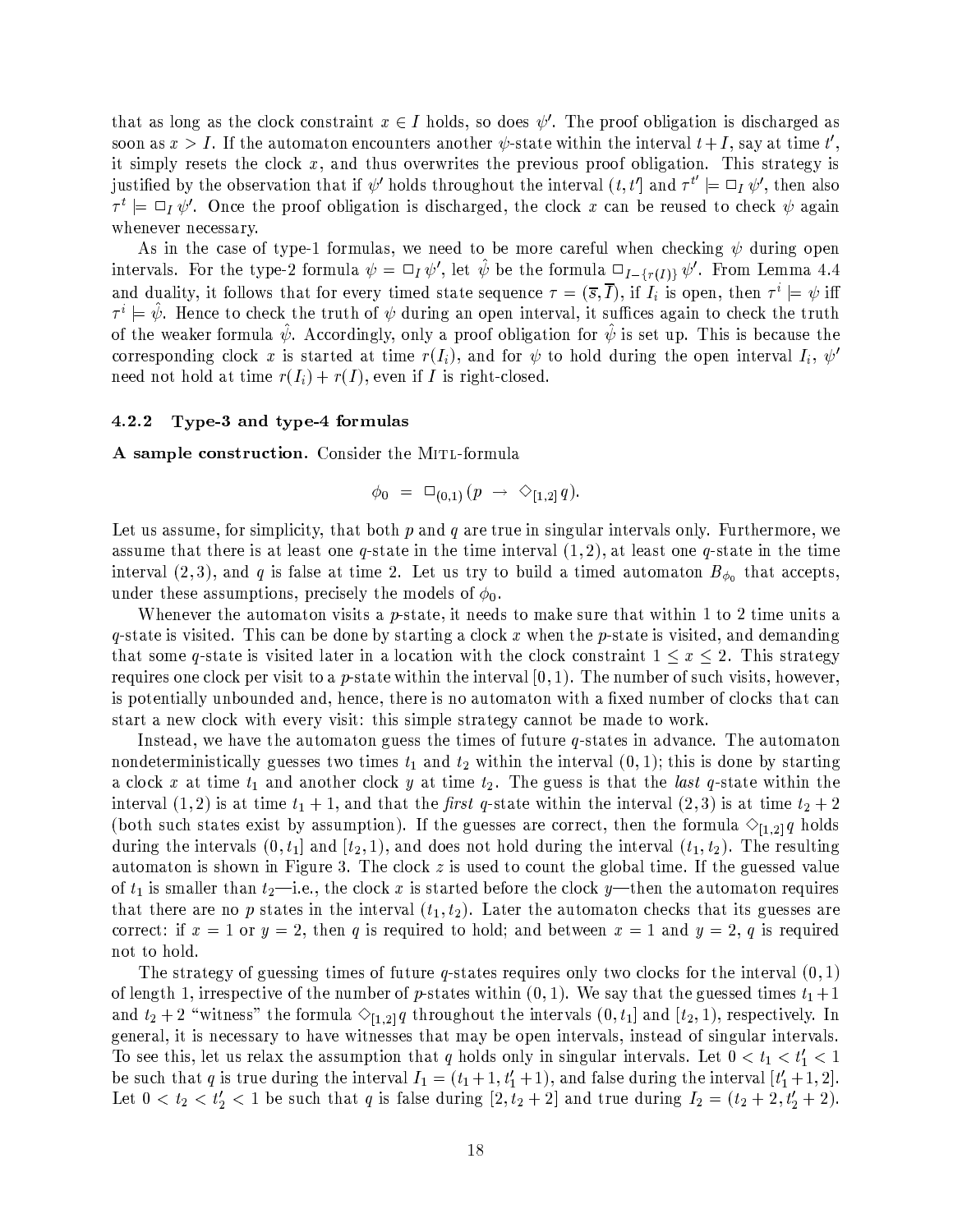#### 4.2 Checking subformulas

The six types of temporal subformulas of  $\phi$  are handled differently. The simplest case is that of type-5 and type-6 formulas; they are treated essentially in the same way in which tableau decision procedures for linear temporal logic handle unconstrained temporal operators. The most involved case is that of type-3 and type-4 formulas. We begin with the simpler case of type-1 and type-2 formulas.

#### $4.2.1$ Type-1 and type-2 formulas

**Type 1.** Consider the type-1 formula  $\psi = \Diamond_I \psi'$ , where  $I = (0, b)$  or  $I = (0, b]$ . Whenever the automaton  $B_{\phi}$  needs to check that  $\psi$  holds, say at time t, it starts a clock x and writes a proof obligation into its memory—namely, the obligation to verify that  $\psi'$  holds at some later location with the clock constraint  $x \in I$ . The obligation is discharged as soon as an appropriate  $\psi'$ -state is found. If the automaton encounters another  $\psi$ -state in the meantime, at time  $t' > t$  before the obligation is discharged, it does not need to check the truth of  $\psi$  separately for this state. This is because if there is a  $\psi'$ -state after time t' within the interval  $t + I$ , then both  $\tau^t \models \Diamond_I \psi'$  and  $\tau^{t'} \models \Diamond_I \psi'$  (recall that  $\ell(I) = 0$ ). Once the proof obligation is discharged, the clock x can be reused. Thus one clock suffices to check the formula  $\psi$  as often as necessary.

This strategy works for checking the truth of  $\psi$  at singular intervals. There is, however, a subtle complication when the truth of  $\psi$  during open intervals needs to be checked, as is illustrated by the following example. Consider the timed state sequence

$$
(\{\},[0,0]) \rightarrow (\{\},(0,1)) \rightarrow (\{p\},[1,\infty));
$$

it satisfies the formula  $\Diamond_{(0,1)} p$  at all times in the open interval  $(0,1)$ . To check the truth of  $\Diamond_{(0,1)} p$ during the interval  $(0,1)$ , the automaton starts a clock x upon entry, at time 0. However, the proof obligation that p holds at some later location with the clock constraint  $x \in (0,1)$  can never be verified. On the other hand, if the automaton were to check, instead, the truth of the formula  $\Diamond$ <sub>(0.1)</sub> p during the interval (0,1), then our strategy works and the corresponding proof obligation can be verified, because there is a p-state while  $x \in (0,1]$  holds. Furthermore, observe that the truth of  $\Diamond_{(0,1]} p$  throughout the open interval  $(0,1)$  implies that  $\Diamond_{(0,1)} p$  is also true throughout the interval  $(0,1)$ .

LEMMA 4.4 Let  $\psi$  and  $\hat{\psi}$  be the type-1 formulas  $\Diamond_I \psi'$  and  $\Diamond_{I \cup \{r(I)\}} \psi'$ , respectively. For every timed state sequence  $\tau = (\bar{s}, \bar{I})$  and every open interval  $I_i$  in  $\bar{I}$ ,  $\tau^i \models \psi$  iff  $\tau^i \models \hat{\psi}$ .

**PROOF.** First note that, for all  $t \geq 0$ , if  $\tau^t \models \psi$  then  $\tau^t \models \hat{\psi}$ . This is because  $I \subseteq I \cup \{r(I)\}.$ 

Now consider an open interval  $I_i$  and assume that  $\tau^i \models \hat{\psi}$ . If I is right-closed, then  $\psi = \hat{\psi}$ . So suppose that I is right-open, and let  $t \in I_i$ . Since  $I_i$  is open, there exists some  $t' \in I_i$  with  $t' < t$ . Since  $\tau^{t'} \models \hat{\psi}$ , there exists some  $j \geq i$  such that  $I_j \cap (t' + (I \cup \{r(I)\})) \neq \emptyset$  and  $\tau^j \models \psi'$ . It follows that  $I_j \cap (t+I) \neq \emptyset$  and, hence, that  $\tau^t \models \psi$ .  $\Box$ 

Consequently, to check the truth of a type-1 formula  $\psi$  during an open interval, it suffices to check the truth of the weaker formula  $\psi$ . Accordingly, the automaton we construct writes only the proof obligation that corresponds to checking  $\psi$  into its memory.

**Type 2.** For checking the type-2 formula  $\psi = \Box_I \psi'$ , where  $I = (0, b)$  or  $I = (0, b]$ , the situation is symmetric. The automaton uses again a single clock  $x$  to check this formula. Whenever the formula  $\psi$  needs to be verified, say at time t, the automaton starts the clock x with the proof obligation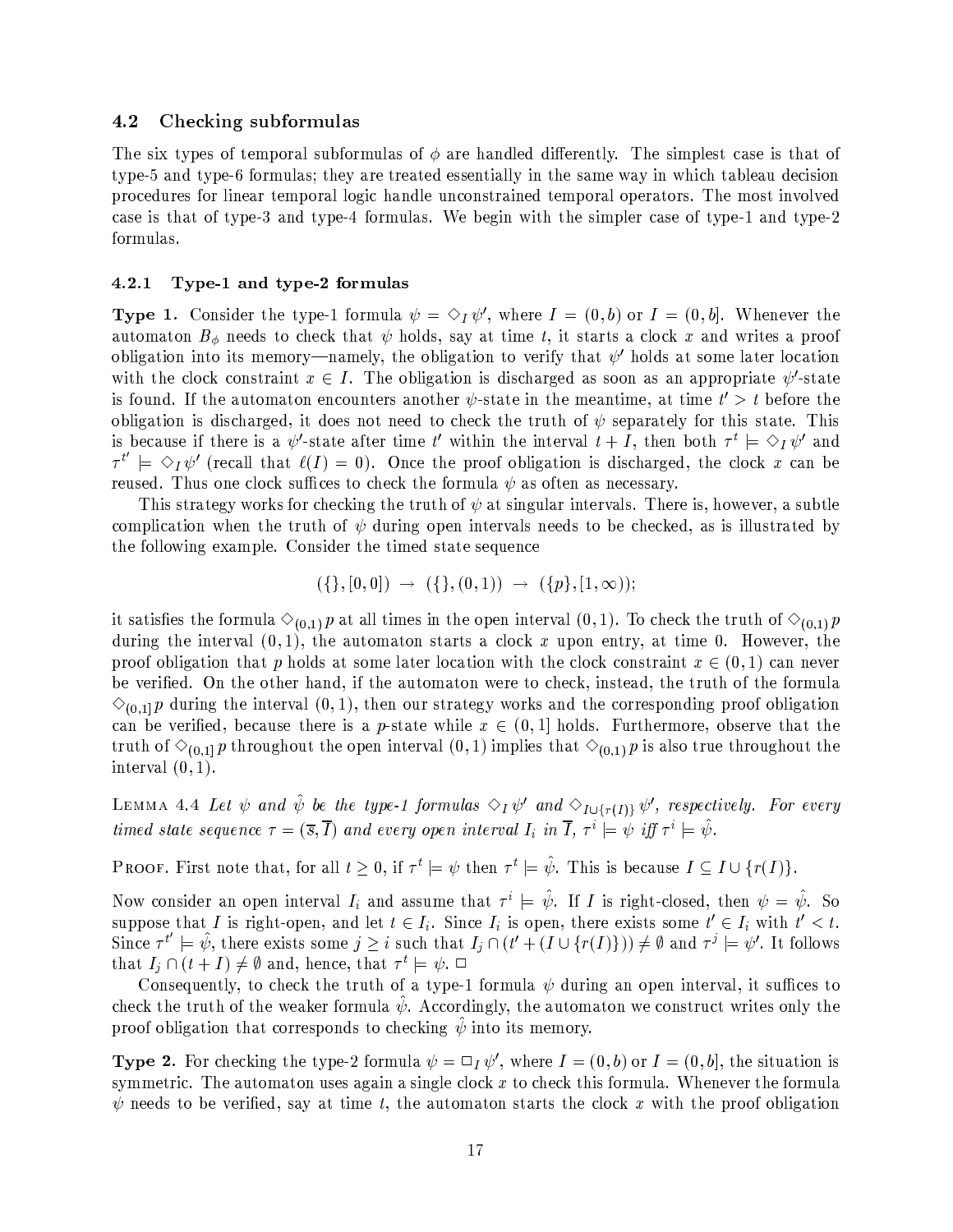Third, only eventually and always operators are constrained with bounded intervals I such that  $\ell(I) = 0$ . This can be achieved by applying the following equivalence: if  $\ell(I) = 0$ , then

$$
\psi_1 \mathcal{U}_I \psi_2 \;\; \leftrightarrow \;\; \diamondsuit_I \psi_2 \;\land\; \psi_1 \mathcal{U} \psi_2.
$$

Fourth, we push all negations to the inside (see Section 2.3.3) and use the following equivalence to eliminate each subformula of the form  $\psi_1 \mathcal{W} \psi_2$ :

$$
\psi_1 \mathcal{W} \psi_2 \;\leftrightarrow\; \square \psi_1 \,\vee\; \psi_1 \mathcal{U}(\psi_1 \,\wedge\; \psi_2).
$$

It is easy to check that the resulting formula  $\phi^*$  is in normal form.

Observe that the number of distinct subformulas of  $\phi^*$  is linear in the length of  $\phi$ . This is because with each transformation step, only a constant number of new subformulas is created. Therefore, if formulas are represented as directed acyclic graphs, thus avoiding the duplication of shared subformulas, then the representation of  $\phi^*$  is only a constant factor larger than the representation of  $\phi$ .

LEMMA 4.2 For every MITL-formula  $\phi$  there exists an equivalent formula  $\phi^*$  in normal form such that

- the largest constant in  $\phi^*$  is the same as the largest constant  $K-1$  in  $\phi$ , and
- if N is the number of propositions, boolean connectives, and temporal operators in  $\phi$ , then the number of distinct syntactic subformulas of  $\phi^*$  is  $O(N)$ .

Henceforth, we assume that all MITL-formulas under consideration are in normal form.

#### 4.1.2 Normal-form models

DEFINITION 4.3 The timed state sequence  $\tau$  is in  $\phi$ -normal form, for the MITL-formula  $\phi$ , iff (1)  $\tau$ is  $\phi$ -fine and (2) all intervals of  $\tau$  are either singular or open.  $\Box$ 

To check the satisfiability of  $\phi$ , it suffices to consider timed state sequences in  $\phi$ -normal form. First, by Lemma 2.11 and Remark 2.6, for every model of  $\phi$  there is an equivalent  $\phi$ -fine model. Second, by Remark 2.6, every  $\phi$ -fine model of  $\phi$  can be refined into an equivalent model in  $\phi$ -normal form; for instance, the interval  $(a, b)$  can be split into the two intervals  $[a, a]$  and  $(a, b)$ . It follows that  $\phi$ is satisfiable iff  $\phi$  has a model in  $\phi$ -normal form.

Henceforth, we assume that all timed state sequences under consideration are in  $\phi$ -normal form. It follows that, if  $\tau = (\bar{s}, \bar{I})$ , and  $\psi$  is a subformula of  $\phi$ , we may write  $\tau^i \models \psi$  for " $\tau^i \models \psi$  for all  $t \in I_i$ ." We also introduce a new proposition  $p_{sing}$  such that  $\tau^i \models p_{sing}$  iff the interval  $I_i$  is singular; that is, iff  $i$  is even. Then:

- $\tau = \psi_1 \mathcal{U}_I \psi_2$  iff for some i with  $I_i \cap I \neq \emptyset$ , (1) both  $\tau^i = \psi_2$  and  $\tau^i = \psi_1 \vee p_{sing}$ , and (2)  $\tau^j \models \psi_1$  for all  $0 < j < i$ , and (3)  $\tau^0 \models \psi_1 \vee p_{sing}$ .
- $\tau \models \psi_1 \, I \mathcal{W} \psi_2$  iff  $\tau^0 \models \psi_1$  if  $I_0 \cap I \neq \emptyset$ , and either (1)  $\tau^0 \models \psi_2 \land \neg p_{sing}$ , or (2)  $\tau^i \models \psi_2$  for some  $i > 0$ , and  $\tau^j = \psi_1$  for all  $0 < j \leq i$  with  $I_i \cap I \neq \emptyset$ , or (3)  $\tau^j = \psi_1$  for all  $j > 0$  with  $I_i \cap I \neq \emptyset$ .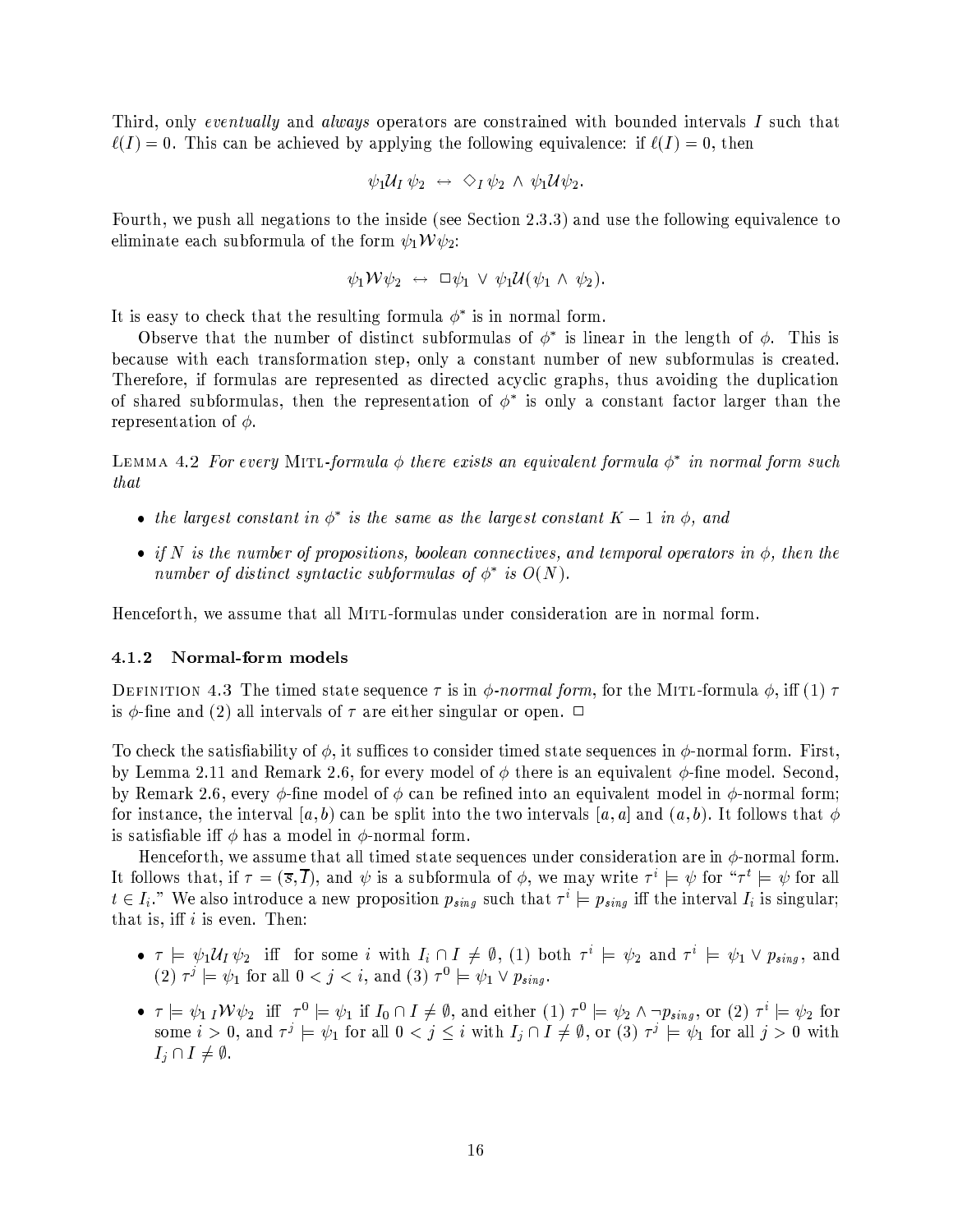The algorithm for checking the emptiness of timed automata can be extended to handle fairness conditions in the standard way [AD94]. In particular, it can be decided in PSPACE whether or not a given fair timed automaton accepts some timed state sequence. Similarly, the product construction for timed automata is easily extended to fair timed automata.

## Deciding MITL 4

We solve the satisfiability problem for MITL by reducing it to the emptiness problem for timed automata. Our main result is that, given an MITL-formula  $\phi$ , we construct a fair timed automaton  $B_{\phi}$  that accepts precisely the models of  $\phi$ .

In the following, let  $K \in \mathbb{N}$  be such that  $K-1$  is the largest integer constant that appears in the given formula  $\phi$ , and let  $N \in \mathbb{N}$  be the number of propositions, boolean connectives, and temporal operators in  $\phi$ .

#### **Preliminary transformations**  $4.1$

We begin with making some assumptions that can be made without loss of generality, and without extra cost. First, we assume that the given formula  $\phi$  is in normal form. Second, it suffices that all runs of  $B_{\phi}$  generate timed state sequences that are in  $\phi$ -normal form.

#### Normal-form formulas  $4.1.1$

DEFINITION 4.1 The MITL-formula  $\phi$  is in *normal form* iff it is built from propositions and negated propositions using conjunction, disjunction, and temporal subformulas of the following six types:

- 1.  $\Diamond_I \psi'$  with  $I = (0, b)$  or  $I = (0, b]$ ;
- 2.  $\Box_I \psi'$  with  $I = (0, b)$  or  $I = (0, b]$ ;
- 3.  $\psi_1 \mathcal{U}_I \psi_2$  with bounded I and  $\ell(I) > 0$ ;
- 4.  $\psi_1 I \mathcal{W} \psi_2$  with bounded I and  $\ell(I) > 0$ ;
- 5.  $\psi_1 \mathcal{U} \psi_2$ ;
- 6.  $\Box \psi'$ .

Using a series of four transformations, every MITL-formula  $\phi$  can be transformed into an equivalent formula  $\phi^*$  in normal form. First, every interval must not contain 0. This can be achieved by applying the following equivalence: if  $0 \in I$ , then

$$
\psi_1\mathcal{U}_I\,\psi_2\,\,\leftrightarrow\,\,(\psi_2\,\vee\,\psi_1\mathcal{U}_{I\cap(0,\infty)}\,\psi_2).
$$

Second, all unbounded intervals are of the form  $(0, \infty)$ . This can be achieved by applying the following two equivalences: if  $a > 0$ , then

$$
\psi_1 \mathcal{U}_{(a,\infty)} \psi_2 \quad \leftrightarrow \quad \square_{(0,a]} (\psi_1 \wedge \psi_1 \mathcal{U} \psi_2), \n\psi_1 \mathcal{U}_{[a,\infty)} \psi_2 \quad \leftrightarrow \quad \square_{(0,a)} \psi_1 \wedge \square_{(0,a]} (\psi_2 \vee (\psi_1 \wedge \psi_1 \mathcal{U} \psi_2))
$$

 $\Box$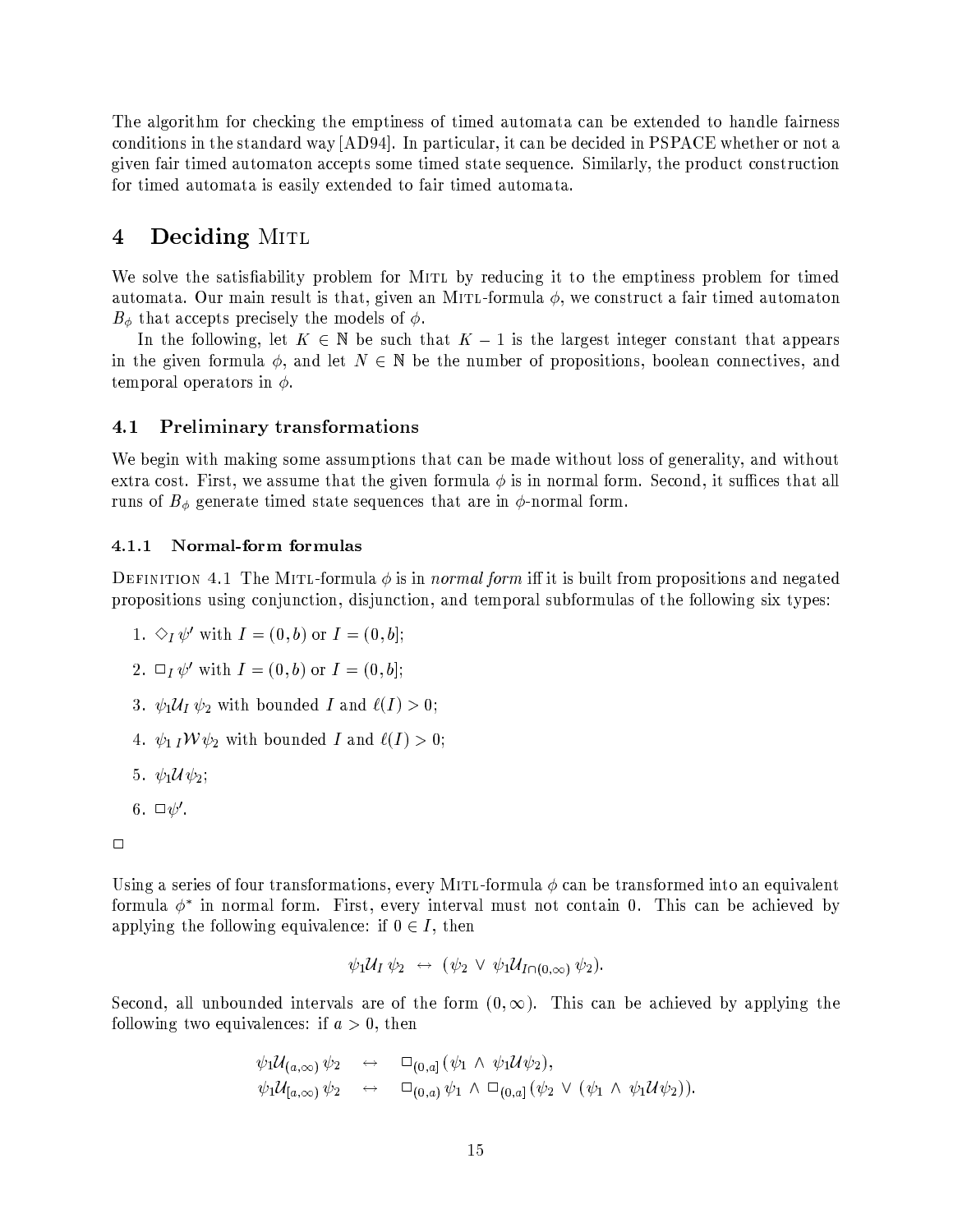exponential in the number of clocks, and exponential in the (binary) encoding of the largest constant appearing in clock constraints. For containment in PSPACE, the emptiness of the region graph can be checked nondeterministically while storing only a constant number of vertices. Each vertex of the region graph is described by listing a control location and a set of clock constraints. The description of each vertex requires space logarithmic in  $|V|$ , polynomial in  $|X|$ , and polynomial in the encoding of the largest constant. It follows that the emptiness problem for timed automata is in PSPACE. The PSPACE-hardness follows from the corresponding result proved in [AD94].

THEOREM 3.6 The emptiness problem for timed automata is PSPACE-complete.

#### Parallel composition  $3.3$

For describing real-time systems it is useful to describe individual system components separately. Timed automata that describe system components can be put together using the following product construction.

THEOREM 3.7 Let  $A_1 = (V_1, V_1^0, \alpha_1, X_1, \beta_1, E_1)$  and  $A_2 = (V_2, V_2^0, \alpha_2, X_2, \beta_2, E_2)$  be two timed automata. There exists a timed automator  $A_1 \times A_2$  such that  $L(A_1 \times A_2) = L(A_1) \cap L(A_2)$ .

**PROOF.** Assuming that the clock sets  $X_1$  and  $X_2$  are disjoint (this can always be achieved by renaming clocks), we define the product automaton  $A_1 \times A_2 = (V, V^0, \alpha, X, \beta, E)$  as follows. The location set V is the set  $V_1 \times V_2$  of location pairs. The set  $V^0$  of initial locations is the set  $V_1^0 \times V_2^0$  of pairs of initial locations. The propositional constraint  $\alpha(v_1, v_2)$  is the intersection  $\alpha_1(v_1) \cap \alpha_2(v_2)$  of the component constraints. The clock set X is the (disjoint) union  $X_1 \cup X_2$  of clock sets. For each clock  $x_1 \in X_1$ , the clock constraint  $\beta((v_1, v_2), x_1)$  is  $\beta_1(v_1, x_1)$ ; and for each clock  $x_2 \in X_2$ , the clock constraint  $\beta((v_1, v_2), x_2)$  is  $\beta_2(v_2, x_2)$ . For every pair of transitions  $v_1 \frac{\gamma_1}{\gamma_1} v_1'$  and  $v_2 \frac{\gamma_2}{\gamma_2} v_2'$  of  $A_1$  and  $A_2$ , respectively, the product automaton has *three* transitions:  $(v_1, v_2) \frac{\gamma_$ and  $(v_1, v_2)^{\frac{\gamma_2}{\gamma}}(v_1, v_2')$ . Thus the transitions in E simulate the joint execution of the two component automata. □

#### Fairness requirements  $3.4$

When verifying reactive systems, we are generally interested only in properties of the *fair* executions [MP92]. For example, for a system with two processes, we may wish to consider only those behaviors in which each process executes infinitely often. While concrete timing can usually replace abstract fairness, we need to consider fair timed automata for solving the satisfiability problem for MITL. We add fairness to timed automata using *generalized Büchi conditions*.

DEFINITION 3.8 A fairness requirement for the timed automaton  $A$  is a set of locations of  $A$ . A fairness condition for A is a set of fairness requirements for A. A fair timed automaton B consists of a timed automaton A and a fairness condition  $\mathcal F$  for A. The run

$$
\rightarrow_{\sigma_0} (v_0,I_0) \frac{\gamma_1}{\sigma_1} (v_1,I_1) \frac{\gamma_2}{\sigma_2} (v_2,I_2) \frac{\gamma_3}{\sigma_3} \cdots
$$

of A is a fair run of B iff for all fairness requirements  $F \in \mathcal{F}$  there are infinitely many  $i \geq 0$  with  $v_i \in F$ . The fair timed automaton B accepts the timed state sequence  $\tau$  iff  $\tau$  is equivalent to a timed state sequence that is generated by a fair run of A. By  $L(B)$  we denote the set of timed state sequences accepted by A.  $\Box$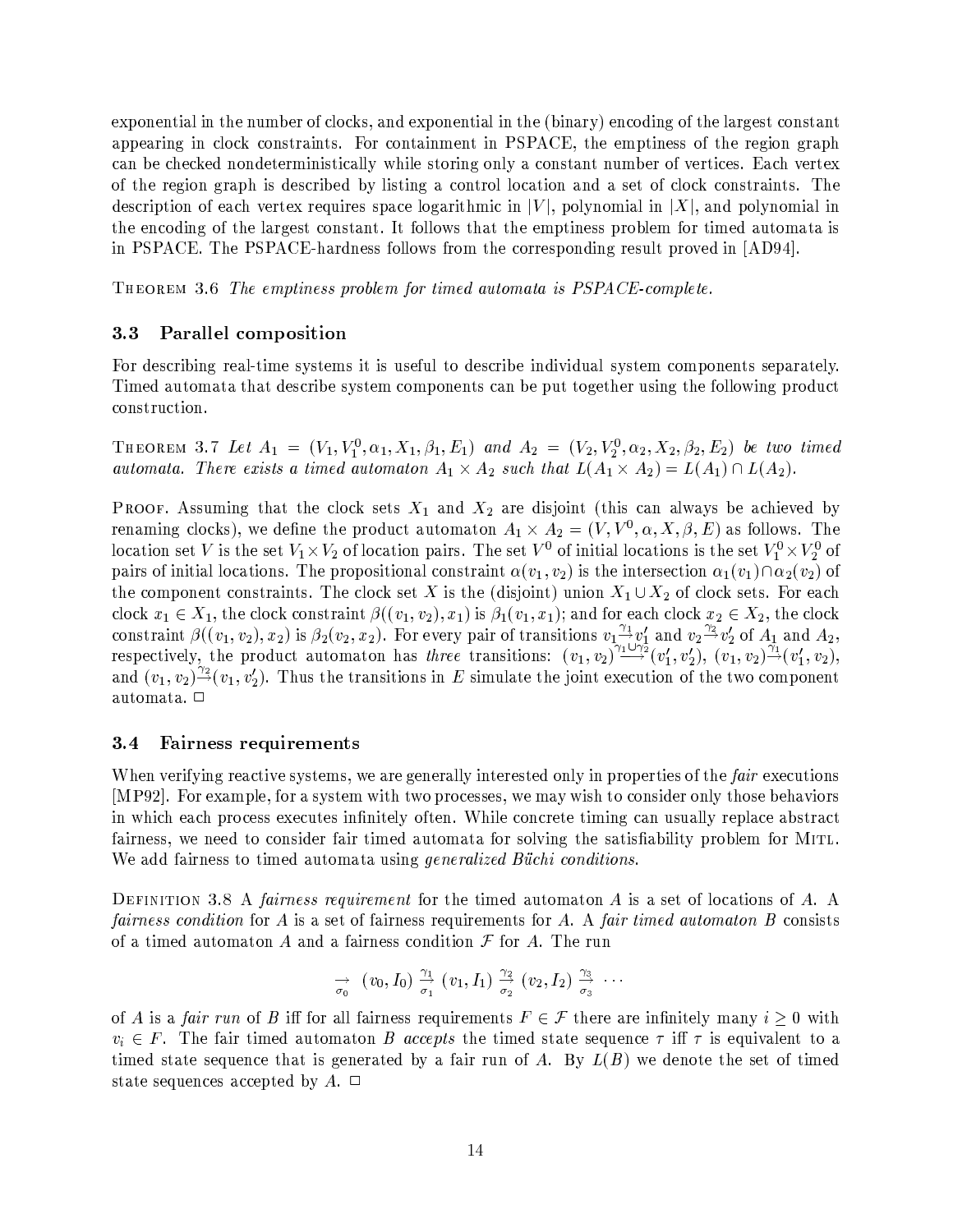automaton  $A_2$  models a system that responds, until time 40, to the event p by setting q to true for the interval  $(2,5)$  following p. A sample timed state sequence accepted by  $A_2$  is

$$
(\emptyset, [0, 13)) \rightarrow (\{p\}, [13, 13]) \rightarrow (\emptyset, (13, 15)) \rightarrow (\{q\}, [15, 20)) \rightarrow (\emptyset, [20, 40)) \rightarrow (\{q\}, [40, \infty)).
$$

All timed state sequences that are accepted by  $A_2$  satisfy the MITL-formula

$$
\Box_{\lt40} \left(p \;\to\; \Box_{[2,5)} q\right) \land \Box_{\geq 40} q.
$$

 $\Box$ 

#### $3.2$ Checking emptiness

The emptiness problem for timed automata is solved in [AD94]. The algorithm given there can be adapted in a straightforward way to our variant of timed automata. We only sketch the basic idea behind the construction, and refer to [AD94] for the details.

Consider the timed automaton  $A = (V, V^0, \alpha, X, \beta, E)$ . With A we associate a transition relation  $\Rightarrow$  over the space  $V \times \Sigma$  of automaton configurations:  $(v, \sigma) \Rightarrow (v', \sigma')$  iff there exist two times  $t, t' \in \mathbb{R}^+$ , a clock interpretation  $\sigma'' \in \Sigma$ , and a transition  $v \to v'$  such that

$$
\begin{aligned}\n& -\sigma'' = (\sigma + t)[\gamma := 0]; \\
& -\sigma' = \sigma'' + t'; \\
& -\text{ for all } t'' \in [0, t), \sigma + t'' \text{ satisfies } \beta(v); \\
& -\text{ for all } t'' \in (0, t'], \sigma'' + t'' \text{ satisfies } \beta(v'); \\
& -\text{ either } \sigma + t \text{ satisfies } \beta(v) \text{ or } \sigma'' \text{ satisfies } \beta(v').\n\end{aligned}
$$

Now the emptiness problem for A can be reduced to search problem over the infinite graph ( $V \times$  $\Sigma, \Rightarrow$ ), whose solution rests on the observation that the uncountable configuration space  $V \times \Sigma$ can be partitioned into finitely many equivalence classes as follows. Informally, two automator configurations are equivalent iff they agree on the location components, on the integral parts of all clock values, and on the ordering of the fractional parts of all clock values. For each clock  $x \in X$ , let  $c_x$  be the largest constant such that  $c_x$  is an end-point of an interval in a clock constraint for x at any location of A. We define  $(v, \sigma) \approx (v', \sigma')$  iff for all clocks x and y,

(1) 
$$
v = v'
$$
;  
\n(2) either  $\lfloor \sigma(x) \rfloor = \lfloor \sigma'(x) \rfloor$  or both  $\sigma(x) > c_x$  and  $\sigma'(x) > c_x$ ;  
\n(3)  $\langle \sigma(x) \rangle \leq \langle \sigma(y) \rangle$  iff  $\langle \sigma'(x) \rangle \leq \langle \sigma'(y) \rangle$  (recall that  $\langle t \rangle = t - \lfloor t \rfloor$ );  
\n(4)  $\langle \sigma(x) \rangle = 0$  iff  $\langle \sigma'(x) \rangle = 0$ .

The equivalence relation  $\approx$  has two key properties:

- 1. If  $(v_1,\sigma_1) \approx (v'_1,\sigma'_1)$  and  $(v_1,\sigma_1) \Rightarrow (v_2,\sigma_2)$ , then there is a configuration  $(v'_2,\sigma'_2)$  such that  $(v_2, \sigma_2) \approx (v'_2, \sigma'_2)$  and  $(v'_1, \sigma'_1) \Rightarrow (v'_2, \sigma'_2)$  (that is,  $\approx$  is a bisimulation).
- 2. The number of equivalence classes of  $\approx$  is finite, namely,  $O(|V| \cdot |X|! \cdot \Pi_{x \in X} c_x)$ .

The region graph for the timed automaton A is the quotient of the infinite graph  $(V \times \Sigma, \Rightarrow)$  with respect to the equivalence  $\approx$ . The first property allows us to reduce reachability problems over  $(V \times \Sigma, \Rightarrow)$  to reachability problems over the region graph. The second property ensures that the region graph is finite.

It follows that the emptiness problem for timed automata can be solved in time  $O(|V| +$  $|E| \cdot |X|! \cdot \Pi_{x \in X} c_x$ . That is, the complexity is linear in the size of the location-transition graph,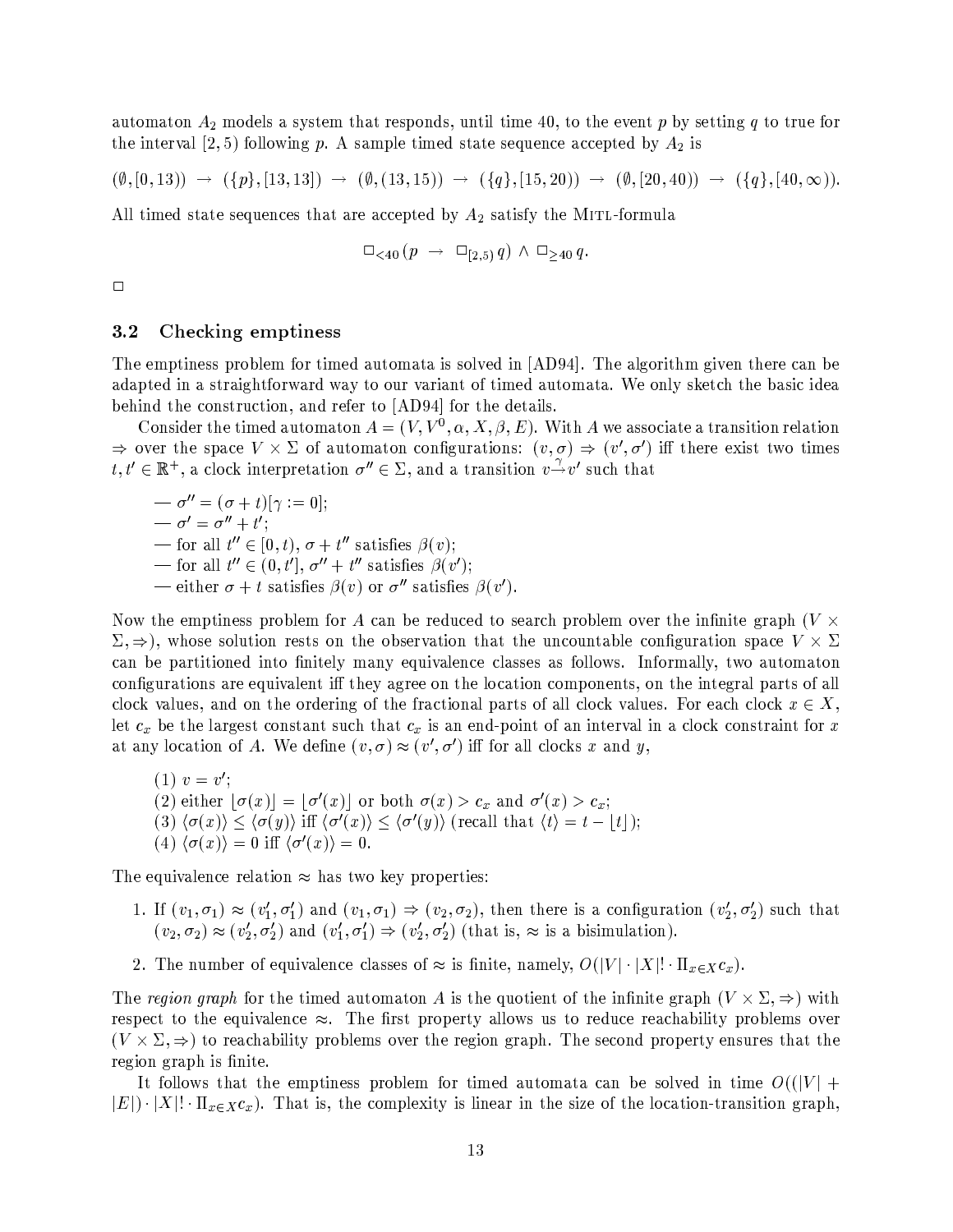

Figure 1: The timed automata  $A_1$  and  $A'_1$ 



Figure 2: The timed automaton  $A_2$ 

(since there is only one clock, clock interpretations are given as values for  $x$ ). The set of timed state sequences generated by  $A_1$  is

$$
L(A_1) = \{\tau \mid \forall n \in \mathbb{N}, p \in \tau^*(3 \cdot n)\}.
$$

The timed automaton  $A'_1$  of Figure 1 accepts the same timed state sequences as  $A_1$ .  $\Box$ 

EXAMPLE 3.5 The timed automaton  $A_2$  of Figure 2 has seven control locations,  $v_0$  to  $v_6$ , and two clocks,  $x$  and  $y$ .

The automaton  $A_2$  starts in the initial location  $v_0$  with the clock y set to 0. At time 40 the automaton moves to the location  $v_6$  and stays there. The proposition p denotes an external event that is true only at instantaneous points  $t < 40$  in time (and no more than once every 5 time units), namely, whenever the automaton is in the location  $v_2$ . The automaton responds to p by resetting the clock x, and then it requires that the proposition q holds over the interval  $t + [2, 5)$ . Thus the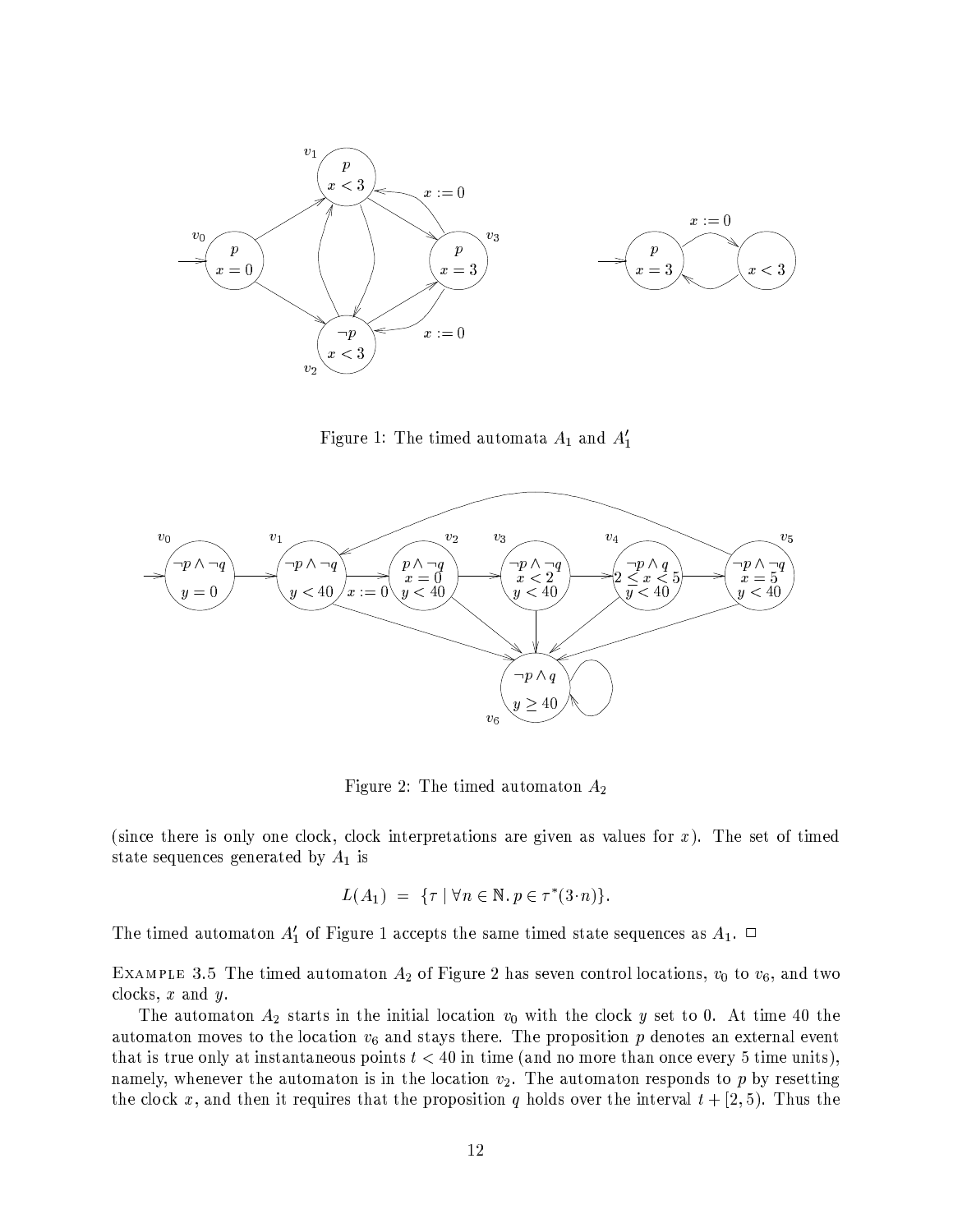reset at time t''. Let  $\sigma''$  be the clock interpretation  $(\sigma + (t'' - t))|\gamma := 0$ . The clock interpretation at the transition time  $t''$  depends on whether the location at time  $t''$  is v or v'. If I is right-closed, then the clock interpretation at time  $t''$  is  $\sigma + (t'' - t)$  and must satisfy  $\beta(v)$ . If I is right-open, then the clock values at time t'' are given by  $\sigma''$  and must satisfy  $\beta(v')$ . The new location v' stays unchanged during some time interval adjacent to  $I$ , and the same cycle repeats.

DEFINITION 3.2 A run  $\rho$  of the timed automaton A is an infinite sequence

$$
\underset{\sigma_0}{\rightarrow} (v_0, I_0) \overset{\gamma_1}{\rightarrow} (v_1, I_1) \overset{\gamma_2}{\rightarrow} (v_2, I_2) \overset{\gamma_3}{\rightarrow} \cdots
$$

of locations  $v_i \in V$ , intervals  $I_i$  that form an interval sequence  $\overline{I}_{\rho} = I_0 I_1 I_2 \ldots$ , clock sets  $\gamma_i \subseteq X$ , and clock interpretations  $\sigma_i \in \Sigma$  satisfying the following constraints:

- [*Initiality*]  $v_0 \in V^0$ .
- [Consecution] For all  $i \geq 0$ ,  $(v_i, v_{i+1}, \gamma_i) \in E$  and  $\sigma_{i+1} = (\sigma_i + (r(I_i) \ell(I_i)))[\gamma_{i+1} := 0]$ . For  $i \geq 0$  and  $t \in I_i$ , the location  $v_{\rho}(t)$  at time t is  $v_i$ , and the clock interpretation  $\sigma_{\rho}(t)$  at time t is  $\sigma_i + (t - \ell(I_i)).$
- [Timing] For all  $t \in \mathbb{R}^+, \sigma_{\rho}(t)$  satisfies  $\beta(v_{\rho}(t))$ .

 $\Box$ 

According to this definition, in a run the clocks may start at any real values that satisfy the clock constraints of an initial location. The run  $\rho$  defines a function  $v_{\rho}$  from the time domain  $\mathbb{R}^+$  to the control locations V, and a function  $\sigma_{\rho}$  from  $\mathbb{R}^+$  to the clock interpretations  $\Sigma$ , providing both a control location and clock values at every time instant. The location v is reachable in A iff  $v = v<sub>\rho</sub>(t)$ for some run  $\rho$  of A and some  $t \in \mathbb{R}^+$ .

Every run of a timed automaton generates timed state sequences. Singular states can be enforced by clock constraints of the form  $x = c$ , for a constant c.

DEFINITION 3.3 The run  $\rho$  of the timed automaton A generates all timed state sequences  $\tau$  of the form  $(\overline{s}, I_{\rho})$  such that for all  $t \in \mathbb{R}^+, \tau^*(t) \in \alpha(v_{\rho}(t))$ . The timed automaton A accepts the timed state sequence  $\tau$  iff  $\tau$  is equivalent to a timed state sequence that is generated by a run of A. We write  $L(A)$  for the set of timed state sequences accepted by A. The emptiness problem for timed automata is to decide whether or not a given timed automaton accepts a timed state sequence.  $\Box$ 

#### $3.1.3$ Examples

EXAMPLE 3.4 The timed automaton  $A_1$  of Figure 1 has four control locations,  $v_0$  to  $v_3$ , and one  $clock, x.$  In figures, we suppress the trivial propositional constraint *true* and trivial clock constraints denoting  $\mathbb{R}^+$ .

The automaton  $A_1$  starts in the initial location  $v_0$  with the clock x set to 0 and the proposition p true. During the time interval  $(0,3)$ , the automaton loops finitely, but arbitrarily, often between the locations  $v_1$  and  $v_2$  and, thus, the proposition p may change its value finitely often in the interval  $(0,3)$ . At time 3 the automaton moves to the location  $v_3$  to check that p is true. The clock x is reset at this point and the whole cycle repeats. Thus the automaton  $A_1$  requires p to hold at all time instants that are integer multiples of 3. A sample prefix of a run of  $A_1$  is

$$
\rightarrow \ (v_0, [0,0]) \stackrel{\emptyset}{\rightarrow} (v_1, (0,1.1)) \stackrel{\emptyset}{\rightarrow} (v_2, [1.1,3]) \stackrel{\emptyset}{\rightarrow} (v_3, [3,3]) \stackrel{\{x\}}{\rightarrow} (v_2, (3,4]) \rightarrow \cdots
$$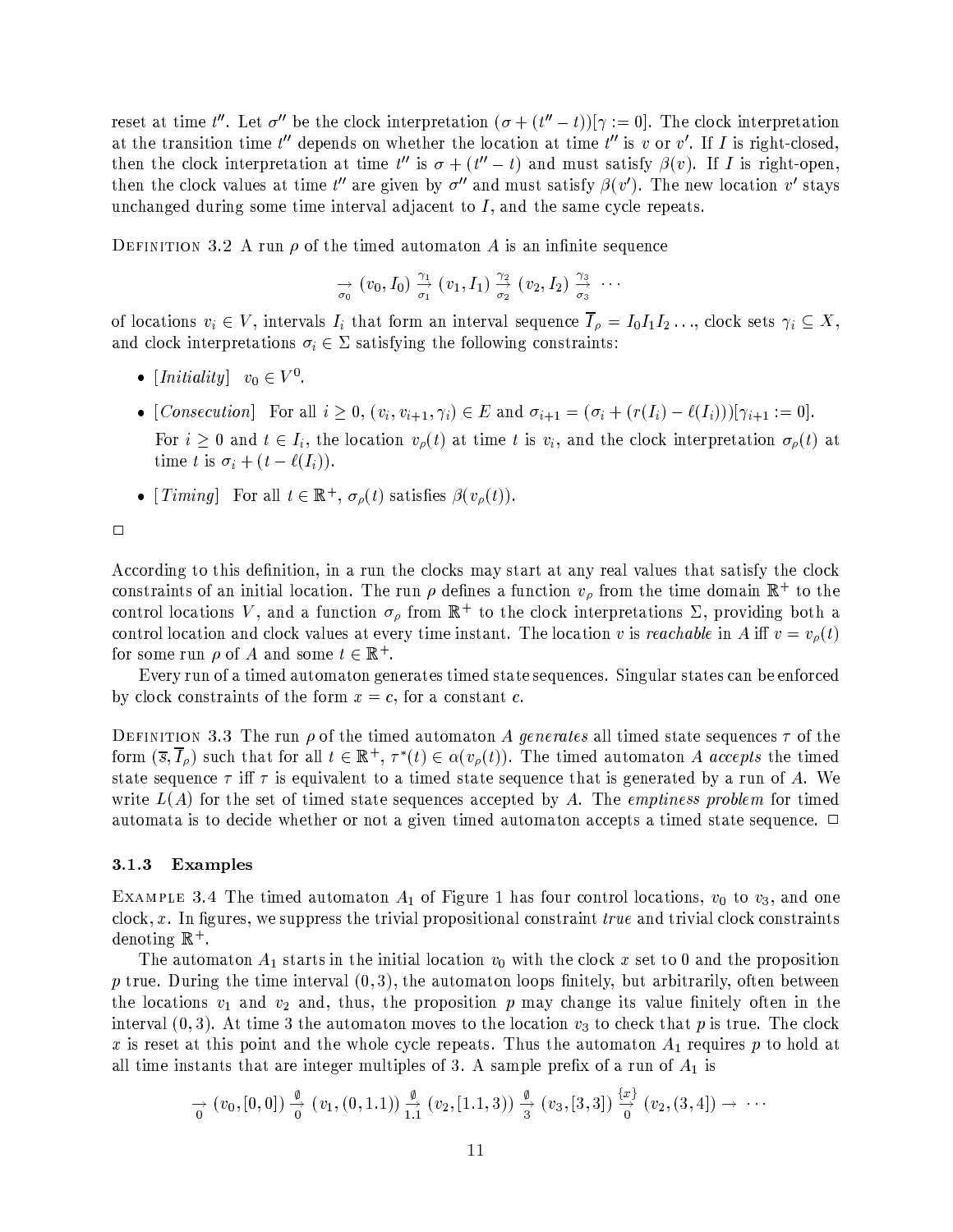#### $3.1.1$ Syntax

We permit arbitrary constraints on the values of propositions. A propositional constraint, then, is a set of states. We usually denote propositional constraints as boolean combinations of propositions. For instance, we write  $p \wedge \neg q$  for the set of states that contain p but not q.

We permit only simple constraints on the clock values. A *clock constraint*  $\mathcal{I} \subseteq \mathbb{R}^+$  is a finite union of (possibly unbounded) intervals with integer end-points. The value  $\sigma(x) \in \mathbb{R}^+$  of the clock x satisfies the clock constraint  $\mathcal I$  iff  $\sigma(x) \in \mathcal I$ . We usually denote clock constraints for the clock x as boolean combinations of arithmetic expressions containing x. For instance, we write  $1 \leq x < 3 \lor x = 4 \lor x > 5$  for the clock constraint  $[1,3] \cup [4,4] \cup (5,\infty)$  that restricts the value of  $x$ .

DEFINITION 3.1 A timed automator A is a tuple  $(V, V^0, \alpha, X, \beta, E)$  with the following components:

- $\bullet$  V is a finite set of (control) locations.
- $V^0 \subset V$  is a set of initial locations.
- $\alpha$  is a location labeling function that assigns to each location v a propositional constraint  $\alpha(v) \subseteq 2^P$ .
- $\bullet$  X is a finite set of clocks.
- $\beta$  is a location labeling function that assigns to each location v and each clock x a clock constraint  $\beta(v, x) \subseteq \mathbb{R}^+$ . A clock interpretation  $\sigma$  satisfies the family  $\beta(v)$  of clock constraints for the location  $v \in V$  iff for all clocks  $x \in X$ ,  $\sigma(x) \in \beta(v, x)$ .
- $E \subseteq V \times V \times 2^X$  is a set of transitions. Each transition  $(v, v', \gamma) \in E$ , also denoted  $v \to v'$ , consists of a source location v, a target location v', and a set  $\gamma$  of clocks that are reset with the transition.

 $\Box$ 

#### 3.1.2 Semantics

At every time instant during a run of the timed automaton  $A$ , the configuration of  $A$  is completely determined by the location in which the control resides and by the values of all clocks. The clock values are given by *clock interpretations*, which are functions from X to  $\mathbb{R}^+$ : the value of the clock x under the clock interpretation  $\sigma$  is  $\sigma(x) \in \mathbb{R}^+$ . Given a clock interpretation  $\sigma$  and  $t \in \mathbb{R}^+$ , we write  $\sigma + t$  for the clock interpretation that assigns to each clock  $x \in X$  the value  $\sigma(x) + t$ . For  $\gamma \subseteq X$ , by  $\sigma[\gamma := 0]$  we denote the clock interpretation that assigns 0 to all clocks in  $\gamma$ , and  $\sigma(x)$ to all other clocks  $x \notin \gamma$ . We write  $\Sigma$  for the set of clock interpretations for the automaton A.

Assume that, at time  $t \in \mathbb{R}^+$ , the control of A resides in the location v and the clock values are given by the clock interpretation  $\sigma$ . Suppose that the control location of the automaton remains unchanged during the time interval I with  $\ell(I) = t$ . All clocks proceed at the rate at which time elapses. At all times  $t' \in I$ , the value of each clock x is  $\sigma(x) + (t'-t)$ ; so the clock interpretation at time t' is  $\sigma + (t'-t)$ . Throughout the interval I the clock interpretation satisfies the clock constraint that is associated with the location v; that is, for each clock  $x, \sigma(x) + (t'-t) \in \beta(v, x)$ . Now suppose that the automaton changes its control location at time  $r(I) = t''$  via the transition  $v \rightarrow v'$ . This location change happens in one of two possible ways. If I is right-closed, then the location at time t'' is still v; otherwise the location at time t'' is already v'. The clocks in  $\gamma$  are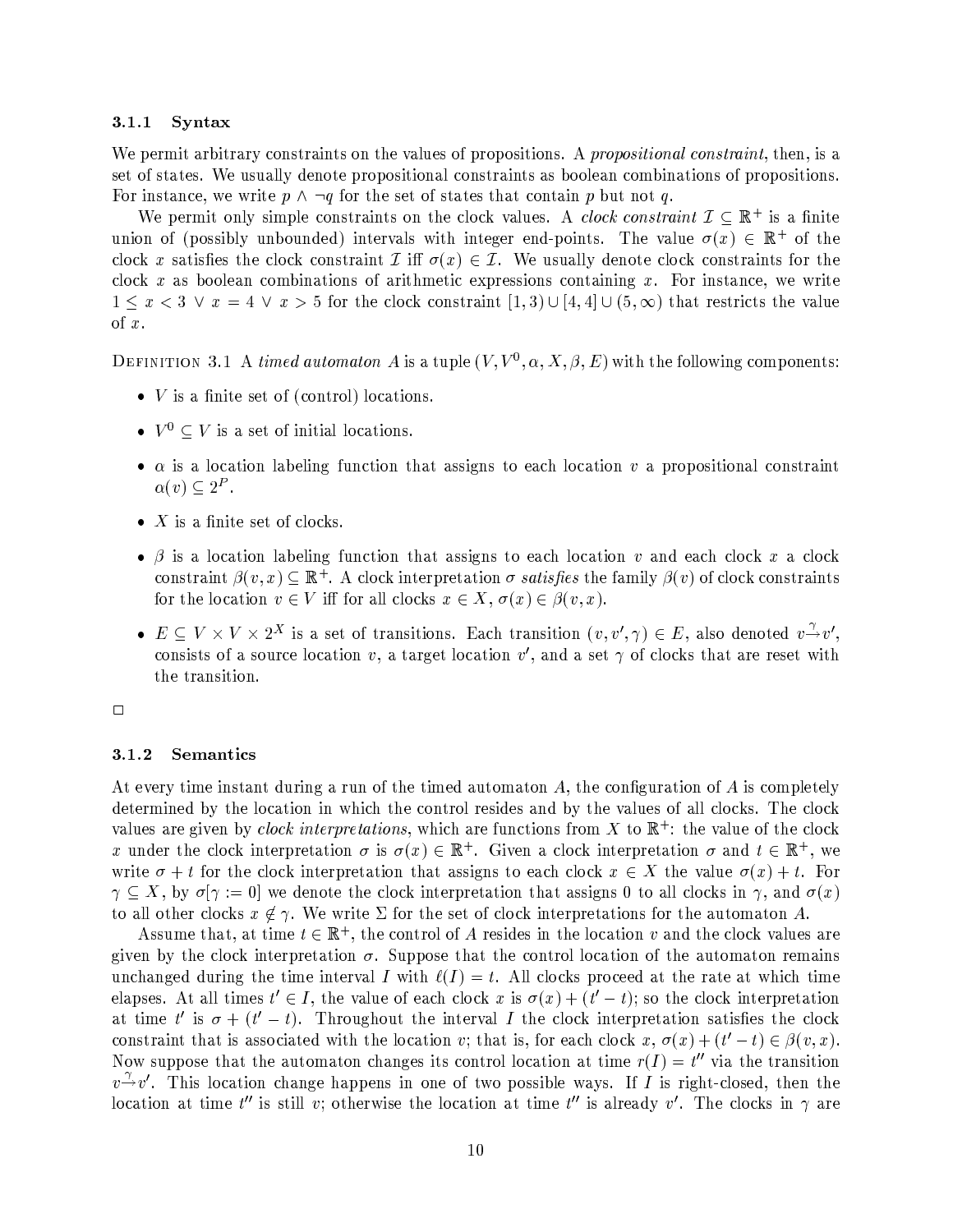DEFINITION 2.17 MITL is the extension of MITL that admits singular intervals as subscripts of the *until* operator.  $\Box$ 

We show that the satisfiability problem for MITL<sub></sub> is complete for the complexity class  $\Sigma_1^1$ , which is situated in the analytical hierarchy strictly above all recursively enumerable sets (see, for example,  $[\text{Reg67}]$ ). It follows that MITL<sub>=</sub> is not recursively axiomatizable. The undecidability result depends on the denseness of the time domain. If the formulas of  $MITL<sub>=</sub>$  are interpreted over a discrete time domain, the resulting logic MTL has a decidable satisfiability problem [AH93].

THEOREM 2.18 The satisfiability problem for MITL<sub>=</sub> is  $\Sigma_1^1$ -complete.

**PROOF.** We prove  $\Sigma_1^1$ -hardness by reduction from the problem of deciding whether a given nondeterministic 2-counter machine  $M$  has a recurring computation (i.e., a computation in which a specified state repeats infinitely often), which is  $\Sigma_1^1$ -hard [HPS83]. In [AH93], it is shown how to construct a formula  $\phi$  of the discrete-time logic MTL such that  $\phi$  is satisfiable over dense-time models iff M has a recurring computation. The construction, with trivial modifications, applies to MITL<sub>=</sub>. Indeed, only one temporal operator with a singular subscript,  $\Diamond_{=1}$ , is needed in the construction.

Now we prove containment in  $\Sigma_1^1$ . Let  $\phi$  be a formula of MITL<sub>=</sub>. First observe that Theorem 2.15 holds even in the presence of singular intervals in formulas. Thus, if  $\phi$  has a model, then there is a rational timed state sequence that Q-satisfies  $\phi$ . The Q-satisfiability of  $\phi$  can be phrased as a  $\Sigma_1^1$ -sentence asserting that some timed state sequence with rational transition points Q-satisfies  $\phi$ . It is routine to encode a rational timed state sequence by a set of natural numbers, and to express the Q-satisfaction relation in first-order arithmetic.  $\Box$ 

Another possible variation of the syntax of MITL would permit interval constraints on both arguments of the *until* operator. The intended meaning of the formula  $\phi_1$   $_I$   $\mathcal{U}_I$   $\phi_2$  at time t of a timed state sequence is that there is a later time  $t' \in (t + I)$  such that  $\phi_2$  holds at time t' and  $\phi_1$  holds throughout the interval  $(t+I') \cap (t,t')$ . This requirement can be expressed in temporal logics that admit explicit references to time through variables (say, in the style of the discrete-time logic TPTL of [AH94]). This extension, however, leads again to undecidability over a dense time domain. This is because the role of the formula  $\Diamond_{=1} \phi$  in the undecidability argument for MITL<sub>=</sub> can be replaced by the formula  $false_{\geq 1} \mathcal{U}_{\geq 1} \phi$ .

## Timed Automata 3

We use a variant of timed automata as defined in [AD94] to model finite-state real-time systems. Timed automata generalize nondeterministic finite automata over infinite strings. While  $\omega$ -automata accept infinite state sequences (see, for example, [Tho90]), timed automata are additionally constrained by timing requirements and accept *timed* state sequences.

#### Definition of timed automata  $3.1$

A timed automaton operates with finite control—a finite set of control locations and a finite set of real-valued clocks. All clocks proceed at the same rate and measure the amount of time that has elapsed since they were started (or reset). Each transition of the automaton may start (or reset) some of the clocks. Each control location of the automaton puts constraints on the values of the propositions and on the values of the clocks: the control of the automaton can reside in a particular location iff the values of the propositions and clocks satisfy the corresponding constraints.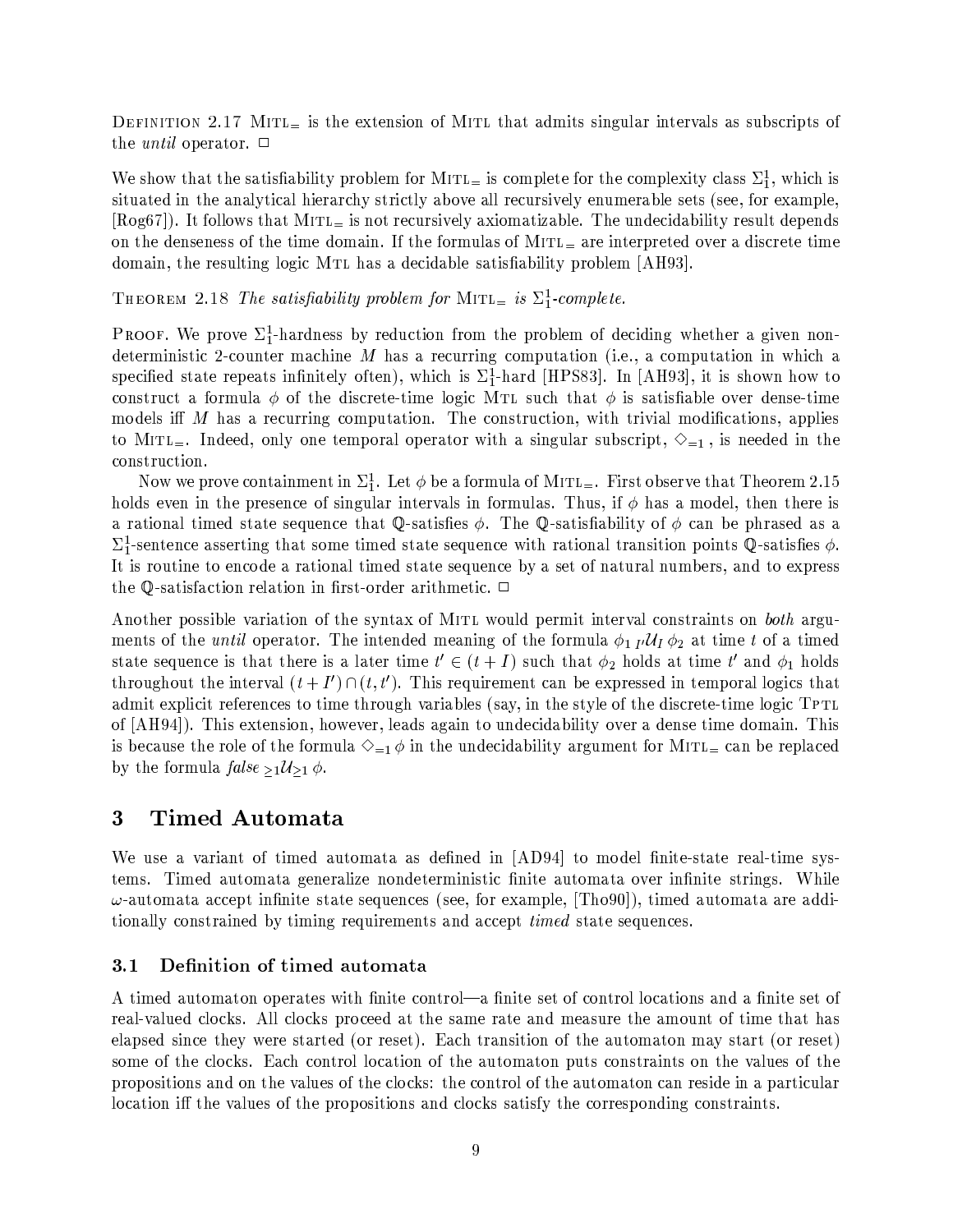**PROOF.** Suppose that the rational timed state sequence  $\tau$  Q-satisfies  $\phi$ . First we observe that Lemma 2.11 and Remark 2.6 apply to rational timed state sequences also. It follows that there is a rational  $\phi$ -fine timed state sequence  $\tau'$  that is equivalent to  $\tau$  and  $\mathbb{O}$ -satisfies  $\phi$ . By Lemma 2.13,  $\tau'$  is a (real) model of  $\phi$ .

For the other direction of the theorem, consider a (real) model  $\tau = (\bar{s}, \bar{I})$  of  $\phi$ . We construct a rational timed state sequence  $\tau' = (\bar{s}, \bar{T})$  as follows. We choose inductively a diverging sequence  $t_0 < t_1 < t_2 < \cdots$  of rational times  $t_i \in \mathbb{Q}^+$ : let  $t_0 = 0$ ; for all  $i \geq 0$ , let (1)  $|t_{i+1}| = |\ell(I_{i+1})|$ and (2) for all  $j \leq i$ ,  $\langle t_{i+1} \rangle \leq \langle t_j \rangle$  iff  $\langle \ell(I_{i+1}) \rangle \leq \langle \ell(I_j) \rangle$ , and  $\langle t_{i+1} \rangle \geq \langle t_j \rangle$  iff  $\langle \ell(I_{i+1}) \rangle \geq \langle \ell(I_j) \rangle$ . The denseness of  $\mathbb{Q}^+$  allows us to choose such rational numbers  $t_i$ , say, by choosing the fractional part of each  $t_i$  to be a multiple of  $1/2^i$ . Then let the interval  $\overline{I}'_i$  have the left end-point  $t_i$ , the right end-point  $t_{i+1}$ , and the type of  $I_i$  (i.e.,  $\overline{I}'_i$  is left-open iff  $I_i$  is left-open, and right-open iff  $I_i$ is right-open). The timed state sequences  $\tau$  and  $\tau'$  satisfy the premise of Lemma 2.14, and hence  $\tau' \models \phi$ . By the rational version of Lemma 2.11 and by Remark 2.6, there is a rational  $\phi$ -fine timed state sequence  $\tau''$  that is equivalent to  $\tau'$  and satisfies  $\phi$ . By Lemma 2.13,  $\tau''$  Q-satisfies  $\phi$ .  $\Box$ 

#### 2.4.2 Rational intervals

While defining the syntax of MITL we required the end-points of all time intervals that constrain *until* operators to be integers or infinite. This restriction can be relaxed, without affecting the satisfiability problem for MITL, by admitting intervals with rational end-points in MITL-formulas. For example, we may allow the formula  $\Box_{(0.5,0.6)} p$ , which asserts that p holds throughout the time interval  $(0.5, 0.6)$ .

LEMMA 2.16 Let  $\phi$  be a formula of MITL that contains intervals with rational end-points, and let  $\tau = (\overline{s}, \overline{I})$  be a timed state sequence. For  $c \in \mathbb{Q}^+$ , let  $\phi_c$  denote the formula obtained by replacing every interval in  $\phi$  with the interval c I, and let  $\tau_c = (\bar{s}, \bar{I}')$  denote the timed state sequence with  $I'_i = c \cdot I_i$  for all  $i \geq 0$ . Then  $\tau \models \phi$  iff  $\tau_c \models \phi_c$ .

**PROOF.** The proof proceeds by a straightforward induction on the structure of  $\phi$ .  $\Box$ 

Given a formula  $\phi$  with rational constants, let c be the least common multiple of all denominators appearing in  $\phi$ . In order to check the satisfiability of  $\phi$ , then, it suffices to check the satisfiability of the MITL-formula  $\phi_c$ , which contains only integer constants. Notice that the size  $|\phi_c|$  of the description of  $\phi_c$  is bounded by  $|\phi|^2$ .

#### 2.4.3 Singular intervals

MITL prohibits the use of singular intervals. For example, the formula

$$
\Box(p \ \rightarrow \ \Diamond_{=5} q),
$$

which expresses the requirement that "every p-state is followed by a  $q$ -state after precisely 5 time units," is not an MITL-formula. There is, in fact, no MITL-formula that expresses this requirement, and the restriction of MITL to nonsingular intervals is essential for the decidability of the satisfiability problem. Before we prove this, we note that some forms of equality are expressible in MITL. Let  $(\neg \phi)U_{=c} \phi$  stand for the MITL-formula  $(\Box_{(0,c)} \neg \phi) \land (\Diamond_{(0,c)} \phi)$ . Thus the stronger requirement that "for every p-state the next following q-state occurs after precisely 5 time units,"

$$
\Box(p\;\rightarrow\;(\neg q)\mathcal{U}_{\equiv 5}\,q),
$$

can be expressed in MITL.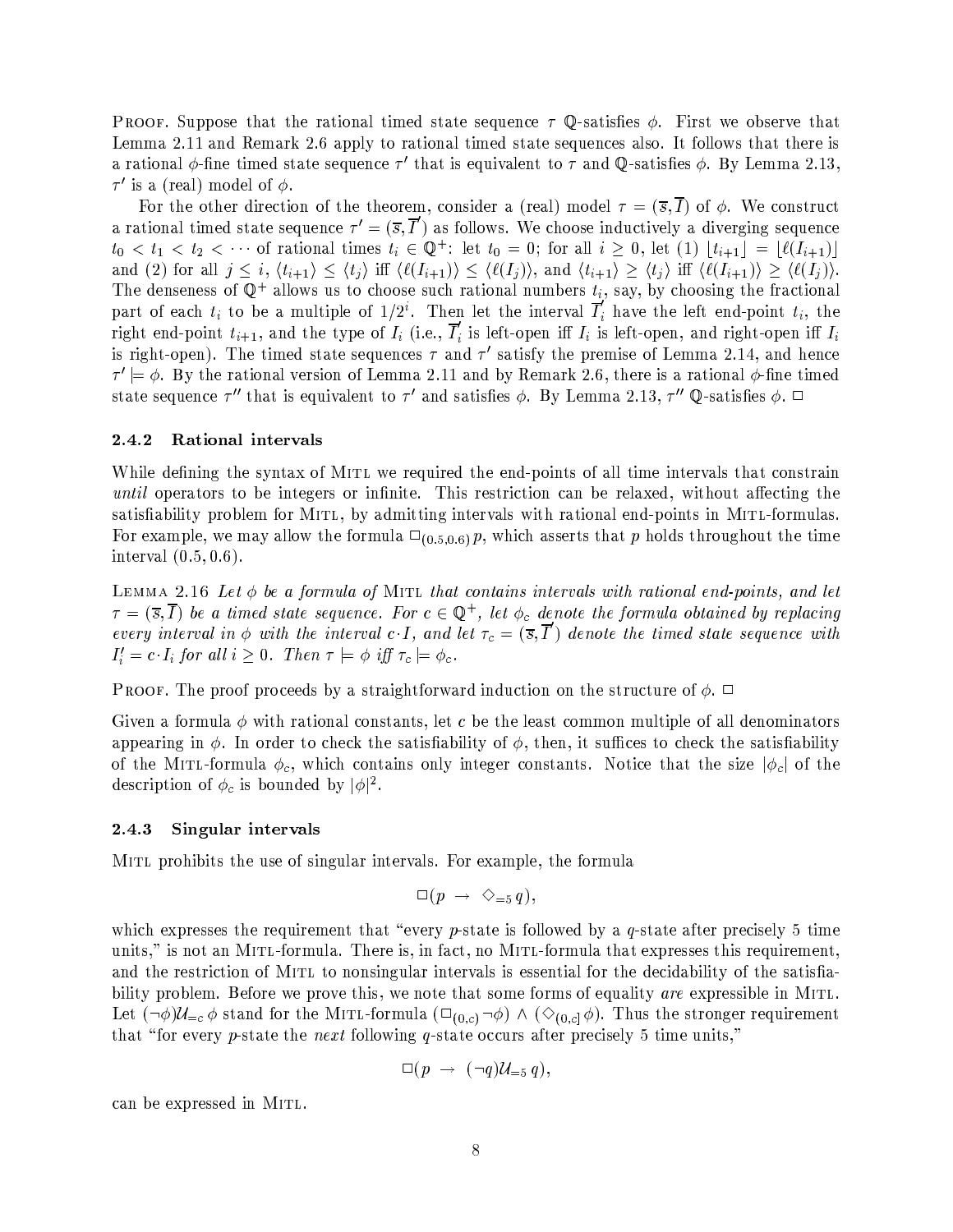#### 2.4.1 Real time versus rational time

While timed state sequences are defined over the real numbers, with respect to interpreting MITLformulas, the crucial property of the time domain is not its continuity, but only its denseness. We show that replacing the time domain  $\mathbb{R}^+$  with the set  $\mathbb{Q}^+$  of the nonnegative rational numbers does not change the satisfiability of any MITL-formula. In other words, MITL cannot distinguish the time domain  $\mathbb{R}^+$  from the time domain  $\mathbb{Q}^+$ .

DEFINITION 2.12 The timed state sequence  $\tau$  is *rational* iff all transition points of  $\tau$  are rational. The rational timed state sequence  $\tau \mathbb{Q}$ -satisfies the MITL-formula  $\phi$  iff  $\tau \models \phi$ , where the satisfaction relation  $\models$  of Definition 2.5 is redefined so that all time quantifiers range over  $\mathbb{Q}^+$  only. The MITLformula  $\phi$  is Q-satisfiable iff there is a rational timed state sequence that Q-satisfies  $\phi$ .  $\Box$ 

The equivalence of the real and the rational semantics for MITL follows from two lemmas.

LEMMA 2.13 Let  $\phi$  be an MITL-formula and let  $\tau$  a rational  $\phi$ -fine timed state sequence. Then  $\tau$ Q-satisfies  $\phi$  iff  $\tau$  satisfies  $\phi$ .

**PROOF.** Let  $\tau$  be a rational and  $\phi$ -fine timed state sequence. We use induction on the structure of  $\phi$ . We consider only the interesting case, for a subformula  $\psi$  of  $\phi$  of the form  $\psi_1 \mathcal{U}_I \phi_2$ . Suppose that  $\tau$  Q-satisfies  $\psi$ ; that is,  $\tau^t$  Q-satisfies  $\psi_2$  for some rational  $t \in I$ , and  $\tau^{t'}$  Q-satisfies  $\psi_1$  for all rationals  $t' \in (0, t)$ . By the induction hypothesis, we conclude that  $\tau^t \models \psi_2$  and for all  $t' \in (0, t)$ ,  $\tau^{t'} \models \psi_1$ . Hence, to show that  $\tau \models \psi$ , it suffices to show that  $\tau^{t''} \models \psi_1$  for all reals  $t'' \in (0, t)$ . Consider an arbitrary real  $t'' \in (0, t)$ , and assume that  $t'' \in I_i$ , for an interval  $I_i$  of  $\tau$ . If  $I_i$  is singular then, since  $\tau$  is rational,  $t''$  must be rational. Otherwise,  $I_i$  is nonsingular, and there is also a rational  $t' \in I_i$  with  $t' \in (0, t)$ . We know that  $\tau^{t'} \models \psi_1$  and, since  $\tau$  is  $\phi$ -fine, it follows that  $\tau^{t''} \models \psi_1$ . Therefore  $\tau \models \psi$ . It follows similarly that  $\tau \models \psi$  implies that  $\tau \mathbb{Q}$ -satisfies  $\psi$ .

The following lemma partitions the timed state sequences into blocks such that the members of a block cannot be distinguished by MITL-formulas. Two timed state sequences fall into the same block iff they agree on the state components, on the integral parts of all transition points, and on the ordering of the fractional parts of all transition points. For  $t \in \mathbb{R}^+$ , let  $\langle t \rangle = t - |t|$  denote the fractional part of  $t$ .

LEMMA 2.14 Let  $\tau = (\overline{s}, \overline{I})$  and  $\tau' = (\overline{s}, \overline{I}')$  be two timed state sequences such that for all  $i, j \geq 0$ , (1)  $\lfloor \ell(I_i) \rfloor = \lfloor \ell(I'_i) \rfloor$  and (2)  $\langle \ell(I_i) \rangle \leq \langle \ell(I'_j) \rangle$  iff  $\langle \ell(I'_i) \rangle \leq \langle \ell(I'_i) \rangle$ . For all MITL-formulas  $\phi, \tau \models \phi$ iff  $\tau' \models \phi$ .

**PROOF.** We write  $\tau \sim \tau'$  iff the two timed state sequences  $\tau$  and  $\tau'$  satisfy the premise of the lemma. The proof is by induction on the structure of  $\phi$ : we show that for all subformulas  $\psi$  of  $\phi$ , and all timed state sequences  $\tau$  and  $\tau'$ , if  $\tau \sim \tau'$  and  $\tau \models \psi$ , then  $\tau' \models \psi$ . The interesting case is again that of a subformula  $\psi$  of the form  $\psi_1 \mathcal{U}_I \psi_2$ . Suppose that  $\tau \sim \tau'$  for  $\tau = (\overline{s}, \overline{I})$  and  $\tau' = (\overline{s}, \overline{I}')$ , and that  $\tau \models \psi$ . Let  $t \in I$  be such that  $\tau^t \models \psi_2$  and  $\tau^{t''} \models \psi_1$  for all  $t'' \in (0, t)$ . Choose t' such that (1)  $|t'| = |t|$  and (2) for all  $i, \langle t \rangle \leq \langle \ell(I_i) \rangle$  iff  $\langle t' \rangle \leq \langle \ell(I'_i) \rangle$ , and  $\langle t \rangle \geq \langle \ell(I_i) \rangle$  iff  $\langle t' \rangle \geq \langle \ell(I'_i) \rangle$ . Then  $t' \in I$  and  $\tau^t \sim \tau^{it'}$ . From the induction hypothesis applied to  $\tau^t$  and  $\tau^{it'}$ , we conclude that  $\tau^{it'} \models \psi_2$ . By a similar argument, it follows that for all  $t'' \in (0, t')$ ,  $\tau^{it''} \models \psi_1$ . Therefore  $\tau' \models \psi$ .

THEOREM 2.15 The MITL-formula  $\phi$  is Q-satisfiable iff  $\phi$  is satisfiable.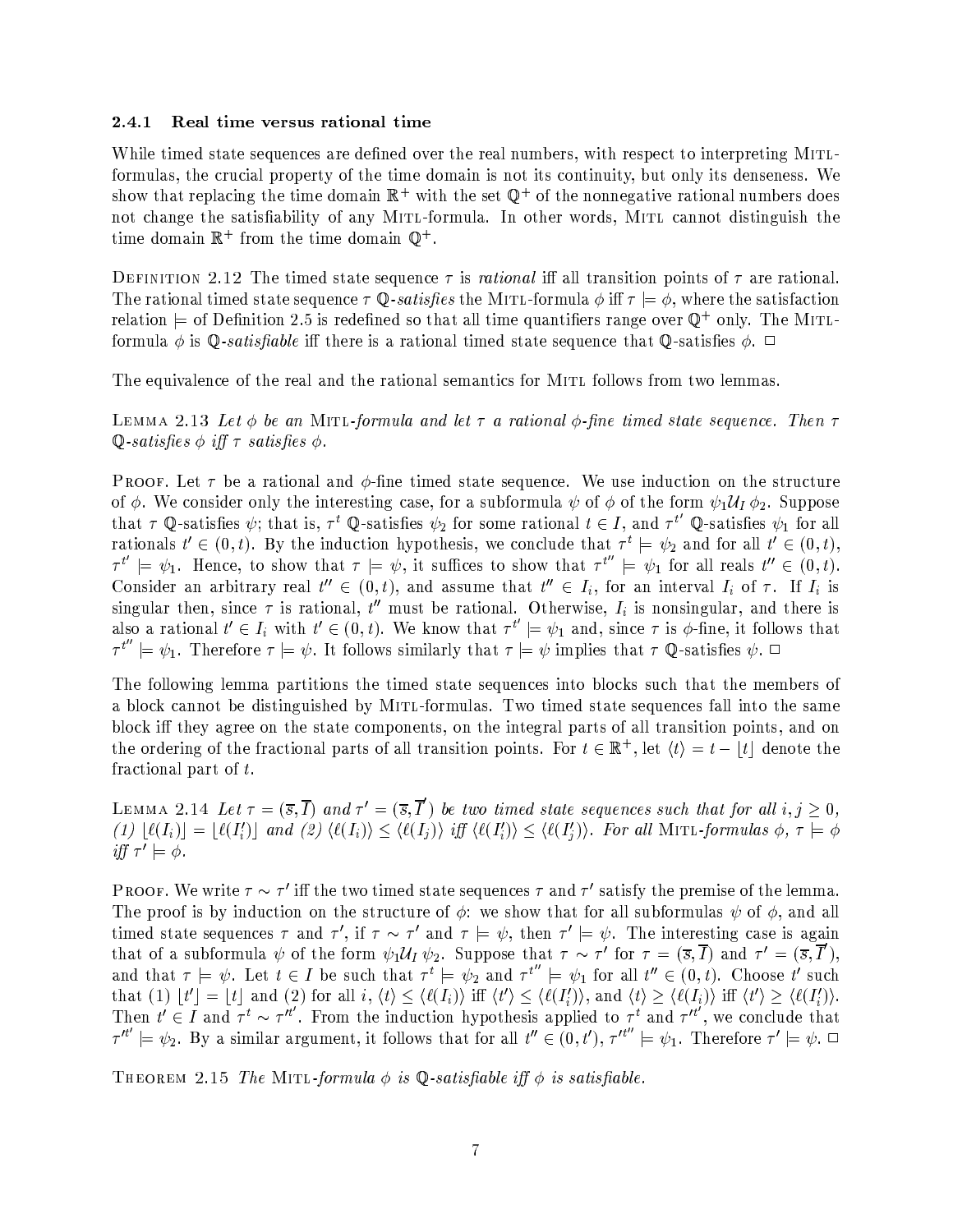#### 2.3.5 Model refinement

All timed state sequences obey the so-called *finite-variability* condition: between any two points in time there are only finitely many state changes. This assumption is adequate for modeling discrete systems. We now show that the timed state sequences satisfy the finite-variability condition not only with respect to the truth of propositions, but also with respect to the truth of all MITLformulas. That is, we show that the truth value of every MITL-formula  $\phi$  does not change more than  $\omega$  times along a given timed state sequence  $\tau$ . This is done by splitting the intervals of  $\tau$ finitely often until the truth value of  $\phi$  stays invariant over every interval. This process is called the *refinement* of  $\tau$ .

DEFINITION 2.10 Given an MITL-formula  $\phi$ , the timed state sequence  $\tau = (\bar{s}, \bar{I})$  is  $\phi$ -fine iff for all subformulas  $\psi$  of  $\phi$ , for all  $i \geq 0$ , and for all  $t, t' \in I_i$ ,  $\tau^t \models \psi$  iff  $\tau^{t'} \models \psi$ .

For an MITL-formula  $\phi$ , then, the truth value of all subformulas of  $\phi$  stays invariant over every interval of a  $\phi$ -fine timed state sequence.

LEMMA 2.11 Let  $\phi$  be an MITL-formula. For every timed state sequence  $\tau$ , there exists a  $\phi$ -fine timed state sequence that is equivalent to  $\tau$ .

**PROOF.** The proof proceeds by induction on the structure of  $\phi$ . Let  $\tau$  be a timed state sequence. For each subformula  $\psi$  of  $\phi$ , we construct a  $\psi$ -fine timed state sequence  $\tau_{\psi}$  that is equivalent to  $\tau$ . For the proposition  $\psi = p$ , let  $\tau_{\psi} = \tau$ . For the negation  $\psi = \neg \psi'$ , let  $\tau_{\psi} = \tau_{\psi'}$ . In case of the conjunction  $\psi = \psi_1 \wedge \psi_2$ , the timed state sequence  $\tau_{\psi}$  is constructed by refining the timed state sequence sequence  $\tau_{\psi_1}$ . We split each interval of  $\tau_{\psi_1}$  into a finite sequence of intervals, each of which is fully contained in an interval of  $\tau_{\psi_2}$ . In other words, the interval sequence of  $\tau_{\psi_1 \wedge \psi_2}$  is obtained by intersecting the two interval sequences of  $\tau_{\psi_1}$  and  $\tau_{\psi_2}$ .

Now consider the case  $\psi = \psi_1 \mathcal{U}_I \psi_2$ . First we construct the refined timed state sequence  $\tau_{\psi_1 \wedge \psi_2}$ . Then we construct inductively a diverging countable sequence  $t_0 < t_1 < t_2 < \cdots$  of times  $t_i \in \mathbb{R}^+$ : let  $t_0 = 0$ ; for all  $i \geq 0$ , let  $t_{i+1}$  be the least  $t > t_i$  such that either t is a transition point of  $\tau_{\psi_1 \wedge \psi_2}$ , or  $t = t_j + \ell(I)$  or  $t = t_j + r(I)$  for some  $0 \leq j \leq i$ . We choose  $\tau_{\psi} = (\overline{s}, \overline{I})$  to be equivalent to  $\tau$ with the interval sequence  $\overline{I} = [t_0, t_0], (t_0, t_1), [t_1, t_1], (t_1, t_2), \ldots$ 

Consider two times t and t' that belong to the same interval of  $\tau_{\psi}$ , say,  $t_i \leq t' \leq t \leq t_{i+1}$ . Suppose that  $\tau^t \models \psi$ . Then there exists a time  $u \in (t+I)$  such that  $\tau^u \models \psi_2$  and for all  $u' \in (t, u)$ ,  $\tau^{u'}\stackrel{\cdot}{=} \psi_1$ . Since  $t < t_{i+1}$ , there exists a time  $u' \in (t_i, t_{i+1})$  such that  $\tau^{u'}\stackrel{\cdot}{=} \psi_1$ . Since the truth value of  $\psi_1$  stays invariant throughout the interval  $(t_i, t_{i+1})$ , we have  $\tau^{u'} \models \psi_1$  for all  $u' \in (t_i, t_{i+1})$ and, hence, for all  $u' \in (t', u)$ . From the construction of the time sequence  $t_0, t_1, \ldots$  it follows that  $u \in (t'+I)$ . Therefore  $\tau^{t'} \models \psi$ . It follows similarly that  $\tau^{t'} \models \psi$  implies  $\tau^t \models \psi$ .

#### $2.4$ Variations of MITL

We consider three variations of MITL. Recall that all time intervals that appear in timed state sequences have real end-points, and all time intervals that appear in MITL-formulas have integer end-points. First, a rational semantics does not change the satisfiability problem for MITL and, second, neither does a rational syntax. Third, the admission of singular intervals in MITL-formulas renders the satisfiability problem undecidable.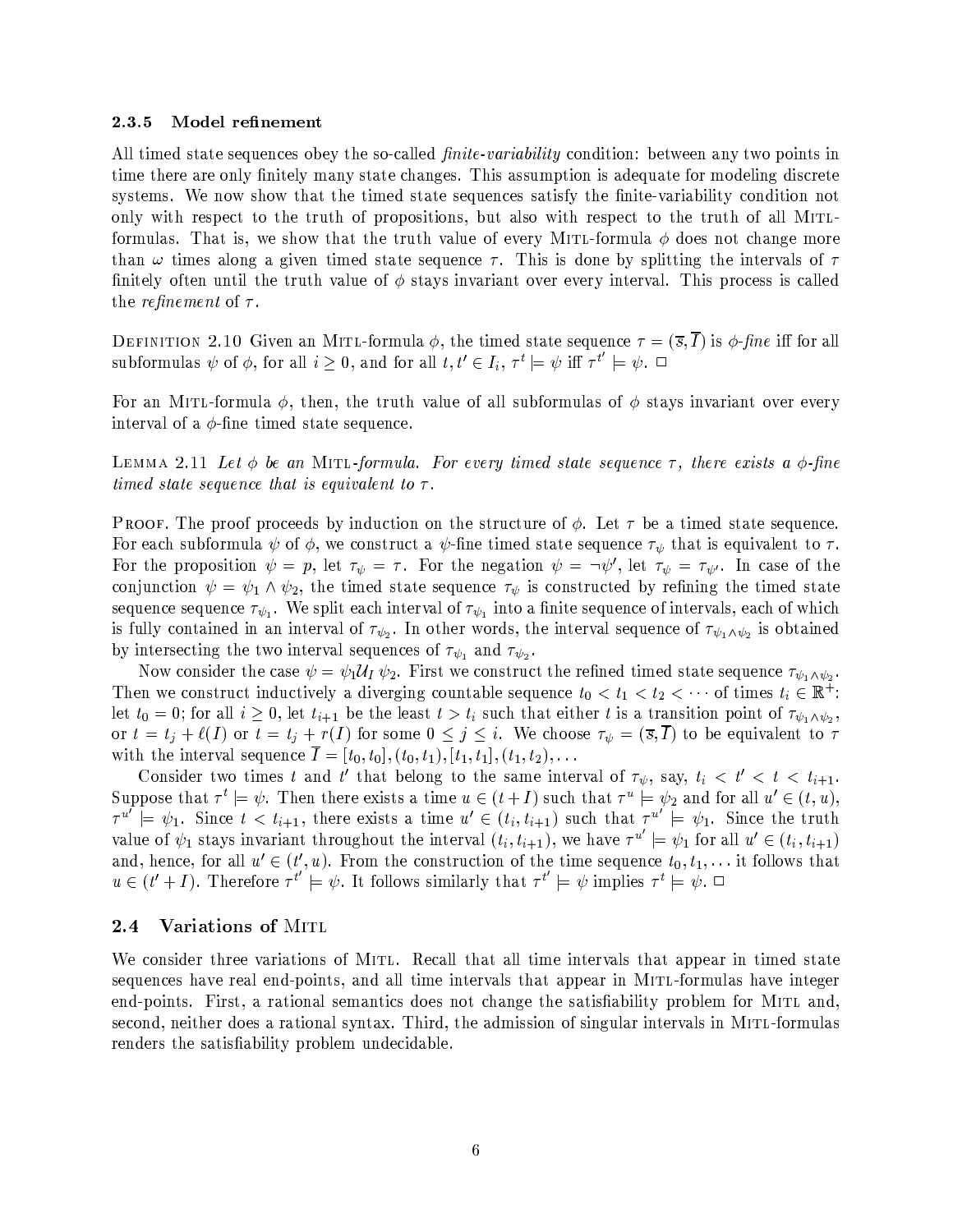operators of linear temporal logic [MP92]. The corresponding nonstrict operators are definable in MITL as

$$
\diamondsuit_{\geq 0} \phi = \phi \lor \diamondsuit \phi,
$$
  
\n
$$
\Box_{\geq 0} \phi = \phi \land \diamondsuit \phi,
$$
  
\n
$$
\phi_1 \mathcal{U}_{\geq 0} \phi_2 = \phi_2 \lor (\phi_1 \land \phi_1 \mathcal{U} \phi_2).
$$

Note that, on the other hand, the MITL-operator  $\mathcal{U}_I$  cannot be defined in terms of an *until* operator that is not strict in its first argument; this is why we choose the strict versions of the temporal operators to be primitive.

We also define a time-constrained *unless* operator as the dual of the *until* operator:

$$
\phi_{1 I} \mathcal{W} \phi_2 = \neg ((\neg \phi_2) \mathcal{U}_I (\neg \phi_1)).
$$

It follows that the formula  $\phi_1 I W \phi_2$  holds at time t of a timed state sequence iff either  $\phi_1$  is true throughout the interval  $t + I$ , or there is a time  $t' > t$  such that  $\phi_2$  is true at time t' and  $\phi_1$  holds throughout the interval  $[t, t'] \cap I$ . For example,  $\tau \models p_{[1,2]} \mathcal{W}q$  iff either  $\tau^t \models p$  for all  $t \in [1,2]$ , or  $\tau^t \models q$  for some  $t \in (0,1)$ , or  $\tau^t \models q$  for some  $t \in [1,2]$  and for all  $t' \in [1,t]$ ,  $\tau^{t'} \models p$ . Note that the unconstrained version  $\phi_1 \mathcal{W} \phi_2$  of the *unless* operator of MITL differs slightly from the conventional strict unless operator [MP92], which can be defined as  $\phi_1 \mathcal{W}(\phi_1 \wedge \phi_2)$ .

We can apply the definition of the constrained *unless* operator to move negations through constrained *until* operators. Thus we may obtain, from any MITL-formula, an equivalent formula, containing both *until* and *unless* operators, in which all negations are in front of propositions.

#### 2.3.4 Examples

Let us consider a few examples of MITL-formulas.

EXAMPLE 2.7 The typical bounded-response requirement that "every p-state is followed by a  $q$ state within time 3," is expressed by the MITL-formula

$$
\Box_{\geq 0} (p \rightarrow \Diamond_{(0,3]} q).
$$

 $\Box$ 

EXAMPLE 2.8 The following MITL-formula asserts that the proposition  $p$  is true in infinitely many singular states and nowhere else:

$$
\Diamond_{\geq 0} p \land \Box_{\geq 0} (p \rightarrow (\neg p) \mathcal{U} p).
$$

Such a requirement can be used to characterize events, and it cannot be expressed with an until operator that is nonstrict in its first argument.  $\Box$ 

EXAMPLE 2.9 Now we consider a time-out requirement. Suppose that  $p$  is a state constraint, and  $q$  is the time-out event. We wish to specify the requirement that "whenever  $p$  ceases to hold, either p becomes true again within less than 5 time units, or at time 5 the time-out event q happens." This requirement is expressed by the MITL-formula

$$
\Box_{\geq 0} ((p \land \Box_{(0,5)} \neg p) \rightarrow (\Box_{(0,5)} \neg q \land \Diamond_{(0,5)} q))
$$

 $\Box$ 

Additional examples of real-time requirements that are specifiable using time-constrained temporal operators can be found in  $[Koy90]$ .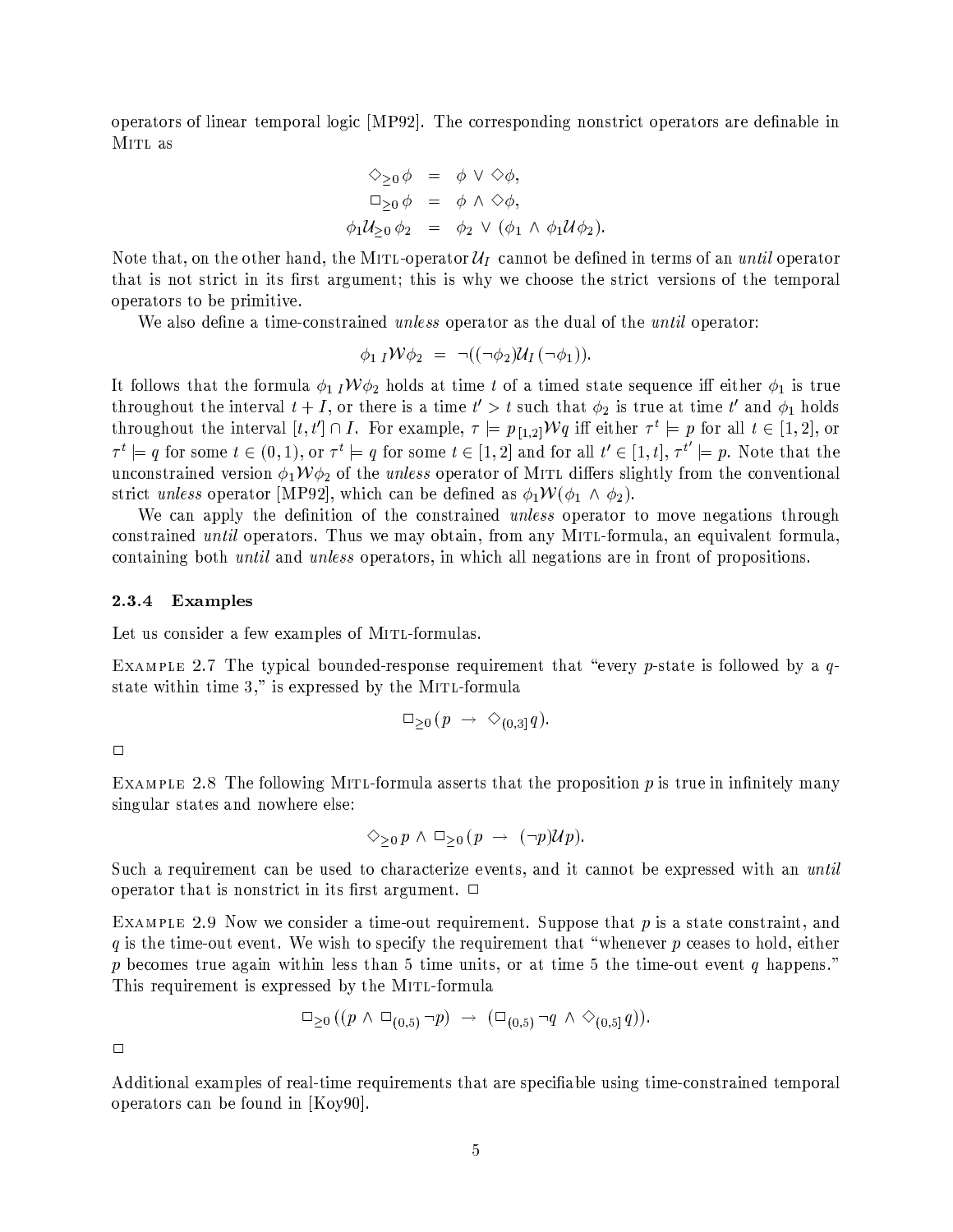DEFINITION 2.4 The formulas of MITL are inductively defined by the grammar

$$
\phi:=p\mid\neg\phi\mid\phi_1\wedge\phi_2\mid\phi_1\mathcal{U}_I\,\phi_2
$$

where  $p \in P$  is a proposition, and I is a *nonsingular* interval with integer end-points (I may be unbounded).  $\Box$ 

We say that the integer constant c appears in the MITL-formula  $\phi$  iff c is an end-point of an interval that appears in  $\phi$ , as a subscript of a temporal operator.

#### 2.3.2 **Semantics**

The formulas of MITL are interpreted over timed state sequences, which provide an interpretation for the propositions at every time instant. Informally, the formula  $\phi_1 \mathcal{U}_I \phi_2$  holds at time t of a timed state sequence iff there is a later time  $t' \in (t + I)$  such that  $\phi_2$  holds at time t' and  $\phi_1$  holds throughout the interval  $(t, t')$ .

DEFINITION 2.5 For an MITL-formula  $\phi$  and a timed state sequence  $\tau = (\bar{s}, \bar{I})$ , the satisfaction relation  $\tau \models \phi$  is defined inductively as follows:

 $\tau = p$  iff  $s_0 = p$ ;  $\tau \models \neg \phi$  iff  $\tau \not\models \phi$ ;  $\tau \models \phi_1 \land \phi_2$  iff  $\tau \models \phi_1$  and  $\tau \models \phi_2$ ;<br>  $\tau \models \phi_1 \mathcal{U}_I \phi_2$  iff for some  $t \in I$ ,  $\tau^t \models \phi_2$ , and for all  $t' \in (0, t)$ ,  $\tau^{t'} \models \phi_1$ .

The timed state sequence  $\tau$  is a *model* of the formula  $\phi$ , or  $\tau$  *satisfies*  $\phi$ , iff  $\tau \models \phi$ . We write  $L(\phi)$ for the set of models of  $\phi$ . The formula  $\phi$  is *satisfiable* iff  $L(\phi) \neq \emptyset$ ; the two formulas  $\phi$  and  $\phi'$  are *equivalent* iff  $L(\phi) = L(\phi')$ . The *satisfiability problem* for MITL is to decide whether or not a given MITL-formula is satisfiable.  $\Box$ 

Note that MITL has no *next-time* operator, because the time domain is dense. Instead, the *until* operator is *strict* in its first argument: if  $r(I) > 0$ , then for  $\phi_1 \mathcal{U}_I \phi_2$  to hold at time t of a timed state sequence, neither  $\phi_1$  nor  $\phi_2$  need to hold at time t.

Also observe that MITL cannot distinguish equivalent timed state sequences. This is because for a timed state sequence  $\tau = (\bar{s}, I)$  and an MITL-formula  $\phi$ , the satisfaction relation  $\tau = \phi$  depends only on the function  $\tau^*$ , and not on the particular choice of the interval sequence  $\overline{I}$ . We remember this observation as the following remark.

REMARK 2.6 Let  $\phi$  be an MITL-formula. If the two timed state sequences  $\tau_1$  and  $\tau_2$  are equivalent, then  $\tau_1 \models \phi$  iff  $\tau_2 \models \phi$ .

#### Defined operators 2.3.3

We introduce some standard abbreviations for additional temporal operators. The defined operators  $\Diamond_I \phi$  (time-constrained *eventually*) and  $\Box_I \phi$  (time-constrained *always*) stand for true $\mathcal{U}_I \phi$  and  $\neg \Diamond_I \neg \phi$ , respectively. It follows that the formula  $\Box_I \phi$  (or  $\Diamond_I \phi$ ) holds at time t of a timed state sequence iff  $\phi$  holds at all times (at some time, respectively) within the interval  $t + I$ .

We usually suppress the interval  $(0,\infty)$  as a subscript. Thus the MITL-operators  $\Diamond, \Box$ , and U coincide with the conventional unconstrained *strict eventually, strict always*, and *strict until*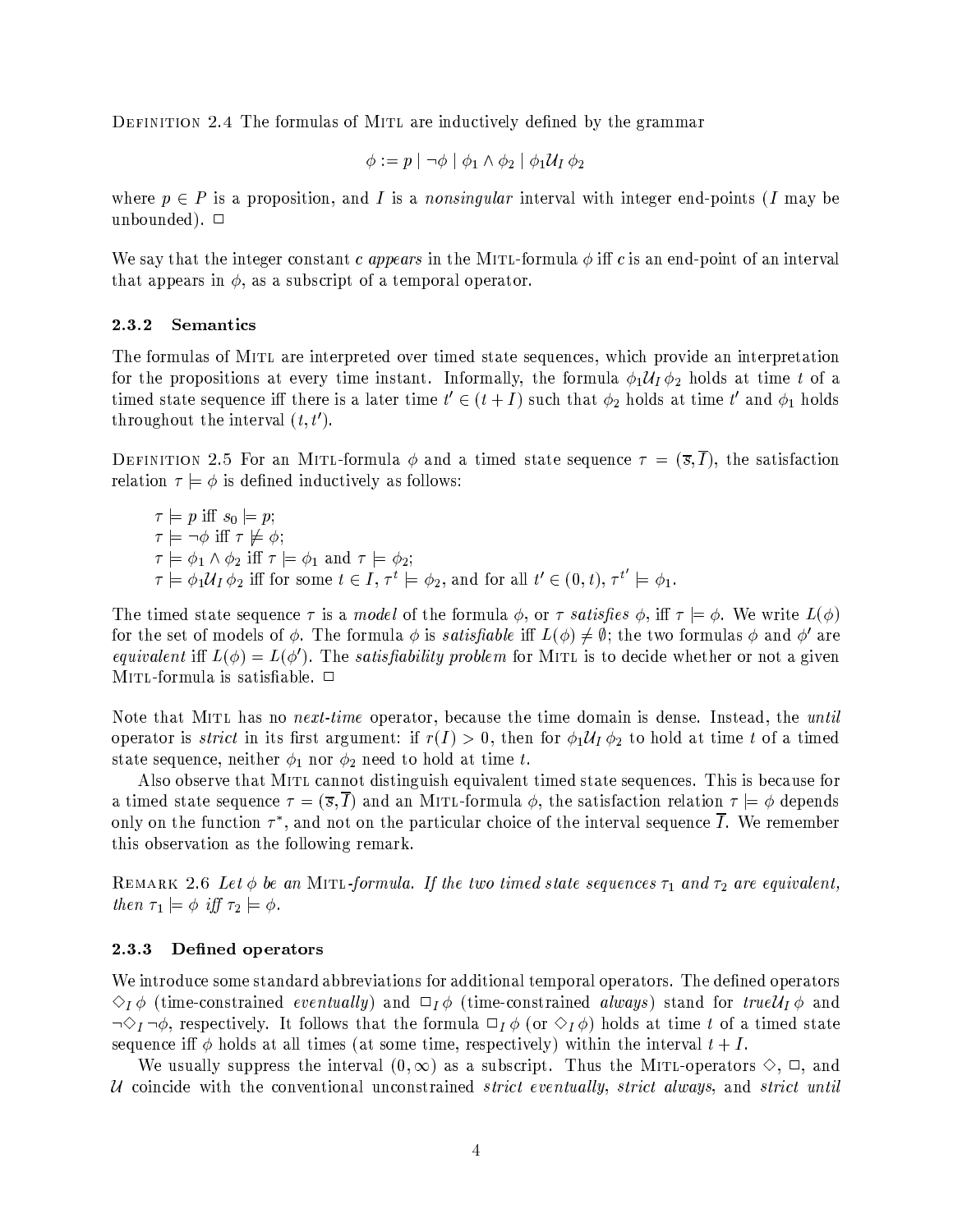The timed state sequence  $\tau = (\bar{s}, \bar{I})$  can thus be viewed as the function  $\tau^*$  from the time domain  $\mathbb{R}^+$  to the states  $2^P$ , which provides a system state at every time instant. (There is the alternative view that the timed execution of a system alternates state changes and time delays. That view can be modeled by pairing state sequences with sequences of *closed* intervals [HNSY94]. It is routine to transfer all our results into that model.)

DEFINITION 2.2 The two timed state sequences  $\tau_1$  and  $\tau_2$  are equivalent iff for all  $t \in \mathbb{R}^+$ ,  $\tau_1^*(t)$  =  $\tau_2^*(t)$ .  $\Box$ 

Sometimes we represent the timed state sequence  $\tau = (\overline{s}, \overline{I})$  by the infinite sequence

$$
(s_0,I_0) \ \to \ (s_1,I_1) \ \to \ (s_2,I_2) \ \to \ \cdots
$$

of state-interval pairs. It is also convenient to represent an infinite sequence of state-interval pairs with identical state components by a single state-interval pair with an unbounded interval: if  $s_i = s_i$ for all  $j \geq i$ , we write

$$
(s_0, I_0) \rightarrow (s_1, I_1) \rightarrow \cdots \rightarrow (s_{i-1}, I_{i-1}) \rightarrow (s_i, \bigcup_{j \geq i} I_j)
$$

for  $\tau$ . The time  $t \in \mathbb{R}^+$  is a *transition point* of  $\tau$  iff t is the left end-point  $\ell(I_i)$  of an interval in  $\overline{I}$ . The state  $s_i$  is singular in  $\tau$  iff the associated interval  $I_i$  is singular. Notice that in this case neither  $s_{i-1}$  nor  $s_{i+1}$  can be singular, because the interval  $I_{i-1}$  must be right-open and the interval  $I_{i+1}$ must be left-open. Singular states are useful for modeling events by propositions that are true only at transition points.

DEFINITION 2.3 Let  $\tau = (\overline{s}, \overline{I})$  be a timed state sequence. Given  $t \in I_i$ , the suffix  $\tau^t$  at time t is the timed state sequence

$$
(s_i, I_i - t) \rightarrow (s_{i+1}, I_{i+1} - t) \rightarrow (s_{i+2}, I_{i+2} - t) \rightarrow \cdots
$$

 $\Box$ 

In particular,  $\tau^0 = \tau$  and for all  $t, t' \in \mathbb{R}^+, (\tau^t)^*(t') = \tau^*(t + t').$ 

#### MITL 2.3

MITL is a linear temporal logic that is interpreted over timed state sequences. A standard way of introducing real time into the of syntax temporal languages constrains the temporal operators with time intervals [EMSS90, Koy90, AH93]. For example, the constrained *eventually* operator  $\Diamond$ <sub>[2.4]</sub> is interpreted as "eventually within 2 to 4 time units." We adopt this approach for MITL, with the restriction that temporal operators cannot be constrained by singular intervals.

#### 2.3.1 Syntax

The formulas of MITL are built from propositions using boolean connectives and a time-constrained version of the *until* operator  $U$ . The *until* operator may be constrained by any nonsingular interval with integer end-points. The restriction to integer end-points simplifies the presentation; we later show that our results extend to the case of rational end-points.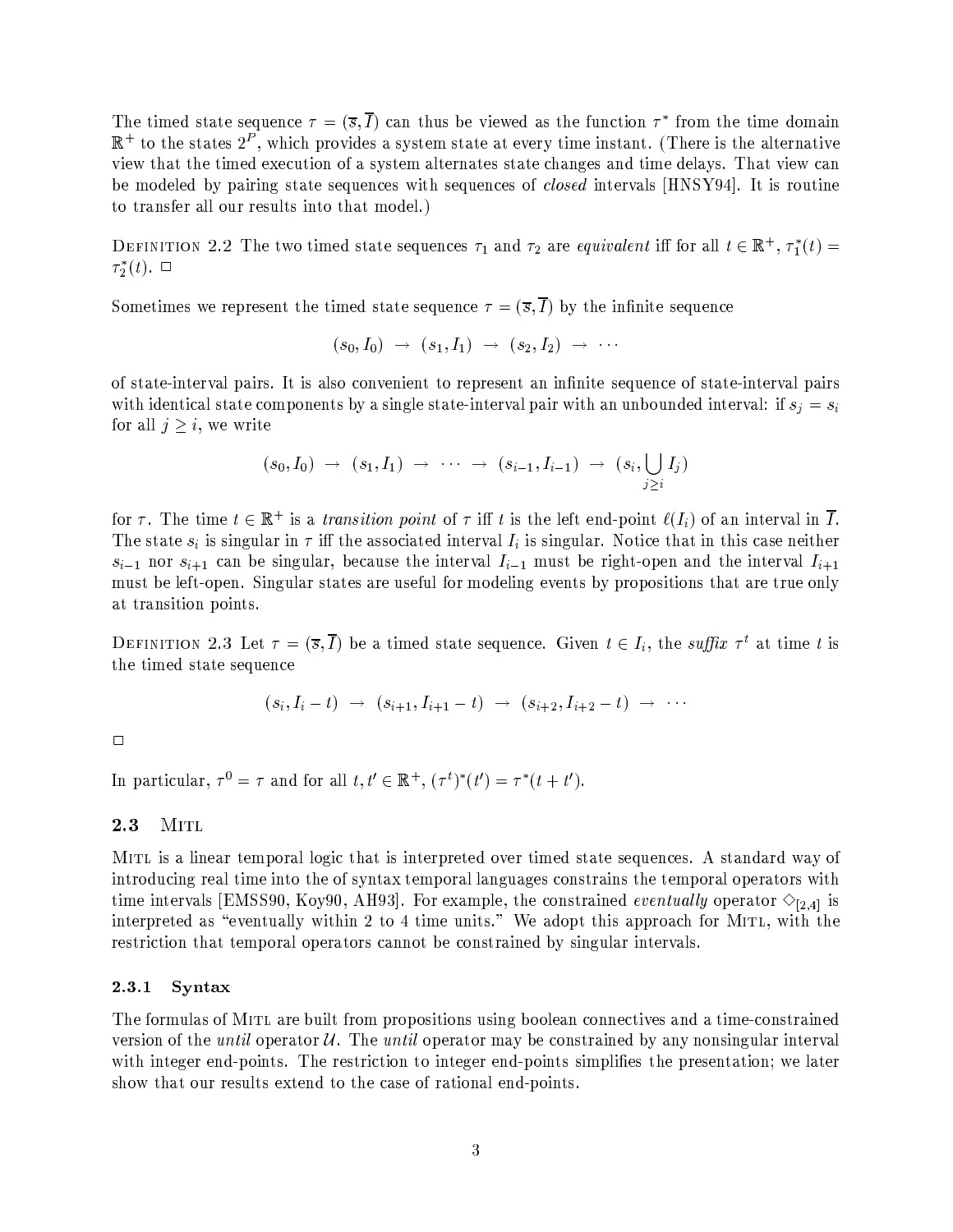The remainder of the paper is organized as follows. In Section 2, we introduce and motivate the logic MITL. In Section 3, we introduce a variant of timed automata as a model for finite-state real-time systems. In Section 4, we reduce the decision problem for MITL to the emptiness problem for timed automata. In the concluding section, we present a model-checking algorithm for verifying MITL-specifications of timed automata.

## Metric Interval Temporal Logic  $\bf{2}$

We define timed state sequences as formal models of real-time behavior. Then we introduce a temporal language to define properties of timed state sequences.

#### Time intervals  $2.1\,$

We use the set  $\mathbb{R}^+$  of the nonnegative real numbers as time domain. A *(time)* interval is a convex subset of  $\mathbb{R}^+$ . Intervals may be open, half-open, or closed; bounded or unbounded. Each interval has one of the following forms:  $[a, b]$ ,  $[a, b)$ ,  $[a, \infty)$ ,  $(a, b)$ ,  $(a, b)$ ,  $(a, \infty)$ , where  $a \leq b$  for  $a, b \in \mathbb{R}^+$ . For an interval of the above form,  $a$  is its left end-point, and  $b$  is its right end-point. The left end-point of I is denoted by  $\ell(I)$  and the right end-point, for bounded I, is denoted by  $r(I)$ .

The interval I is singular iff it is of the form [a, a]; that is, I is closed and  $\ell(I) = r(I)$ . The two intervals I and I' are *adjacent* iff (1) the right end-point of I is the same as the left end-point of  $I'$ , and (2) either I is right-open and I' is left-closed, or I is right-closed and I' is left-open. For instance, the two intervals  $(1,2]$  and  $(2,2.5)$  are adjacent.

We freely use intuitive pseudo-arithmetic expressions to denote intervals. For example, the expressions  $\leq b$  and  $> a$  denote the intervals  $[0, b]$  and  $(a, \infty)$ , respectively, and the expression  $\lt I$ denotes the interval  $\{t \mid \text{for all } t' \in I, 0 \leq t < t'\}.$  The expression  $t + I$ , for  $t \in \mathbb{R}^+$ , denotes the interval  $\{t' + t \mid t' \in I\}$ . Similarly,  $I - t$  and  $t \cdot I$  stand for the intervals  $\{t' - t \mid t' \in I \text{ and } t' \geq t\}$ and  $\{t \cdot t' \mid t' \in I\}$ , respectively.

#### $2.2$ Timed state sequences

Let P be a finite set of *propositions*. We assume that, at any point in time, the observable state of a (finite-state) system can be modeled by a truth-value assignment for  $P$ . A state, then, is a subset of P. If  $s \subseteq P$  is a state and  $p \in s$  is a proposition in s, we write  $s \models p$  and say that s is a p-state.

The execution of a system results in an infinite sequence of states. We model the timed execution of systems by associating a time interval with each state. We require that the intervals associated with consecutive states be adjacent, and that the union of all intervals partitions the nonnegative real line.

DEFINITION 2.1 A state sequence  $\overline{s} = s_0 s_1 s_2 \dots$  is an infinite sequence of states  $s_i \subseteq P$ . An *interval* sequence  $\overline{I} = I_0 I_1 I_2 \dots$  is an infinite sequence of time intervals such that

- [*Initiality*]  $I_0$  is left-closed and  $\ell(I_0) = 0$ ;
- [*Adjacency*] for all  $i \geq 0$ , the intervals  $I_i$  and  $I_{i+1}$  are adjacent;
- [*Progress*] every time  $t \in \mathbb{R}^+$  belongs to some interval  $I_i$ .

A timed state sequence  $\tau = (\bar{s}, \bar{I})$  is a pair that consists of a state sequence  $\bar{s}$  and an interval sequence  $\overline{I}$ . For  $i \geq 0$  and  $t \in I_i$ , the state  $\tau^*(t)$  at time t is  $s_i$ .  $\Box$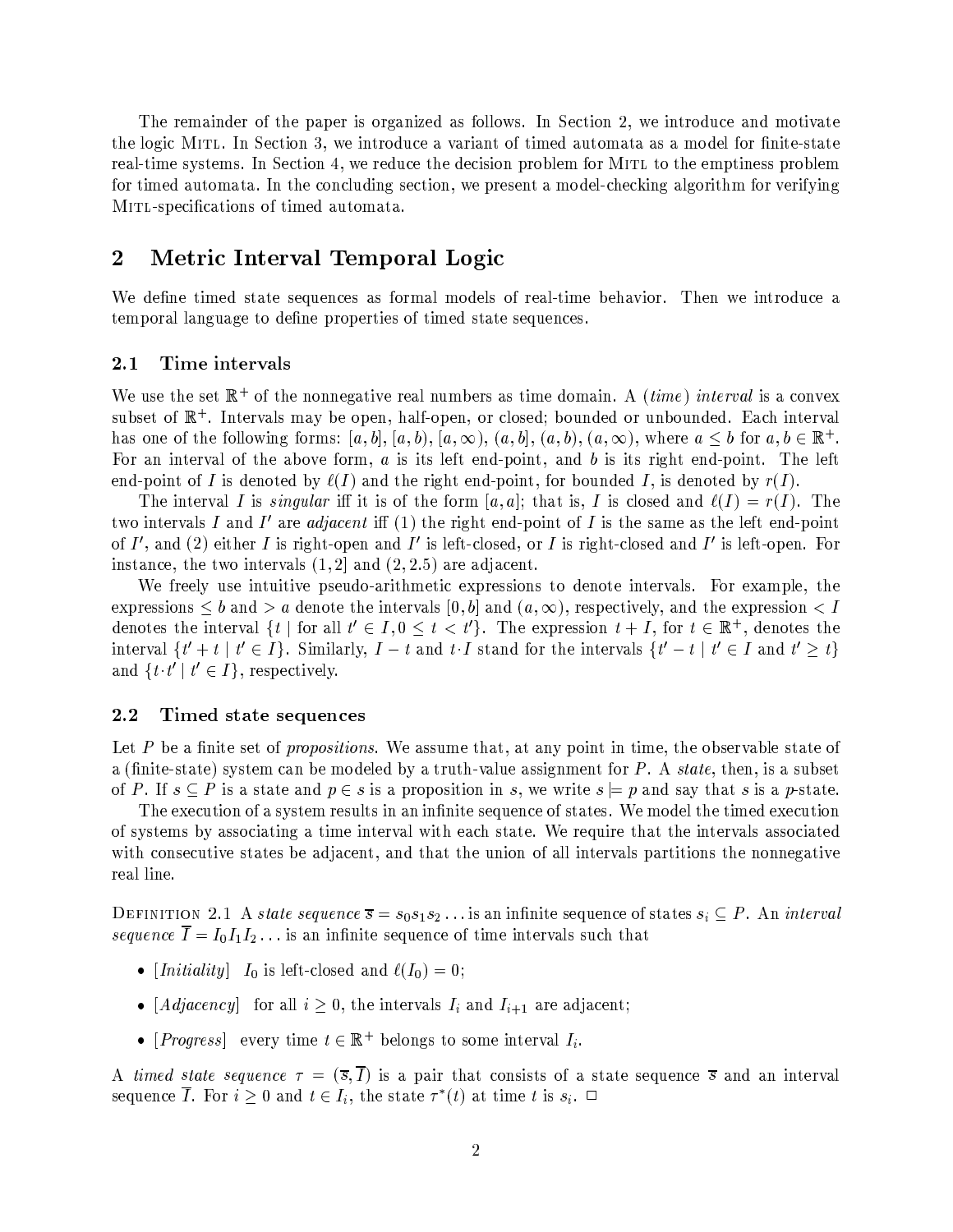### Introduction  $\mathbf 1$

The formal study of reactive systems has recently led to a number of suggestions of how real-time requirements of systems ought to be modeled, specified, and verified. Most of these approaches are situated at either extreme of the trade-off between *realistic modeling* of time and *feasible verification* of timing properties. Typically, they either use a continuous model of time at the expense of decidability [Koy90, Lew90, ACD93, AD94], or they sacrifice continuity to obtain decision procedures [JM86, EMSS90, HLP90, Ost90, AH93, AH94] (for a discussion of this trade-off, see [AH92]). This paper shows how a slight relaxation of the notion of punctuality allows us to combine the best of both worlds.

We use a linear or trace semantics for reactive systems. The linear semantics of a system is a set of possible behaviors, each of which is represented by a sequence of system states. This model is most naturally extended to incorporate real time by associating, with every state, an interval of the real line, which indicates the period of time during which the system is in that state. We represent the possible behaviors of a real-time system by such *timed state sequences*, each of which defines a function from the reals to the system states.

Alas, even the satisfiability of a very simple class of real-time properties turns out to be undecidable in this model [AH94]. An inspection of the undecidability proof shows that the only timing constraints required are of the form

$$
\Box(p \rightarrow \Diamond_{=5} q), \tag{\dagger}
$$

predicting that every p-state is followed by a q-state precisely 5 time units later.

This negative result has led us, at first, to weaken the expressiveness of the model by adopting the *semantic* abstraction that, at every state change, we may record only a discrete approximation the number of ticks of a digital clock—to the real time. Thus we have interpreted the formula  $(i)$ to require only that the p-state and the corresponding q-state are separated by exactly 5 clock ticks; their actual difference in time may be as much as (say) 5.9 time units or as small as 4.1 time units. We have shown that several interesting real-time logics are decidable under this weaker, *digital-clock*, interpretation [AH93, AH94].

In this paper we pursue an alternative, *syntactic*, concession. Instead of digitizing the meaning of a sentence, we prohibit timing constraints that predict the time difference between two states with infinite accuracy. In particular, we may not state the property given above, but only an approximation such as

$$
\Box(p\ \rightarrow\ \Diamond_{(4.9,5.1)}q),
$$

requiring that the p-state and the corresponding q-state are separated by more than 4.9 time units and less than 5.1 time units. We define a language that can constrain the time difference between events only with finite, yet arbitrary, precision. The resulting Metric Interval Temporal Logic MITL is shown to be decidable in EXPSPACE. The complexity is PSPACE for the fragment of MITL that employs only time intervals of the form  $[a,\infty), (a,\infty), [0,b),$  and  $[0,b]$ .

Properties of timed state sequences can, alternatively, be defined by *timed automata* [AD94]. While the emptiness problem for timed automata is solvable, they are not closed under complement. MITL identifies a fragment of the properties definable by timed automata that is closed under all boolean operations. The decision procedure for MITL leads to an algorithm for proving that a realtime system that is given as a timed automaton meets a requirements specification that is given in MITL. Thus the novelty of our results is that they provide a *logical* formalism with a *continuous* interpretation of time that is suitable for the automatic verification and synthesis of finite-state real-time systems.